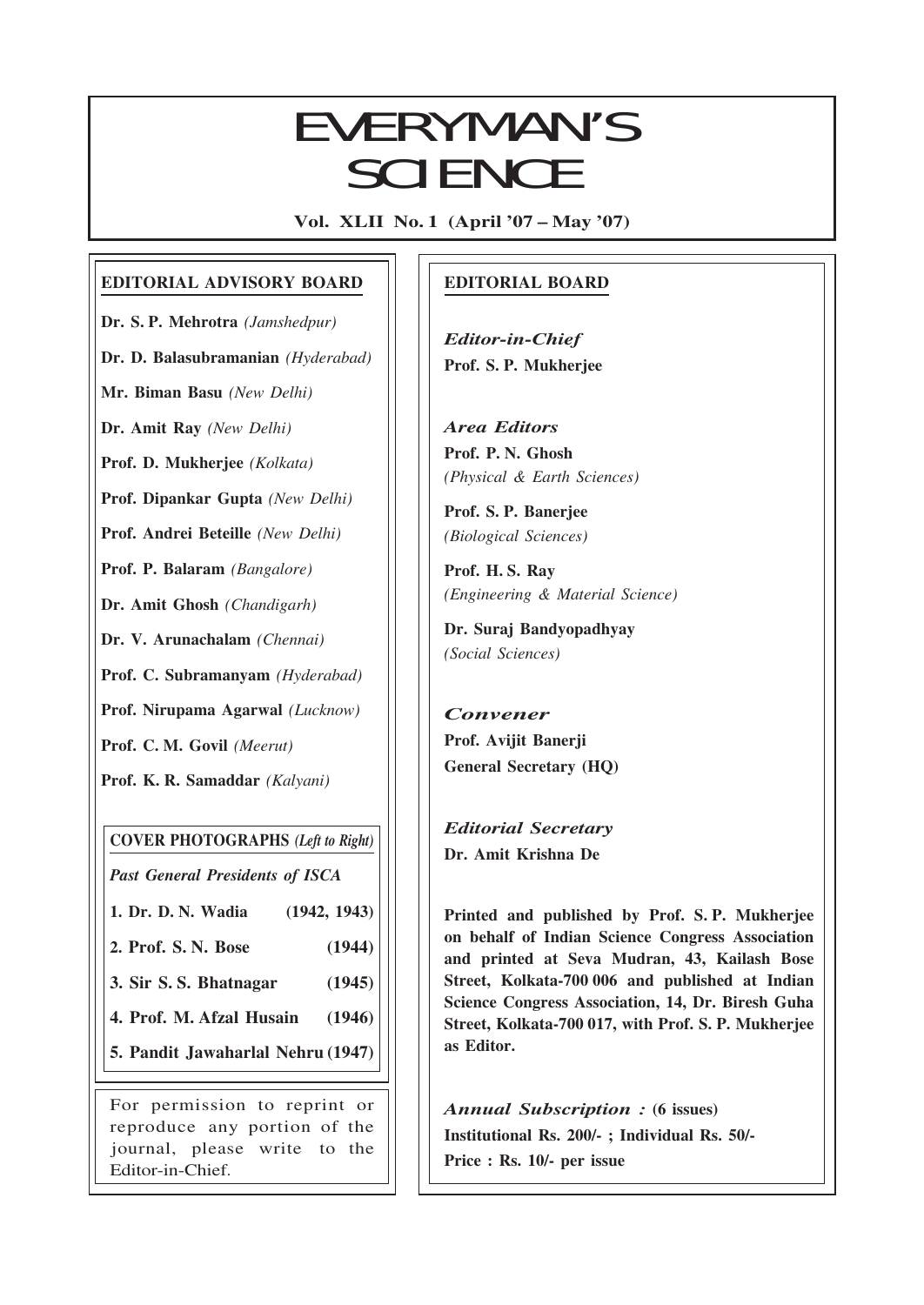# CONTENTS

Everyman's Science VOL. XLII NO. 1, April '07 —May '07

| <b>EDITORIAL:</b><br>Are We on the Right Track?                                | 3  |
|--------------------------------------------------------------------------------|----|
| <b>ARTICLES:</b>                                                               |    |
| Presidential Address: The Making of India-A Review of Some Aspects             |    |
| of the Geological Structure of India                                           |    |
| D. N. Wadia                                                                    | 5  |
| <b>Technologies in Removing Pollutants from Wastewater</b>                     |    |
| Ajoy S. Ghatbandhe                                                             | 19 |
| <b>Application of Biotechnology in Marine Bacteria</b>                         |    |
| Mousumi Debnath & A. K. Paul                                                   | 25 |
| Epidemic Scenario of HIV/AIDS in India                                         |    |
| Kailash Choubey                                                                | 30 |
|                                                                                |    |
| Studies on the Efficacy of the Wastewater Treatment Using Biological Materials |    |
| G. Gunasekaran & P. T. Palaniswamy                                             | 36 |
| <b>Emotional Intelligence : How does it Matter ?</b>                           |    |
| Gurpreet Bajaj & Binod K. Shanwal                                              | 42 |
| <b>Rail Manufacture</b>                                                        |    |
| N. Chakravarty, D.S. Gupta & B. Roy                                            | 45 |
| <b>SHORT COMMUNICATIONS</b>                                                    |    |
| <b>Why Snakes Have Forked Tongues</b>                                          |    |
| D. Balasubramanian                                                             | 49 |
|                                                                                |    |
| <b>ANSWERS TO "DO YOU KNOW"?</b>                                               | 51 |
| KNOW THY INSTITUTIONS                                                          | 52 |
| <b>CONFERENCES / MEETINGS / SYMPOSIA / SEMINARS</b>                            | 55 |
| <b>S &amp; T ACROSS THE WORLD</b>                                              | 57 |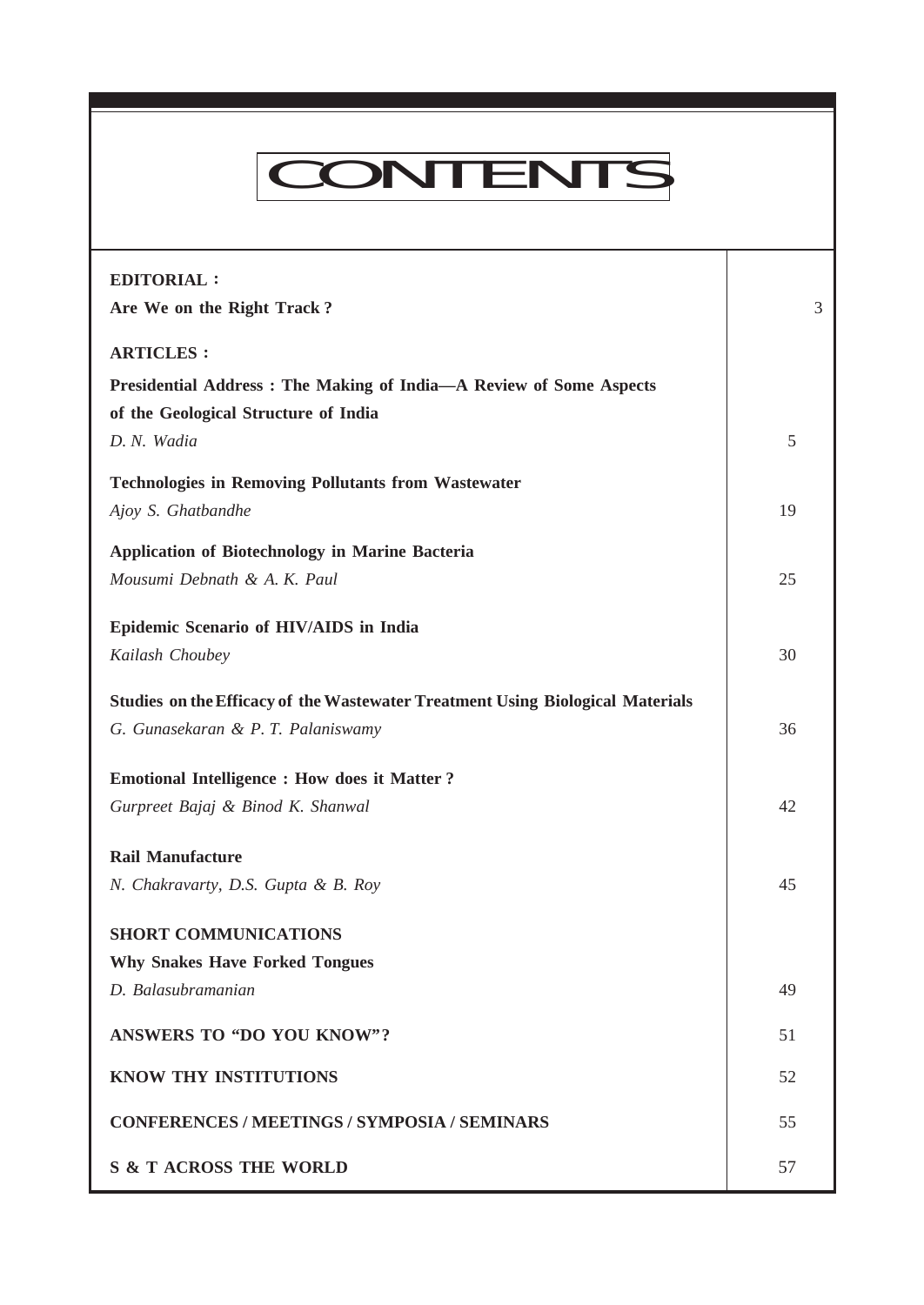# EDITORIAL

#### ARE WE ON THE RIGHT TRACK ?

Effectiveness, Efficiency and Excellence are positive attributes which are associated with or are assigned to various organizations at different levels. These apply to manufacturing houses, service providers, academic institutions, R and D set-ups and even to associations or societies engaged in promoting Science and Technology. Every organization desires to achieve and sustain some degree of excellence in managing its activities and realizing its goals and objectives. It can be argued that the three E's which drive organizations in their search for Excellence are eventually captured by the phrase 'doing right things right'.

The big question now is what do we mean by 'right' ? Before we beget a good answer, we first suggest that 'right' is something relative and we face the next question 'relative to what'. Well, talking of ourselves–within the Indian Science Congress Association—one way to interpret 'right' will take us to the objects of the Association that were envisaged some time back and that are incorporated in the Memorandum of Association. One may point out that these objects are not adequately spelt out to provide a framework against which one can find out whether or not the Association is currently effective and efficient, keeping the question of excellence on hold for the time being.

The Memorandum gives out–in very broad terms—several objects, of which the most important one is : to advance and promote the cause of Science in India. To be fussy about words, one can point out that this object does not enjoin on us the task of advancing or promoting Science as such. It may be pointed out here that the fraternal organization in Great Britain goes by the name of British Association for the Advancement of Science. (The difference between Science as such and the cause of Science cannot be unnecessarily blown

up.) In a sense, the statement of ISCA's objective is more relevant for a government-supported democratic set-up that provides an umbrella for scientists, engineers and technologists of all shades and statures.

To advance and promote the cause of Science, we need to plan and execute various activities like holding debates and discussions on contemporary issues in Science, publishing and circulating—as widely as possible—documents incorporating outcomes of such debates and discussions, encouraging and enabling research workers in keeping themselves abreast of current developments in their respective fields, creating a scientific temper among the masses, attracting young minds—I mean students in schools and colleges—to take up studies in Science and, subsequently, careers in Science. (Science here includes Technology.) The memorandum itself provides ideas for such activities like holding an annual Congress at a suitable place in India, publishing such proceedings, transactions and other publications as may be considered desirable. For this purpose, the Association should secure funds and endowments for the promotion of Science. Lastly, the Association should do and perform any or all other acts, matters and things as are conducive to, or necessary for, the above objects.

Starting from the penultimate clause to proceed backward, we—in the Association—can claim that we have been achieving our objectives literally, without talking necessarily about our efficiency or even the extent to which our objectives are met quantitatively as well as qualitatively.

We secure funds (essentially through a grant from the Department of Science and Technology, Government of India) and we have a Finance committee to look after our funds and endowments (which we occasionally receive from munificient individuals and institutions). Well, 'management'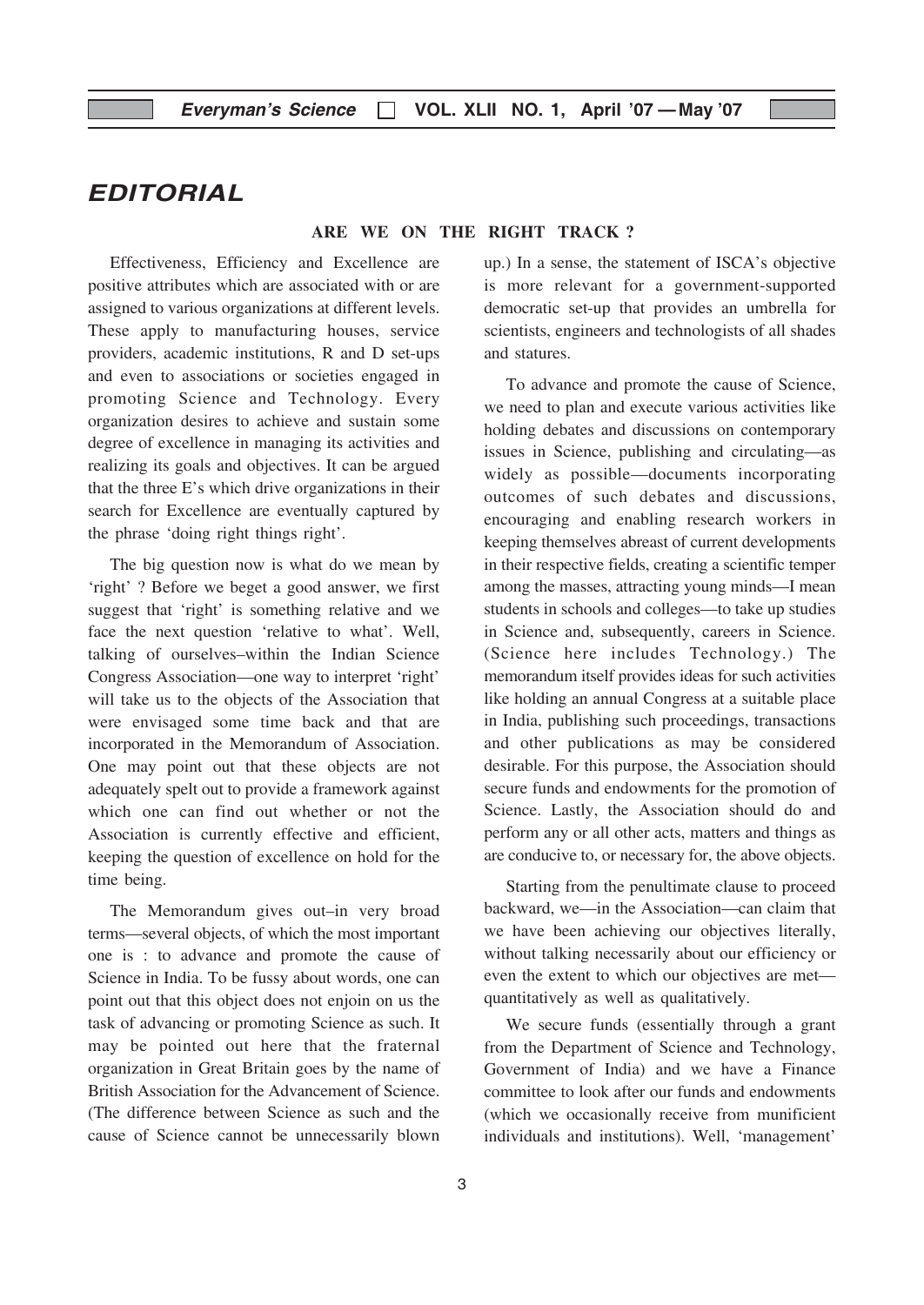may be a nasty word for some scientists or tecnologists. If one scans the pattern of expenditure, one has a feeling that a lot more should have been spent on exercises to promote the cause of Science throughout India and at least to some extent, advance the frontiers of scientific knowledge.

We do publish a bi-monthly volume viz. Everyman's Science that is circulated to all members besides a few subscribers, but is not seen by all of them, and surely not read by quite a few. Contents of this periodical are sometimes extolled and occasionally snubbed as not-so-good. We also publish from time to time some special volumes containing platinum jubliee lectures, special lectures, endowment lectures and their likes. Editors and referees sometimes point out that, though treated as 'special', some of these articles reflect lack of contemporaneity and of erudition.

We unfailingly organize an annual Congress, marked by a splendid (better to avoid the term pompous) inauguration, graced by the presence of our Prime Minister and sometimes of our President also, attended by a large all-India gathering of scientists of all sorts besides a handful of foreign scientists, and covered in various ways by the media. Not too unoften voices can be heard to denounce the manner in which people—not all scientists—are invited to address the plenary sessions or panel discussions or the more glorified

'summits'. Some of the invitees are only dilettantes. Sincere attempts to involve serious scientific workers in different fields in the session for fruitful interactions and exchanges among the participants are not always evident and we continue to hear the same old tunes in the somewhat unimaginatively formed sections.

The Indian Science Congress Association is an esteemed organization started nearly a centurey back with some noble ideas and it continues to play a major role in the development of Science and Technology in India. Given a foresighted and competent leadership, it has the potential to provide an umbrella over different local and regional organisations actively engaged in promoting the cause of Science, to collaborate with fraternal bodies in other countries in establishing co-operation for scientific programmes in emerging areas that call for multi-country involvement, to organize national dialogues and debates on Science policies and plans and even to mould the latter appropriately, and to ensure that Science and Technology lead to better quality of life for a much larger segment of our population.

Let the Council of the Association ponder over some of these issues and let the Executive Committee initiate appropriate moves to see that we are on the right track.

#### S. P. Mukherjee

"Becoming number one is easier than remaining number one."

—Bill Bradley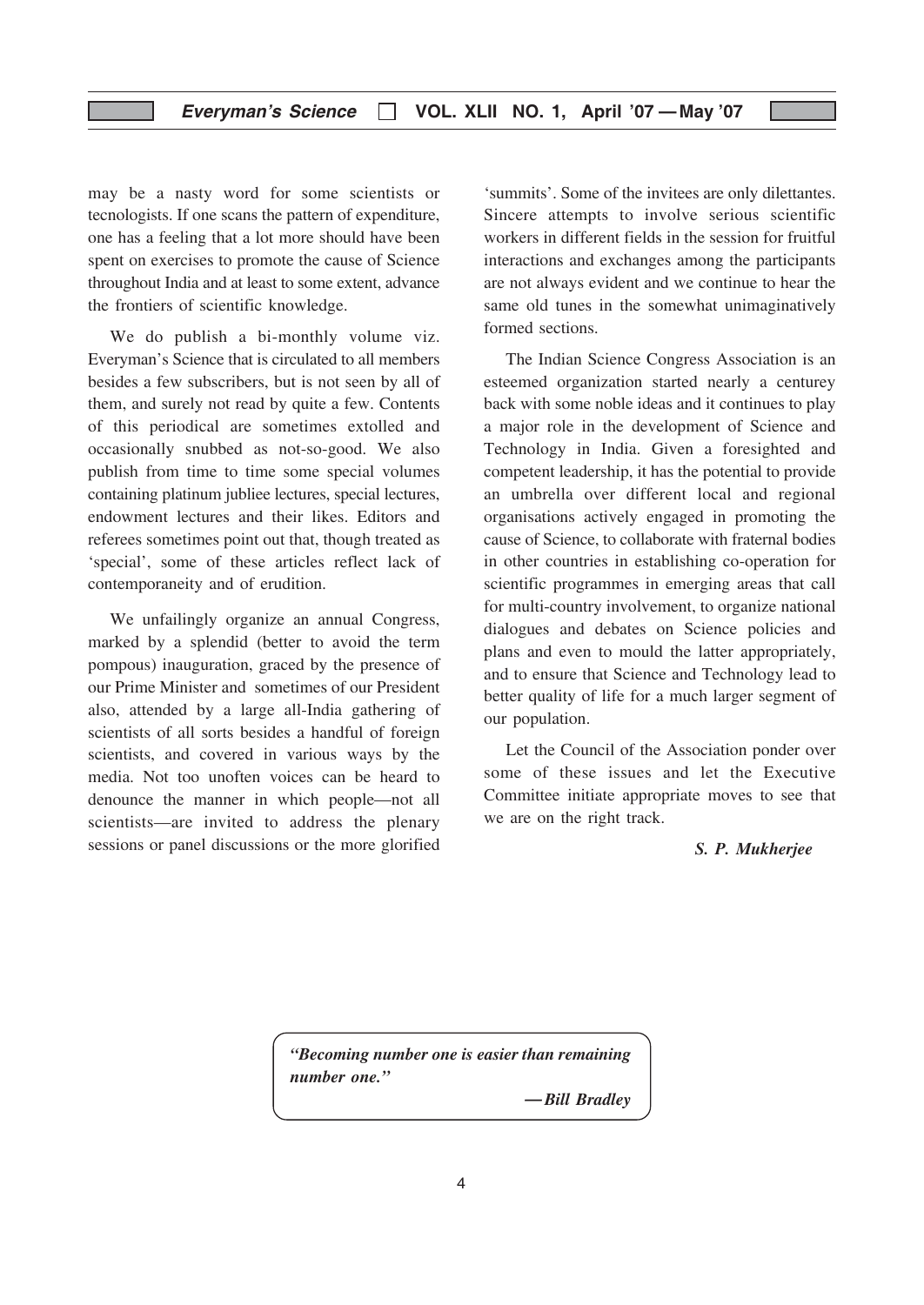### PRESIDENTIAL ADDRESS

# THE MAKING OF INDIA—A REVIEW OF SOME ASPECTS OF THE GEOLOGICAL STRUCTURE OF INDIA

**DR. D. N. WADIA, M.A., B.SC., F.G.S., F.R.G.S., F.R.A.S.B., F.N.I.** 

The 29th Session of the Indian Science Congress meets today at a centre which possesses a distinguished record as one of the pioneers of Science education in India. As far back as 1882, the Baroda College was launched on its beneficent career of providing higher education to the people of North Bombay Presidency. Very soon it emerged with well-equipped departments of Physics, Biology and Agriculture, which included fully-appointed laboratories, a botanical garden, experimental farm and, later, a science museum. The vision and munificence of that Prince of many pioneering institutions, Maharaja Sayaji Rao Gaikwar, endowed Baroda with institutions for the teaching of Science on a scale of liberality equalled, at that date, by few centres in India.

On behalf of the Indian Science Congress Association, I tender our sincere acknowledgments to the Government of His Highness the Gaikwar for the cordial invitation extended to the Congress last June, under circumstances that make our appreciation of His Highness's courtesy all the keener. This meeting looks forward to a pleasant and profitable week in this progressive capital of a premier State Containing, as it does, many landmarks reminiscent of its early leadership in Science education and of its industrial and technical developments of later date.

Indian scientists have celebrated in August last the 8th anniversary of the birthday of one who is, in every sense, their doyen—Sir Prafulla Chandra Ray. His has been a singular example of a life dedicated to the service of his fellow-beings, as founder of the Calcutta Chemistry school, author, industrialist and public benefactor. Another remarkable octogenarian anniversary was celebrated about the same time during the year, that of Sir M. Visvesvaraya, eminent engineer and scientist whose labours during the last two decades have materially helped in building the industrial structure of India. The Science Congress, over which they presided in 1920 and 1923 respectively, is proud to claim the privilege of their continued membership.

On behalf of the delegates of the Congress I offer our felicitations to Rai Bahadur T. S. Venkataraman on the honour of Knighthood bestowed upon him by His Majesty in recognition of his meritorious researches of high scientific and economic importance.

It is my sad duty to refer to the grave loss Indian Science has suffered by the untimely death of Sir Shah Mohammad Sulaiman, Judge of the Federal Court of India. A noted jurist, scientist and educationist. Sir Shah Mohammad's activities and interests were many-sided and they shed light on several spheres outside the ambit of his official duties.

#### SCIENCE AND THE WORLD OF TODAY

The events of the last two or three decades have served to bring Science under a cloud. Its amazing

General President, Twenty-Nineth Indian Science Congress held during 31st January to 5th February, 1942 at Baroda.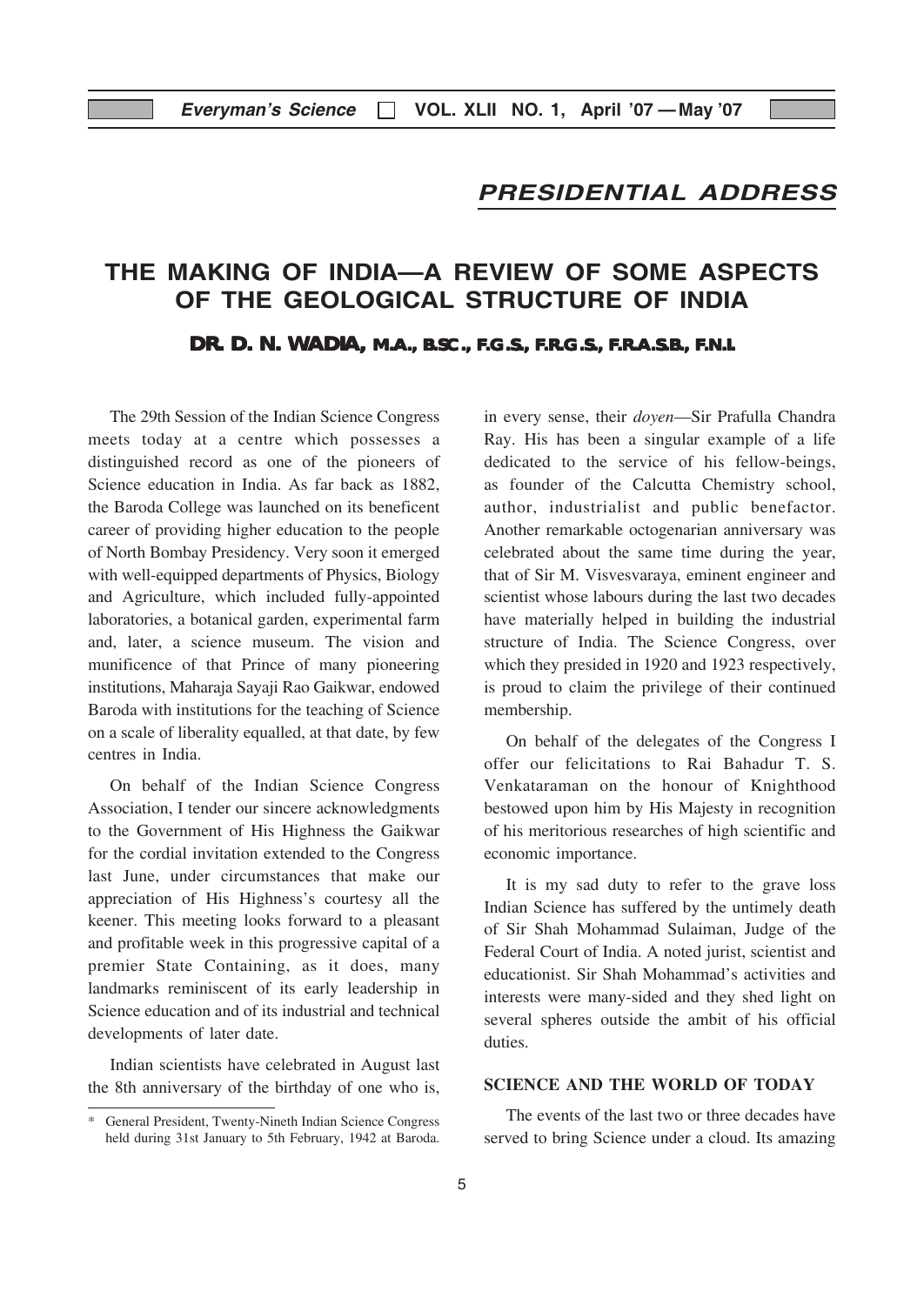achievements are at times forgotten in the wreckage of civilization that, it is feared, its misuse may bring about. What can be claimed as the finest flowering of human genius and the culmination of the heritage of man has begun to be looked upon with growing suspicion and uneasiness. Some time ago, a group of distinguished divines in Europe pleaded for a ten-year holiday for Science asking that all the laboratories and academies of Science of the world may be put in cold storage for this time. The implication was that this cessation of scientific activities will mean no real loss to knowledge, but may possibly result in more worthwhile knowledge : Today, after a century of Science, during which it has explored vast vistas of Nature, supervened Time and Space, conquered many plagues and diseases, probed truths about God's creation and is near making an approach to absolute Truth, Science is facing the charge of helping with its inventions and discoveries man's lower instincts and lust for power, possession and aggrandizement. But for the aid of Science, it is thought, his animal instincts and desires would have been infinitely less and the tempo of resulting suffering and destruction greatly reduced. But Science repudiates the indictment. The ulterior end of Science is search for truths of Nature and of the universe, and Truth always builds and integrates. The wreckage made possible by the abuse of Science is an evanescent phase in the history of nations, and is to be compared to the havoc by earthquakes and tornadoes. Science will, without doubt, rebuild the damaged world on better foundations and reintegrate the stricken people to a new and more secure life; and the tempo of the resulting reconstruction will be no less striking.

Science pools knowledge from every quarter and offers to the man of today a vast accumulation of well-ascertained facts drawn from its many branches of discovery. It strives to seek absolute Truth, not utopian theories. But till the goal is reached in the interim, in a world torn by conflicting

ideas and 'isms, Truth is true only in isolation to its contexts. The precision tools, the alloys, the specialized steels perfected by scientific research, can be used equally well in the making of surgical instruments, in improved ploughshares, in drills for cutting the hardest rock as well as in the making of a super edge sword, a messerschmitt engine, or in the internal mechanism of a death-dealing bomb. To check this perversion of Science, it is time the hierarchy of Pure Science asserted its patent rights on the common pool of Strategic Science and, backed by its  $1\frac{1}{2}$  centuries of resolute strivings for the betterment of mankind, claim a determining share in the governments of the world. An intenational directorate of scientists, containing a due proportion of economists, engineers and industrialists, will, by adopting the technique and temper of Science, govern the countries of the world better than the chancellors, diplomats and politicians who for the past 5,000 years have failed to bring harmony in human relations, but have signally succeeded in making history one record of recurrent wars.

We live today in a quick-changing world. Signs of a new world order are dimly apparent on the horizon. A new democracy—the democracy of Science and altruistic knowledge—is emerging, pledged to do away with the "war potential" from human society. Success may not be immediate, but there is no doubt that Man, with his centuries of struggle and conflict, is evolving. Conflict has a place in the working of the physical universe, but it is a passing phase and out of conflict comes order and evolution both in the organic and inorganic world. The poet's dream

- "In the Parliament of man, the Federation of world"—
- "when war drums throb no longer and the battle flags are furl'd"

is perhaps nearer realization than it ever was in the past.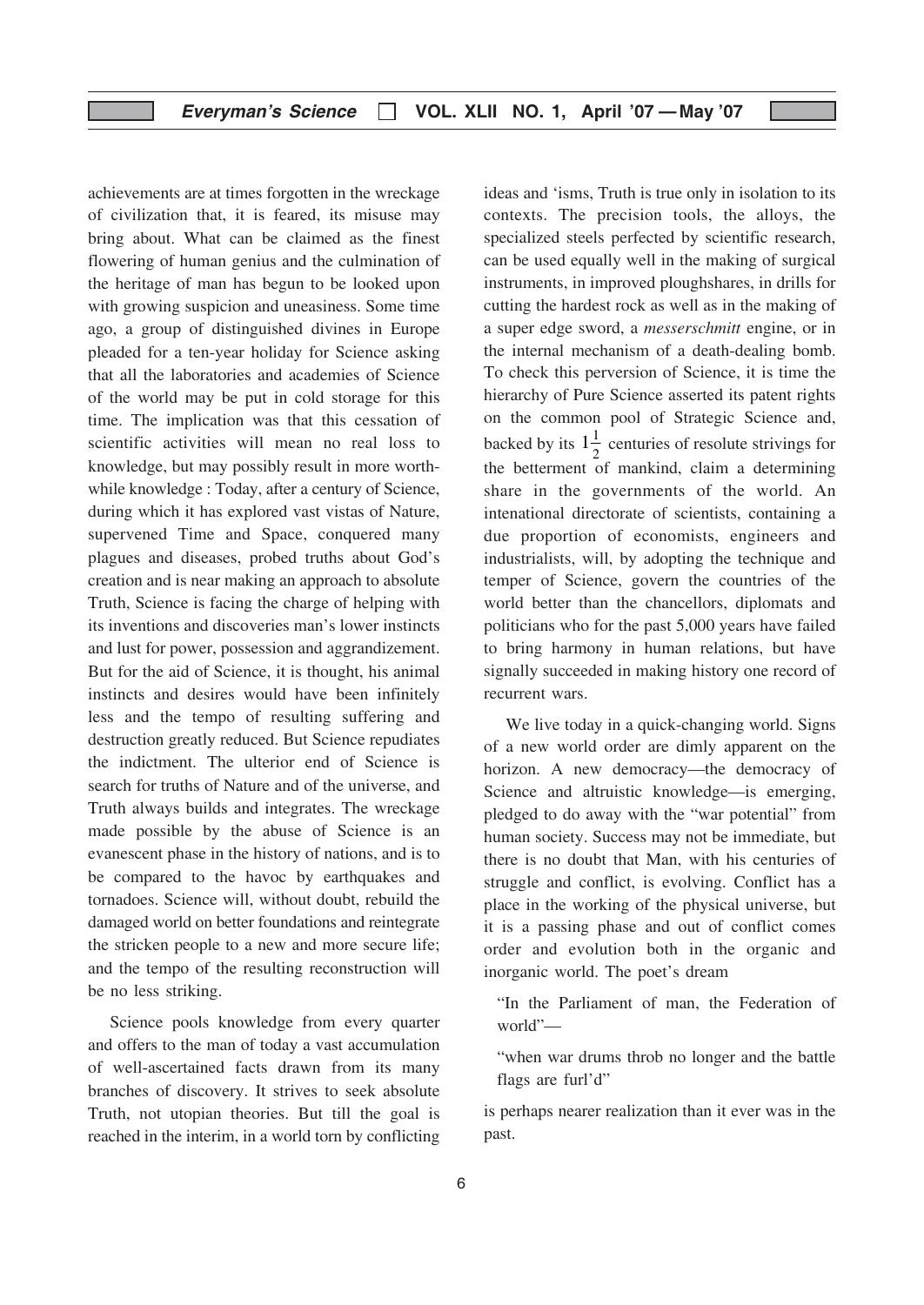#### SCIENCE AND THE CHANGED OUTLOOK IN INDIA

The progress of Science in India is reflected in the growth of the Indian Science Congress during the last 28 years, since its inception in 1914, through the prophetic vision of the Royal Asiatic Society, Bengal, and its active foster-mothering. In the history of the Congress, we have a fit criterion of the growth of scientific spirit in India, and an index to a remarkable change of outlook from an amorphous desire for scientific progress to a definite, though still inadequate, provision for advanced Science teaching, technology and research at a number of centres. In 1914-16, its membership was a few scores of Government officials, mostly of the scientific departments and surveys, with a sprinkling of university men drawn from the Province in which the meetings were held. The papers contributed numbered a couple of dozen, read at five or six sections. In 25 years, fourteen wellattended sections were meeting with a total all-India membership of, at times, over 1,000, handling in the aggregate about 700 to 800 papers, doubtless, not all of equal merit, but coming from young men versed in laboratory method of investigation, and keen on producing something original, a faculty not cultivated before and, according to some critics, foreign to Indian mind. A very welcome development of recent years is the addition of sections of Entomology, Physiology and Engineering, in each of which fruitful work has already been done, and in which the scope for productive research is still immense. The recent establishment of the Sub-Committee on Science and Social Relations by the Congress is a timely move for reviewing the progress of Science in the country and appraising the extent to which it has promoted, or is capable of promoting, the real welfare of the populace. In a country whose social structure is based on traditional religion and custom it is inevitable that there should be some time-lag between the march of Science and its ultimate effect on the popular welfare. This is the gap

between the static India that is passing, and the dynamic India that is visualized by the scientists, but the small advances that are already visible ought to fill us with new hope and encouragement. We are awaiting the committee's report with eager interest.

The progress, though small, is however the more gratifying for it is not a forced march, the outcome of a regimentation from an outside agency, but to all appearance, is the natural and spontaneous development of the Indian intellect that had lain in hybernation during five or six centuries of the dark age in India. Although it can scarcely be said that Science has begun to occupy a considerable place in the general life of the masses of the people, or even the educated middle classes, one welcomes the attempts of some voluntary organization, municipal and civic bodies through the publicity of the radio and the press, to bring the benefits of Elementary Science home to people at large. The infiltration of Everyday Science thus to the 600,000 villages, which harbour 78% of our population, is sure to bring results in improved agriculture and husbandry, health and housing, sanitation and nutrition. Here it is a pleasure to note that the advancement of Higher Science in India has been accelerated in the last decade by, what may fitly be called, evangelistic work of the two journals to name them in the order of their coming–Current Science (1931) and Science and Culture (1935). These papers through the unflagging missionary efforts of their editors have already reached a high standard of scientific journalism and are filling two important needs of the country–bringing together isolated workers in the different branches of general and specialized Sciences and helping to mould public mind and Governmental policies on such major issues as Science education, national economic development and State aid to research. The vigorous espousal by Science and Culture of a policy of National Planning, creation of a Department of Scientific and Technical Research and hydroelectric development has, it seems, reached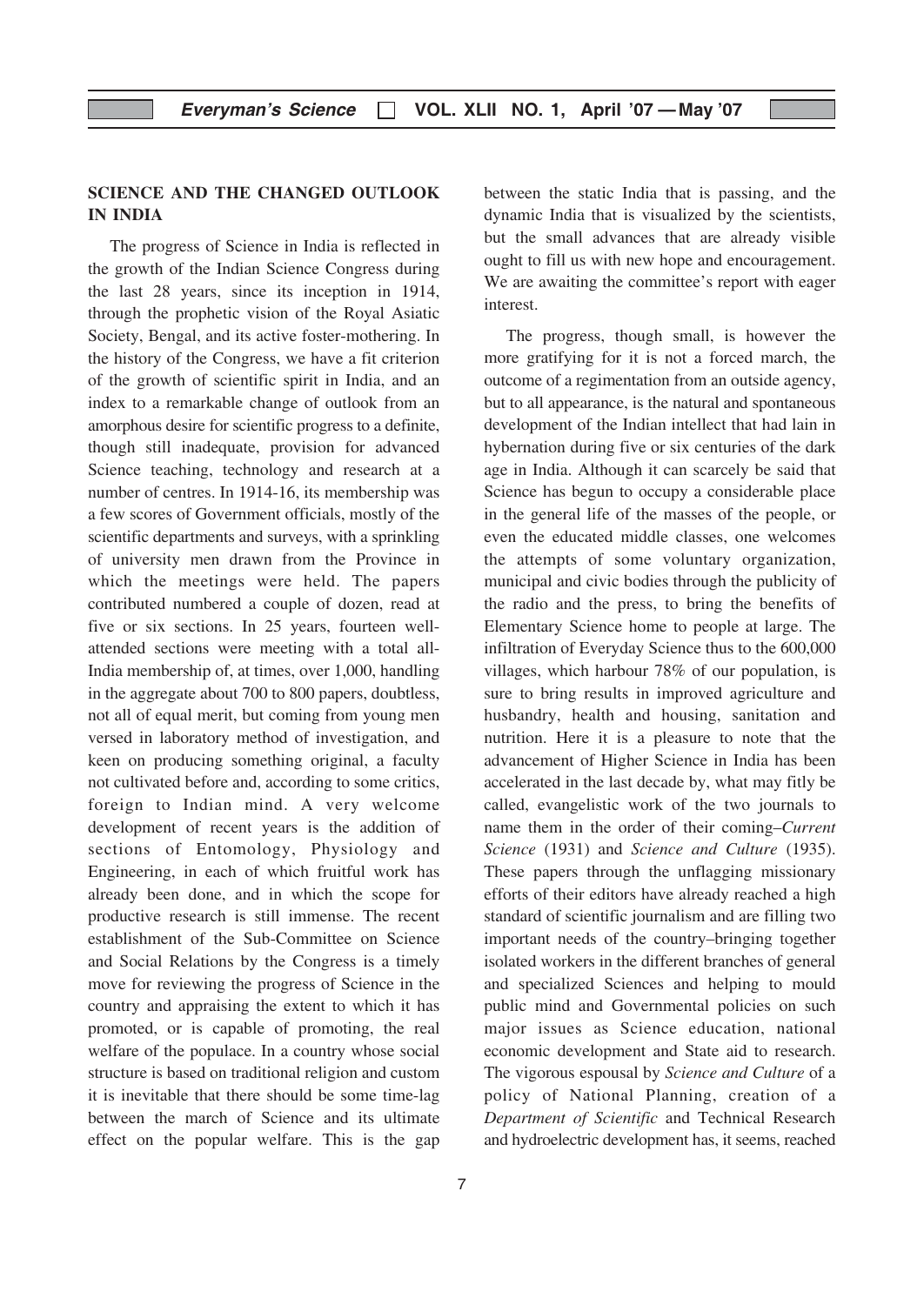the right parlors while the more academic bias of the editor of Current Science has done no less service for the spread of Applied Science, scientific thought and the cultural benefits of Science.

But the time is not yet for a complacent selfsatisfaction for Science workers in India. The disproportion between the task looming ahead and the work accomplished is vast and the outstanding basic needs of national economy, such as literacy, sanitation, nutrition and improved standards of living, are reminders of our yet unliquidated liabilities. Workers in the cause of Pure and Applied Sciences will have to multiply a hundred-fold and their efforts redoubled in order to eliminate these big debit factors from the national balance sheet.

A serious handicap to industrial progress in India was lack of planned liaison between industry and science. In the Board of Scientific and Industrial Research, inaugurated last year under the directorship of Sir S. S. Bhatnagar, we see the promise of a new era of planned aid to India's industry. Already the activities of the Board, through its fifteen committees, cover a wide field of research calculated to assist a variety of new manufactures. Although the services of the Board are channelized today to further India's war production through ad hoc research, with the return of peace and the withdrawal of the stimulus of war premia and priorities, there will be a greater demand on these services for domestic aid to the nascent industries it has itself sponsored, as well as to those launched by private enterprise in recent years, particularly the heavy-chemicals, engineering and metallurgical industries. The country will then need a central agency for integrating the scientific effort of the different units today functioning under handicaps, financial and others, and improving the defective industrial machinery of the country at present working with many emergency joints, if there is to be no setback to the hard-won industrial progress of pre-war years. This need is nowhere greater than

in the mineral industries, where for the last three or four decades the raw produce of the mines, the ores and industrially vital minerals have been allowed to leave the country in ever-increasing tonnages, at ridiculously low prices, simply because of lack of technical guidance in the processing of minerals or their part manufacture before export.

The coordination of Material Science with productive industry and the marshalling of the productive resources of the country was, for long, a lacuna which is now being filled by the National Planning Committee, under the chairmanship of Pandit Jawaharlal Nehru. Twenty-nine subcommittees have been set up and their labours cover almost every field of the country's life and activity, cultural, productive and distributive as well as organizational.

It is pity that this work has had almost to be cold-storaged, because of the exigencies of war. But the material already collected, and the thought bestowed upon the several aspects of national reconstruction on a comprehensive scale, cannot but prove of the utmost utility when the moment for constructive efforts arrives.

The commencement of the functioning of the Eastern Group Supply Conference at Delhi during the year is another event which the Indian Science Congress welcomes. The participants with India in this Conference–Britain, Australasia, South and East Africa, Burma, Ceylon and Malaya—have never before thought of industrial cooperation, and this step, made imperative by the exigencies of a world war, ought to augur a new era of international coordination in the field of commerce. When the crisis of war is over, the contacts established by this Conference should make for greater collaboration and interdependence of these nations in place of the ignoble jealousies and racial barriers that have marred international relations so far.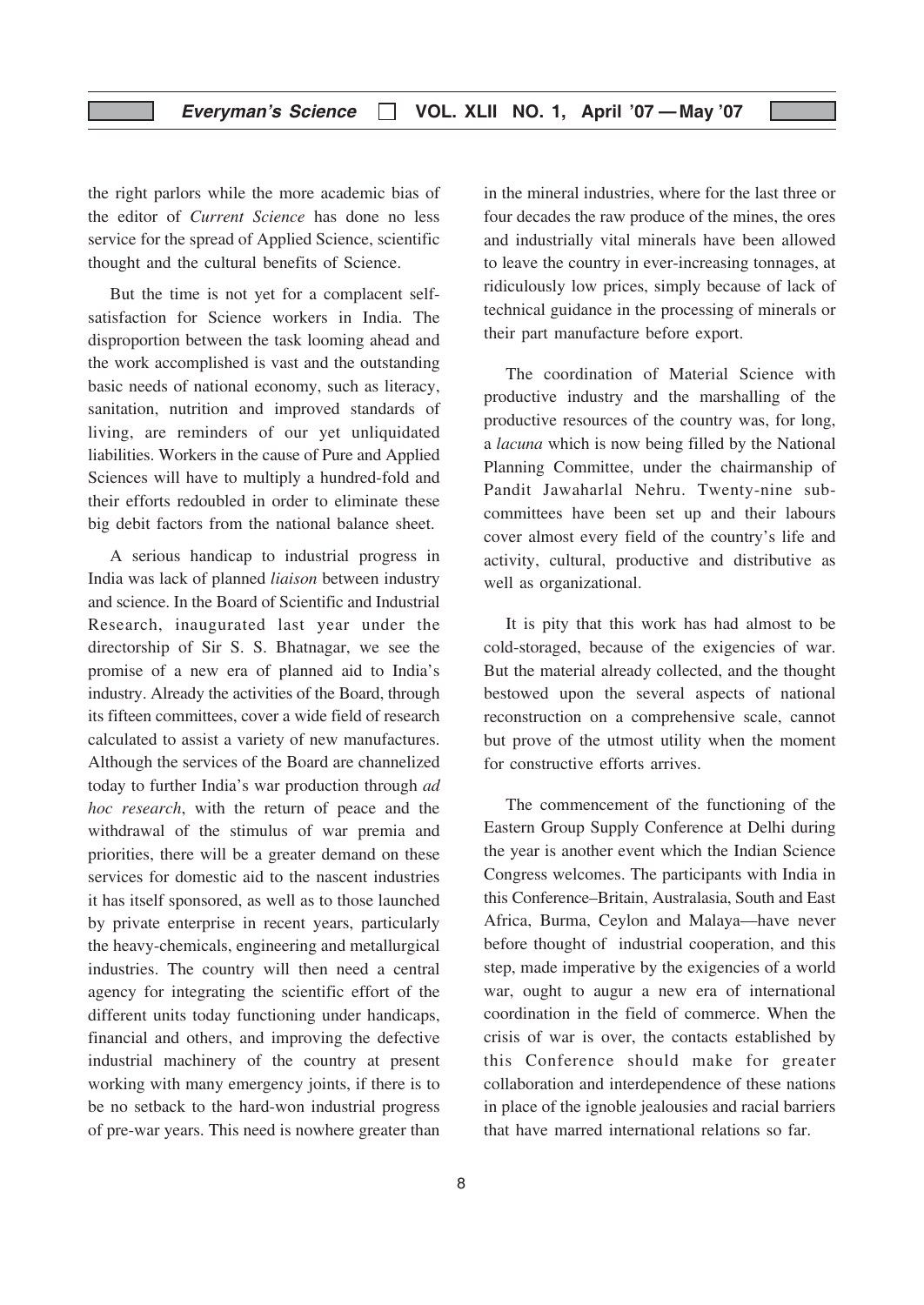#### THE STRUCTURE OF INDIA

I have reviewed affairs and events as they affect Indian scientists. This is one part of the duty of the person called upon to preside over this assembly. I shall now present before you some investigations on the subject on which I have worked for years and on which my last three year's work in Ceylon has thrown some welcome light.

In the making of the Indian sub-continent two distinct crust-blocks of the earth's circumference, of totally different nature and constitution, have taken part. How they came to be together to build the geographic entity we call India is one of the live problems of Geology. One school of geologists denies the Asiatic parentage of India. It suggests that the peninsulas of Asia have wandered far away from an ancient southern parental continent, of which Africa is the surviving nucleus, and fused along the southern edge of Asia, only during a comparatively late date in the geological history of our earth. The impact of these drifting fragements of the southern continent with the shores of Eurasia is held to have ridged up the submerged continental shelf into the imposing chain of mountains which girdle India's Asiatic front all along its West, North and East.

The impact further necessitated the underthrusting of a considerable selvage of North India beneath Turkistan and Tibet, while a still wider marginal belt has buckled under the strain of the northerly pressures into a wide and deep trough, stretching from North-West Punjab to the Arakan ranges. Madagascar, which undoubtedly has some consanguinity both with India and East Africa in its rock-groups and in their structural relations, is held to have started in the wake of India, but broke away from it early in the north-easterly drift. The parallel rocks and structures of Madagascar, Africa and Indo-Ceylon are cited as evidence of their pristine unity in one integral land-mass.

The orthodox school of geologists, believing in the fundamental doctrine that the present forces and agencies of earth supply a key to the past, while admitting some undoubted merits of this theory in explaining some perplexing problems of stratigraphy and climatology, have questioned such unknown and revolutionary forces in earthdynamics. It finds no adequate force or agency in the earth's sphere to effect a congregation of continents and their fragmentation and drifting over vast sections of the earth's circumference and is inclined to the belief in the permanence of the great ocean deeps and of the essential framework of the major continents. According to these geologists, the making of India has been an evolutionary process, the two component crust-blocks being always integral and adjacent parts, though pursuing quite distinct geographical course of events—the one a stable land-mass composed of some of the most ancient rocks of the earth and never submerged underneath the oceans; the other a flexible and comparatively weak belt of the earth's crust, for long submerged under the waters of the oceans and loaded with thousands of feet of marine sediments during this submergence. The ridging up of this sedimentary pile into the great mountain wall of India is explained as due to tangential pressures acting on this overloaded and consequently weakened zone of the crust. In contrast with the unpuckered and generally horizontally bedded rocks of the former crust-block of India, the Himalyan segment of India has undergone colossal flexuring and crumpling of strata, sheets of rock being overfolded, disrupted and thrust bodily over the severed members for miles. In these earth pileations, masses of crystalline igneous rocks, granites, from the depths of the earth, have been pushed up through the sedimentary cover and now occupy the central zone of highest elevations. The sublime snow-capped peaks of the Himalayas, from Mt. Everest to Nanga Parbat, all are built of this axial granite core, which has risen five to six miles from the earth's interior breaking its way through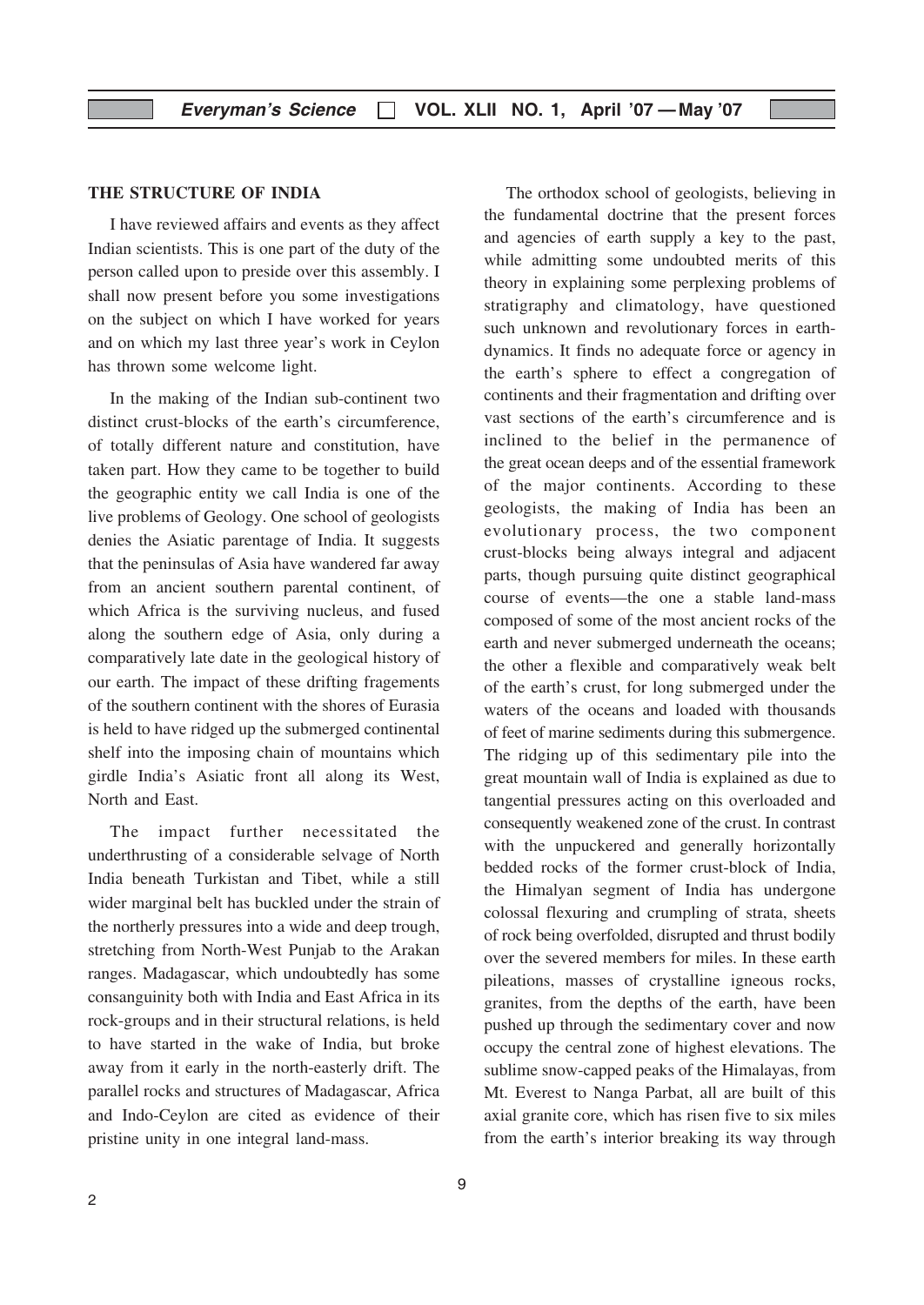the sedimentary crust. While the architecture of the crust lies mostly hidden beneath the surface of the rest of India, in the corrugations of the Himalayas over six miles depth of the outer lining of the earth's sphere is laid bare for the geologist' study.

The Himalyan orogeny is not an isolated unit in the mountain system of Asia, but is a part of, and stratigraphically related to, the great mountain girdle of the earth which starts from the Atlantic coast of Europe and traverses the earth along the Alps, the Caucasus, the Iranian arc, and after two or three sharp bends in its passage through India, terminates at the eastern end of the Malayan arc.

On either of the two hypothesis, the sub-continent of India consists of two, crustblocks of different nature and constitution, the rigid Archaean shield of Deccan and the 1,600 miles long folded belt of younger rocks (the Himalayas). Their interaction has produced the thrity physiographic division of India—the North Indian Plains—built by the alluvial deposits of rivers of the Indo-Gangetic system. These great plains of India cover a trough or depression in front of the earth-waves of the Himalayas pressing from Tibet against the immobile crust segment of the Deccan.

#### THE THREE STRUCTURAL UNITS

The unravelling of the structural features of these three units of earth-body, integrated into one sub-continent, has been India's contribution to the world of Science—the branches of Geophysics, Isostasy and Geodesy deriving their earlier and more vital data from these regions from the labours, since 1860, of the pioneer workers in the departments of the Great Trigonometrical Survey and the Geological Survey of India.

As stated earlier, there is the most striking geographical antithesis between North and South India—between peninsular and the extra-peninsular India. The one is a much-folded and contorted pile of sea-deposited sediments, thousands of feet in thickness; the other a non-flexible, obviously impassive block composed of ancient, crystalline rocks, which has, since the dawn of geological history, acted as a peg in the earth's crust. The latter circumstance has led to a belief in the absolute immovability or immunity of the Deccan from earth-disturbances of any kind whatever.

In the structure of India, the folded zone has played a comparatively minor part and that also during the last one or two chapters of its history, having but lately emerged from a central eurasian sea. Regionally it is in part extra-Indian and builds the lofty north frontiers, which though they have barricaded India from the rest of Asia geographically, have knit India structurally with the Iranian ranges to the west, Tian Shan on the north and the Burma Malay arc of mountains on the South-East. This folded zone bears evidence of great compression whereby the country between Tibet and the Ganges valley has been shortened by 60-80 miles. Only a small part of the thickening of this belt arising from the compression forms the visible mass of the Himalayas, a considerably larger part being pushed down as the roots of the mountains into the sub-crustal, semi-plastic magma which acts, through its buoyancy, as the support of the Himalayas. The visible excess of mass above the surface is thus compensated underground by a displacement of the heavier and denser sub-stratum of rock (sima), which underlies the surface crust of the earth.

But the fold-zone of North India is of great interest in the dynamics of the earth's crust. It has profoundly modified and superseded the old trendlines of Southern Asia. The festooning and curves of the Himalayan arc are caused by the obstructions of the rigid Indian table-land reacting against the plastic earth-folds pressing from the north and moulding their shape on its promontories and bays. Large slices of the mountains have thus slid bodily for miles over the peneplained edge of the Indian foreland, whose broad front has imposed on the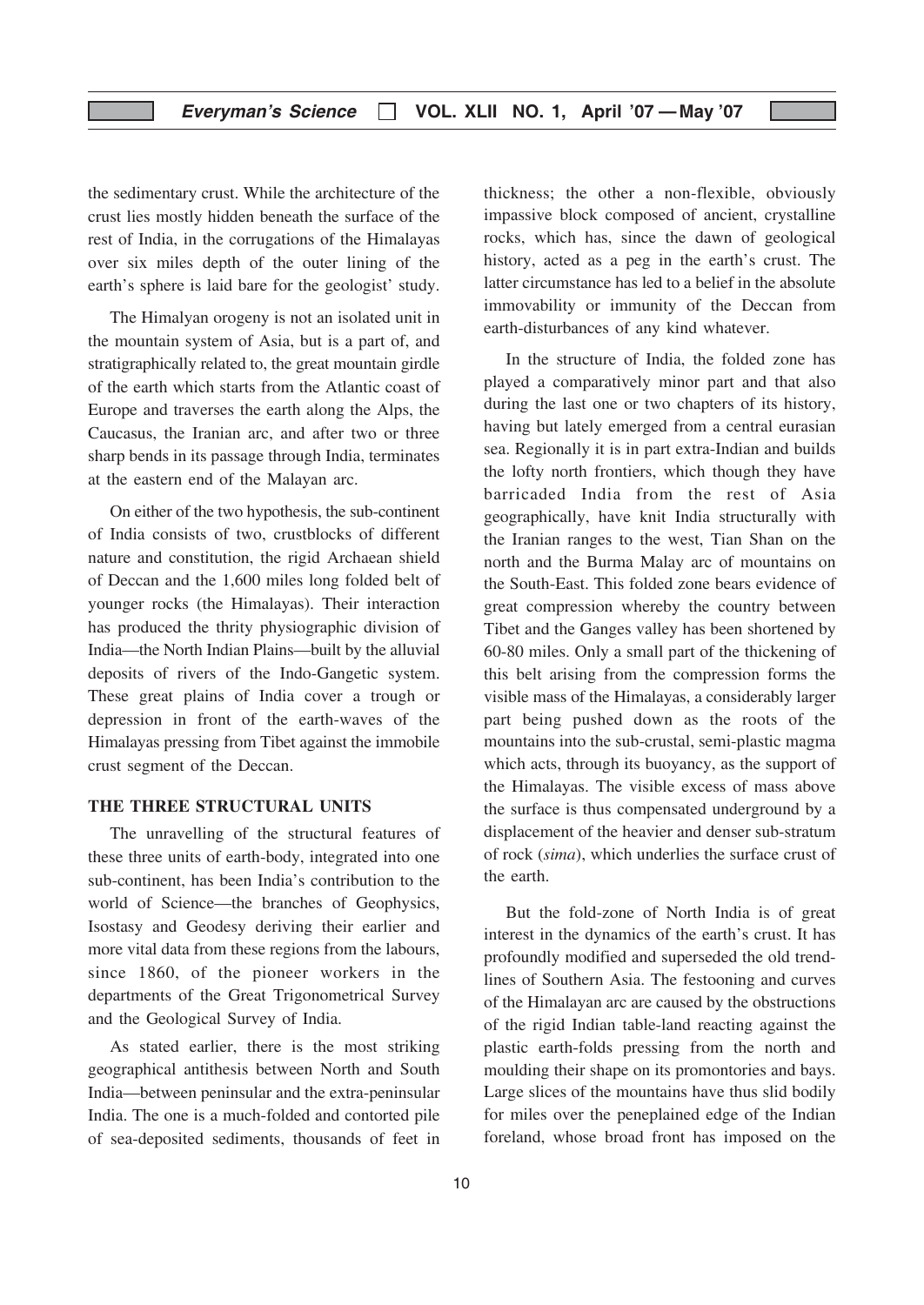mountain range its main trend-lines. The orientation of the Alai—Kuen Lun system of chains in the north, that of the Hindu Kush—Karakoram arc in the middle and of the deeply reflexed Himalayan arc in the south are broadly alike, fusing together in the Pamir vertex or knot. The Pamir is a nuclear point of Asia's mountain system and it is in axial continuity with the Punjab wedge—the pivotal point of the Indian foreland that has guided the main Himalayan syntaxis. The Pamir-Punjab crustal wedge or knot is thus of critical importance in the orography of Asia and will take a key position in future work on orogenesis and mechanics of crustal motion in mountain-building.

The structure of the extra-peninsula is thus explained in a broad and general sense. The labours of the Geological Survey of India during the last 70 years have explored the outline of this plan and future work will add to and perfect the details. When the structure of the Himalayas is finally worked out from Kashmir to Assam, Indian Geology will have made another important contribution to the world of Science.

The third division of India—the Indo-Gangetic Plains—is the newest part to be added to the edifice of India and is still not complete. It has grown almost wholly within the Human Era by the extension of the flood-plains and deltas of the river systems belonging to the Ganges on the east and to the Indus on the west. The dust of the Himalayas, in the technical language of Geology products of erosion of the Himalayas—brought down by these rivers and their thousands of tributaries, has filled up a hollow at the foot of the Himalayas, variously computed by different authors to be from 6,000 to 15,000 feet deep. Though of great interest from human viewpoint as the source of great agricultural wealth, as an underground reservoir of freshwater and as the principal theatre of India's chequered history since the advent of the Aryans (when the Aryans came to India, probably this section of Aryavarta was not complete for habitation—for large parts, especially of Bengal, were still under the tidal waters of the Bay of Bengal) its importance as a geological unit is only secondary.

The southern limit of the Punjab—Bengal plains possesses a great significance in the sub-structure of India. Along this line gravimetric observations carried out by the Survey of India have revealed a sharply-marked zone of abnormally dense and heavy matter hidden under the alluvium at an unknown depth, roughly along the parallel of 23°N. Experiments with the plumb-line carried out in the middle of the plains show no deflections towards the Himalayas, as one might expect from their great visible mass, but towards a curved line underneath the plains running from Karachi towards Orissa, thus denoting some invisible excess of matter in the south counteracting the gravitative pull of the Himalayas. Similar observations carried out to the south of this line show deflections towards it, their amount gradually diminishing with distance. After repeated observations, the Survey of India has mapped out this subterraean chain of density and named it the "hidden range".

The South Indian highlands have not made the same appeal to geologists, mountaineers and naturalists as the snowy ranges of the Himalayas, and thus have attracted much less attention to their framework or sub-structure. Indian geologists, especially of late, however, have demurred to accept the simple viewpoint of the earlier workers dismissing the mountains of Deccan, South Deccan in particular, as not true mountains of uplift, but as mere relics, or residual stumps, of an old plateau left standing by the denudation of the country around, in the age-long and ceaseless waste of the land exposed to the atmosphere. Gravimetric data too suggest axes of warping and a more complicated sub-structure for these topographic prominences than is implied by mere remnants of a peneplained table-land. Professor Bailey Willis, the noted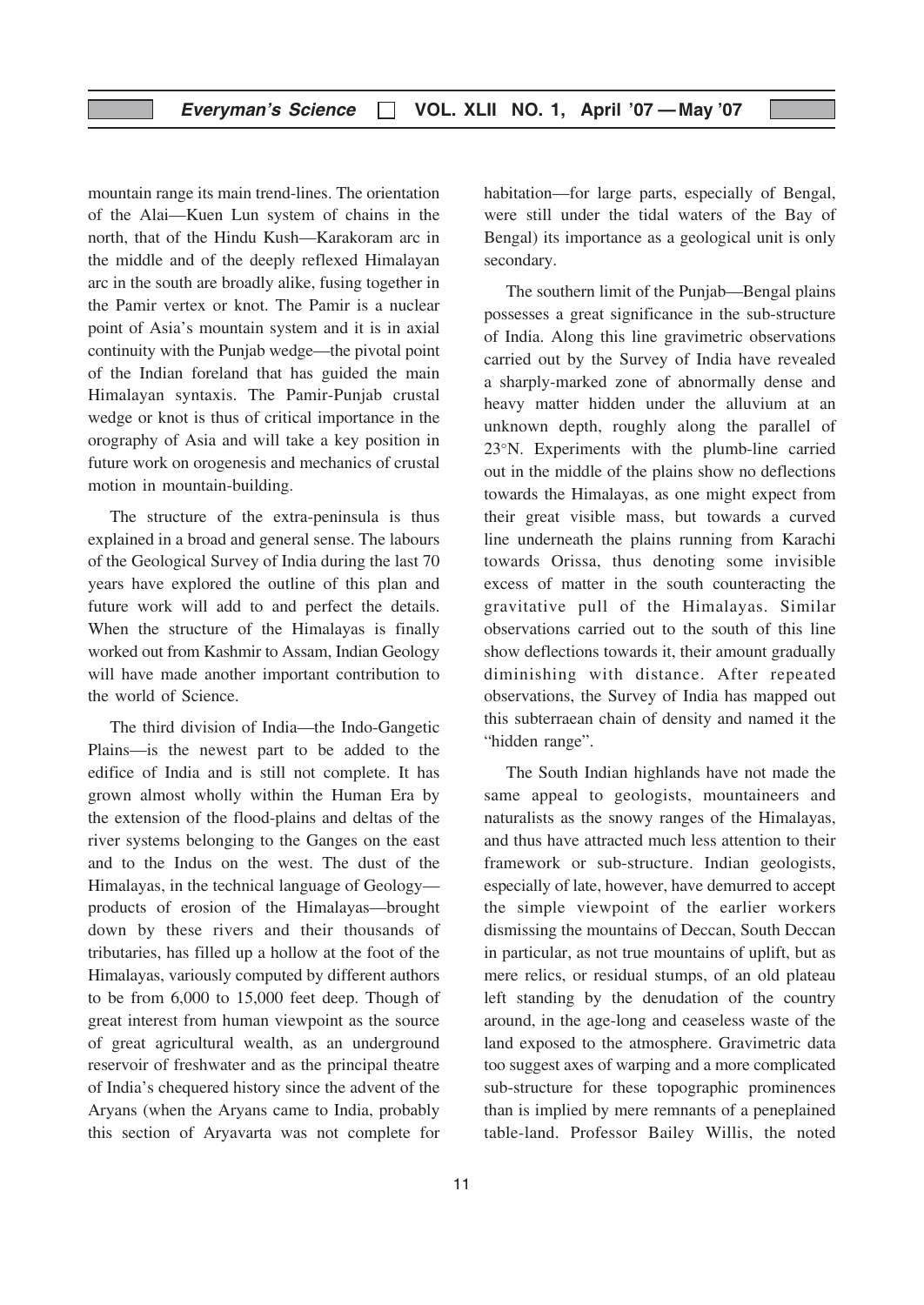American geomorphologist, during a tour in 1936 expecially devoted to this study, pointedly drew attention to the existence of definite upwarps and downwarps in Southern Deccan.

Although it is beyond doubt that the segment of India south of the Aravali-Hazaribath line has never been submerged, en masse, under the sea since in Cambrian era, or wrinkled into mountain-chains, it bears scars of several periods of earth-movements, though of a kind quite different from the mountainbuilding movements. Recent geological work I have been able to do in the last three years in Ceylon has greatly strengthened the new belief. The admirably lucid physiography of Ceylon, exposed in three terrace-like platforms or peneplains, of which this island is built, throws much fresh light on the origin and constitution of the highlands of South Deccan—the Niligiri and Palni groups of mountains. In some respects, the structure of Ceylon furnishes the key to the tectonics of South India.

#### FAULT MOUNTAINS OF CEYLON AND SOUTH DECCAN

Here we may turn briefly to review the structure of Ceylon, which, though an island today, is an integral portion of the Carnatic gnessic terrain only recently severed from the mainland, and still connected by Adam's Bridge spanning a shallow strait, only five fathoms deep. Outside the Indo-Ceylon strait, the coastal shelf plunges to 1,000–2,000 fathoms depth.

The accompanying diagrammatic section



Fig. 1 Profile Section across centre of Ceylon

(Fig. 1) across the middle of Ceylon illustrates the profile of the country. The Ceylon rocks consist of a thick series of granulites, quartzites, crystalline limestones and sillimanite-garnet rocks (Khondalites), most probably metamorphosed sediments of Dharwar age. The extreme degree of pressure metamorphism, to which these rocks have been subjected during the orogenic revolutions of the Archaean era, is indicated by the wide prevalence and relative abundance of such small-volume minerals of condensed molecular packing as garnet, ilmenite, zircon, monazite, graphite, sillimanite, coroundum (sapphire), thorianite, spinel, forsterite, pyrrhotite. The Khondalite group of rocks is thrown into a synclinorium, centrally resting on basal, finely foliated gneisses. Both the gneiss and the Khondalite group are extensively permeated by intrusions of Charnockite granites identical with the Madras Charnockites. The meteoric denudation, to which this island has been exposed since its Archean origin, has cut the synclinorium forming the high-country and its gneissic platform, forming the lowlands, into three more or less deeply eroded terraces or peneplains rising from the sea, one above the other, in three tiers. These three terraces rise from the sea in two sharply cut steps or escarpments, the lower step about 1,000 feet above the coastal peneplain (which is very nearly a plain of marine denudation) and the second step 3,000- 4,000 feet above the latter to the third the highest peneplain. Though fairly deeply dissected by branching river-valleys, the summits of the hills, ridges and other erosion remnants of all the three terraces show a general accordance of level, denoting three successive stages of base-levelling of the island. To one standing on the brim of the highest escarpment, overlooking the distant sea, the three terraces incised out of the island are as clearly apparent in the actual scene as they are in a diagram section.

Now the second fact in the physiography of Ceylon which arrests attention is the number of waterfalls precipitating from these escarpments to the valleys below in single leaps of from 100 to 10,000 feet. There are no less than 20 major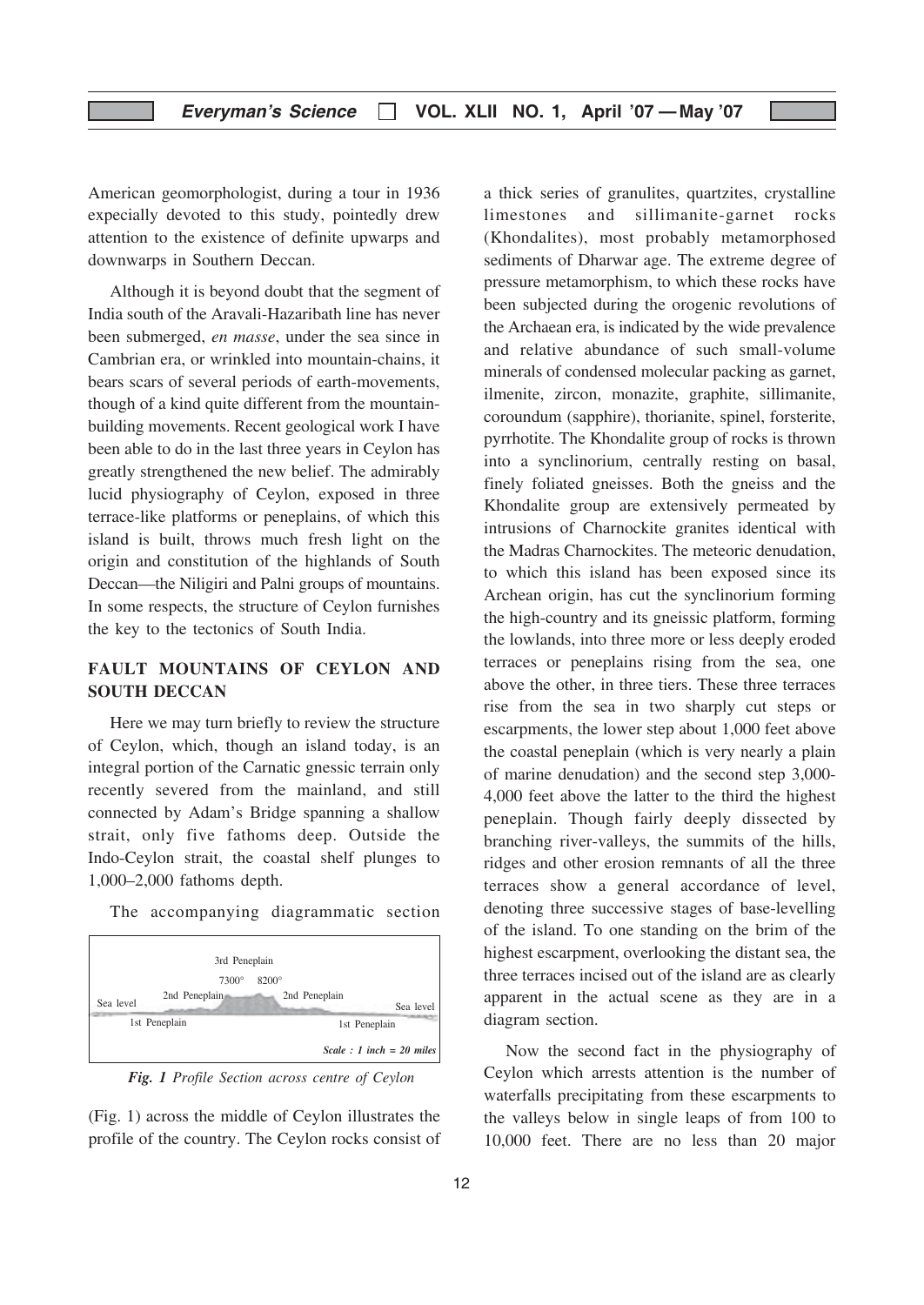waterfalls, besides a large number of smaller ones. The waterfalls occur along the southern, western and eastern edge of the escarpment of the third and highest peneplain, defining a broad semicircle or crescent in the centre of the island. The significance of these vigorous young waterfalls in a land whose rocks definitely fix its age at of hoary geological antiquity (pre-Cambrian) and which should, ages ago, have attained a base-levelled topography and uniform drainage system is obvious. It suggests recent block uplift of the Ceylon highlands, relatively to the lower ground surrounding it, through powerful dislocations or block-faults of the normal type. My field observations of these stupendous mural scarps, the lower of 800-1,800 feet, the higher of 2,000-4,000 feet altitude, have led me to the conclusion that they are not produced by ordinary denudation of dip-slopes as stated by F. D. Adams, but they are of the nature of faultscarps, produced by nearly vertical normal faults. The rocks of the whole region are too closely and complicately folded to give rise to the long and wide dipslopes demanded by Adam's explanation, except locally at a few spots, e.g. around Madulsima near Badula.

The mural scarp effect, though commonly very striking, is at some places subdued by multiple, intersecting, or step faults; sub-aerial denudation also has tempered the abruptness of some of the precipices and indented them by profound gorges and canyons. In an address before a general audience, I need not enter into geographical or technical details. I have dealt with the tectonic significance of the Ceylon waterfalls in a separate paper before this Congress and the detailed Geology will be published later. Here, I would emphasize the horst nature of the central Ceylon massif—a block of special uplift composed of crystalline Archaean rocks of 6,000 feet mean elevation, 3,000 square miles in extent, and bounded by faults on its West, South and East, but tilting sharply to its North, due to a northerly pitch of the axis of uplift.

13

The field geological work so far carried out in this area indicates, beyond doubt, that the Ceylon mountains are not the undenuded passive remants left out of an old table-land, but have been "created" by positive earth-movements, lifting them vertically in two intermittent, widely separated stages. They are what are known as "fault mountains" in contrast to the folded, laterally compressed mountains of the Alps and Himalaya type.

The tectonic strike of Ceylon, the main grain of the country, is that of the well-defined central synclinorium, which covers three-fourths of the crystalline area of the island. If prolonged, it will continue the strike of the Khondalite basin of the Madras coast. The strike of the basal gneisses (the fundamental gneiss of Ceylon), though locally inconstant, is regionally consistent, and is in conformity with the north-west strike of the gneisses along the west coast of India, north of Cape Comorin.

On purely physiographic grounds, Adams made a very suggestive observation in his paper on Geology of Ceylon (1929), that the Deccan plateau represents a continuation of the second peneplain of Ceylon and that the third peneplain of Ceylon might be found in the uplands of the Nilgris whose highest peaks have approximately the same elevation as the culminating point of Ceylon. (Dodabetta, 8,700 feet, of the Niligiris corresponding to Pidurutalagala, 8,300 feet, of Ceylon; the 8,000 feet peaks of the Palni escarpment correspond to 7,000 feet peaks of the great southern escarpment of Ceylon.)

To revert to the structure of South Deccan, a remarkable parallelism of many of the Ceylon phenomena is detected in the Nilgiri-Palni hills, and their southern extension, the Cardamom hills, which for hundreds of miles have their western, and still more prominently, their south-eastern sides bounded by gigantic precipices. The Niligiri massif on its south-eastern face presents cliffs of 6,000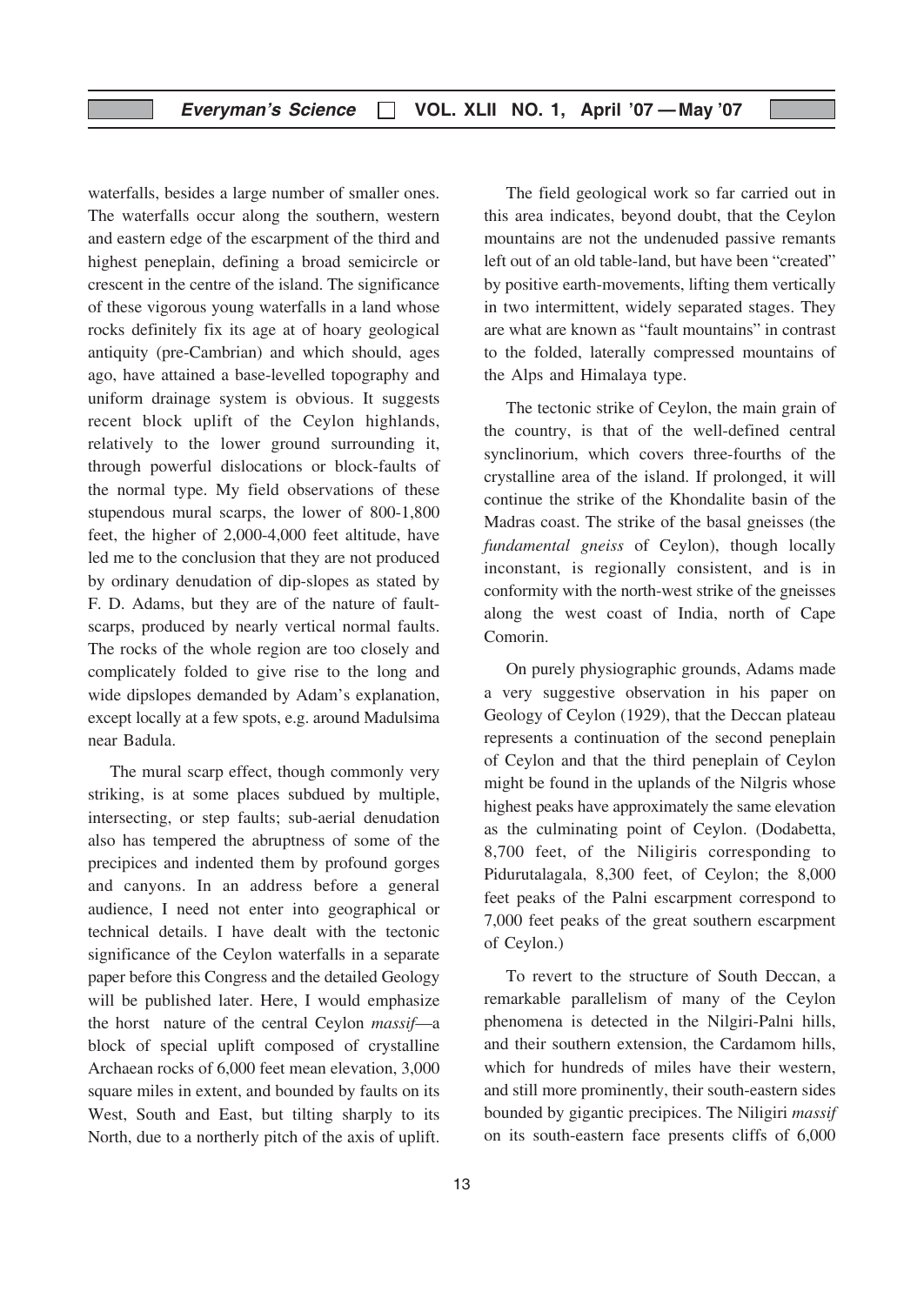#### Everyman's Science  $\Box$  VOL. XLII NO. 1, April '07 — May '07

feet height rising above the peneplain of Coimbatore. Standing on the brow of Pykara precipice of 3,500 feet sheer fall, one cannot but ascribe such extraordinarily abrupt inquality of the ground in the ancient Archaean terrain to mechanical dislocation and recent block uplift. The waterfalls of this region, again, are reminders that the topography has not attained maturity, and that some recent great disruption of the river courses have taken place. The fault-scarp nature of the precipices bounding the south-east face of the Palni block of hills is no less apparent to one looking down on the plains of Madura, 4,000 feet below, from Kodaikanal. As in the Ceylon mountains, the steep scarp may not be due to single fractures, but to a system of faults, more or less vertical, in their inclination. Although modified by atmospheric wear and tear of ages they form, in many cases, most striking features of the South Indian landscapes.

That the Nilgiri and Palni escarpments are of different nature from the table-topped square-cut hills of the Deccan trap plateau is at once apparent from their difference in geological structure. In the latter, the vertical stair-like faces of the hills arise from the weathering of rectangularly jointed horizontal lava-beds, while in the former, the cliff faces, thousands of feet high, built of closely folded and contorted strata are best explained as due to mechanical disruption, followed by relative movement along the walls of the fissure. These hills are not the residual stumps of an eroded plateau, but are upraised mountains with an orographic axis, formed during a late period of earth-deformation, rejuvenating the ancient wellgraded drainage-lines of the country.

#### THE ROLE OF VERTICAL UPLIFT IN MOUNTAIN BUILDING

Positive upward movements of portions of the earth's crust, formerly not recognized as an important agency in mountain-building, has now been emphasized by geophysicists. Mountains formed primarily by faults, through vertical or nearly vertical uplift, are found in many parts of the world, and have been the subject of morphological study by Blackweder and Lauderback, notably in the Basin Range Province of North America. William Bowie, J. Barrell and other high authorities regard vertical movements of great amplitude as largely responsible for much of the visible crustal deformation. Barrell recognizes vertical movements of horsts as constituting a distinct orogenic feature and goes so far as to say that the linear mountain systems originating from geosynclinal troughs of sediments have come to be recognized as but one of several classes of mountains. He further states that the great plateau areas of folded as well as unfolded rocks have been bodily lifted one or two miles, or more, above their earlier levels. They may be broad geanticlinal arches or bounded by the walls of profound fractures.

The actual mechanism of this vertical uplift of large land-masses is to be sought in the adjustments brought about by isostasy and in the thermal expansion of the dense basaltic sub-stratum (sima) underlying the continents, through the effects of radioactive heating of the rocks. Joly has formulated a working hypothesis of cyclical volume changes of the sima, causing periodic earth-deformations by alternate liquefaction of the sima through accumulation of heat and its solidification through loss of that heat in long intervals of geological time.

In the absence of sedimentary formations, there are no reliable criteria for determining the age of the post-Archaean uplift of Ceylon mountains. There is, however, no doubt that there were two distinct period of diastrophism, separated by wide intervals of time, resulting in the uplift of the two faultbounded terraces. The lower terrace is far more worn and graded and is, therefore, clearly much older than the upper and more abruptly scarped terrace. Here the river-valleys with their numerous rapids, cascades and 1,000 feet waterfalls have a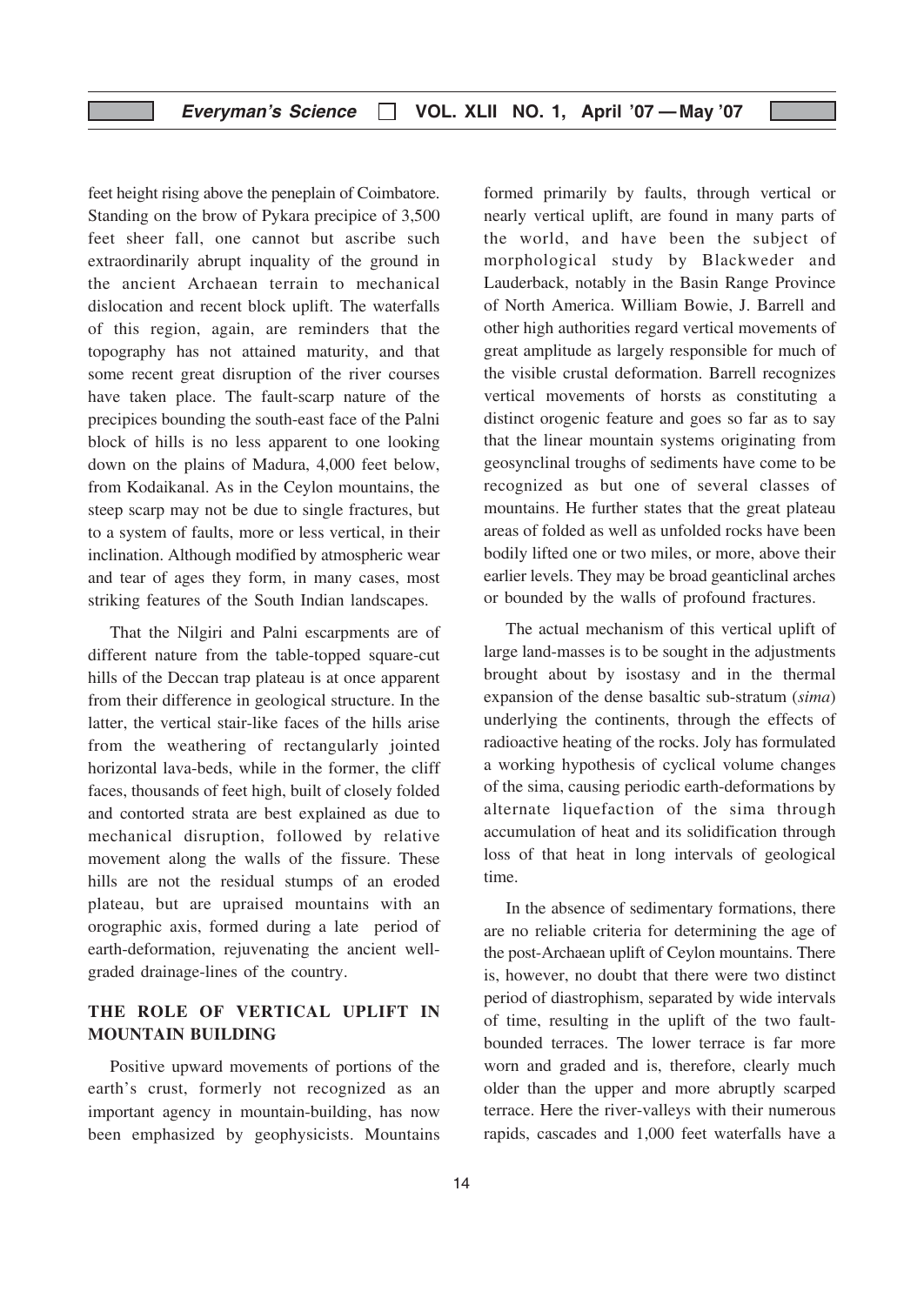more juvenile aspect. Provisionally we may accept a late Tertiary age for the uplift of the upper terrace—an event contemporaneous with one of the two or three periods of intense diastrophic activity following the Deccan volcanic cycle, which upheaved the Himalayas and other mountains of Southern Asia. The South Deccan orogeny must be considered as coeval with these and with the last period of Ceylon's earth-movements. For the date of the earlier deforamation, which elevated the second peneplain, we have somewhat more exact data. The topography and drainage of this are of a more advanced type and clearly prove its relatively greater age and a small patch of Jurassic sediments containing Upper Gondwana fossil plants, near Tabbowa on the western coast—the most important documented geological record in Ceylon—helps to fix the lower limit. The complex faulting witnessed in this small Tabbowa basin, lying in the gneissic lowlands of the first peneplain, is probably a consequence of the older epeirogenic movement in Ceylon, where detritus is definitely dated as post-Jurassic.

#### THE DECCAN, A MUCH FAULTED LAND-**MASS**

The faults, bounding the mountains of South India are only a part of the system of faults traversing the inflexible peninsular shield in many directions. Several systems of longitudinal fractures intersect this one-million-mile gneissic terrain, producing a series of sunken basins, which have acted as receptacles of the detritus of the old inland drainage. Chains of such fault-bounded depressions, filled with sediments of Gondwana age, are found a long the ancestral valleys of the present Godavery, Mahanadi and Damodar rivers, which form a valuable economic asset because of the important coal measures locked up in them. The straight and steep contours of the Malabar coast have been known since the early days of the Indian Geological Survey to be shaped by one or more dislocation; while a prominent line of fractures defines the

smooth coastline of the Makran coast of Baluchistan. The basaltic lavas of the Bombay coast, which are sub-aerially erupted flows, are known to extend down to a depth of at least 2,000 feet below the sea, indicating that the coast has faulted down to that extent since their eruption. Two more fracture plains, parallel with the Makran coast fault, remain to be noted. These have given rise to the two prominent lines of steeps in the central Indian landscapes—the Vindhya and the Satpura ranges and at the same time guided the channels of the Narbada and the Tapti along these tectonic lines. The latter rivers are peculiar in their being the only west-flowing streams of South India, a fact which finds explanation in this accidental circumstance providing them with their valleys.

The westerly courses of the Narbada and the Tapti, in sharp contrast with the rest of the Deccan rivers flowing eastwards into the Bay of Bengal, almost from within sight of the Arabian Sea, demonstrate a singularly interesting structural feature. The easterly drainage is probably the result of an easterly tilt given to the Deccan block at the time of origin of the great Malabar coast fault, the transverse Tapti and Narbada dislocations acting as release lines. The eminent naturalist, Blanford, has dated these displacements of the western coast as Pliocene to post-Pliocene—a date which brings these momentous transformations in the figure of India within the Human Era of geological history. The former date appears to be more in conformity with physical and geological facts.

The severence of Ceylon from India took place at a somewhat earlier date, by the subsidence of south-east Carnatic under the sea. By the middle of the Pliocene, however, the connection was for the most part restored by the uplift of the Jaffna limestone beds laid down on the Miocene sea-bed to form the dry land of North-West Ceylon.

The Indian Peninsula, thus, though still a rigid shield, is not an unbroken unit. Perhaps it is owing to this circumstance of multiple basin-faulting that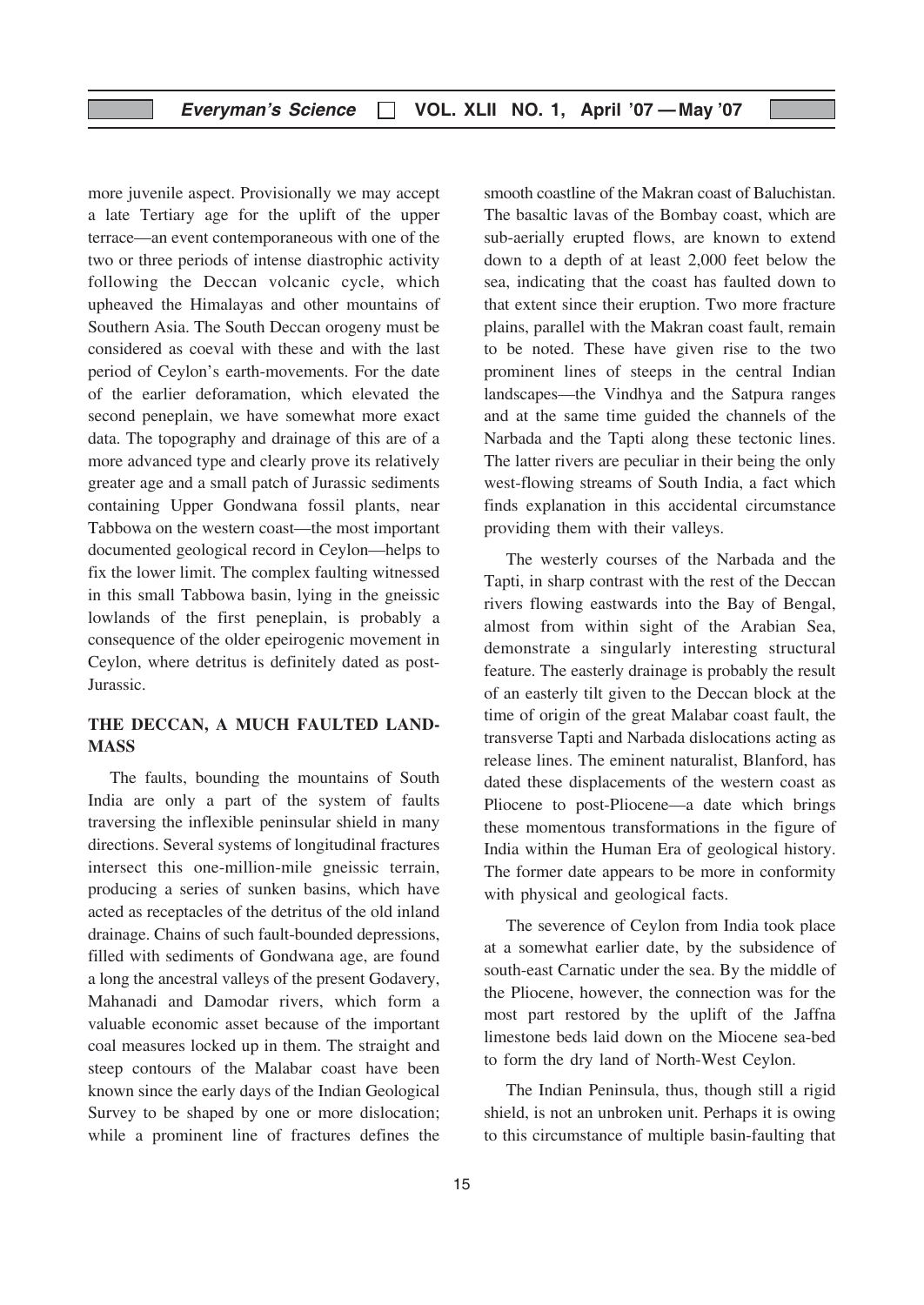it has attained equilibrium and isostatic adjustment as a whole and the remarkable immunity of this part of India from seismic disturbance is also to be credited to the absence of any tension between its several parts. Few earthquakes of any intensity have shaken the Deccan Peninsula, while those that have been recorded in extra-peninsular India form a long catalogue of tragedies.

The block-mountain and fault-basin structure of the Deccan is responsible for some highly beneficial features in the exploitation of the economic mineral resources of South India. To it we owe the uncrumpled and generally undisturbed underground disposition of the coal seams accessible to simple mining in our coal fields. The presence of large sheets of commercially valuable mica free from buckling and crushing and the wide stretches of richly aluminous laterite, capping the table-lands, also arise from this circumstance. The waterfalls of the peninsula—potential power-resources in coalless provinces—are also the direct outcome of the same structural peculiarity. Large volumes of water, falling down fault-scarped highlands, provide a source of energy more lasting and economical than that obtained from a coal field. The surface or nearsurface occurrences of iron and manganese ores, rendering these two most valuable metallic assets of the country susceptible to comparatively simple mining operations, are also indirectly ascribable to this cause.

The remaining orography of peninsular India is represented by the tectonic chains of Aravalli and the Eastern Ghats, all but worn away and now existing mainly in their roots. Once of a size comparable with the Himalayas of today, these mountain ranges have played a large part in the succession of geological ages and their detrital waste has furnished the raw material of the principal rock-systems of India.

The Vindhya and Satpura chains, which form the main divide of North and South India today, are not of as great geological antiquity. There is some evidence that in the early Eocene they were non-existent and that a north drainage flowed across their site to central Deccan. These prominent lines of steep south-facing cliffs, like the cliffs of the Western Ghats in the Konkan, have been produced, as stated before, by parallel linear faults, now usruped by the valleys of the Narbada and the Tapti, Though of tectonic origin, these ranges have no axis of folding or compression.

The mountains of the Assam ranges and those of the Salt Range in North-Western Punjab are two unique and rather aberrant structural features of India. Though so near to the Himalayas, their orography is unrelated and independent and the folds, faults and thrust structures present problems that have aroused the keenest interest of geological workers in India.

#### THE VOLCANIC PLATEAU OF NORTH **DECCAN**

A large section of the Deccan, so far left out of the above description, now claims attention, portions of Bombay-Deccan extending from Kathiawar to Nagpur, and from Malwa to Dharwar. This part of India possesses the simplest geological structure possible, for these 200,000 miles tract is built up of flat-reposing sheets of lava, forming a pile from 2,000 to 6,000 feet high, completely burying the ancient Geography of the land. Time has sculptured this lava plateau into imposing hills, valleys and plains, but these high hills are only the few outstanding portions of the plateau that have withstood weathering, and have no pretensions to be classed as mountains of elevations. They have no orographic axes of foldings, but have remained in their original position and attitude. At the time of its completion, this volcanic formation, known as the Deccan trap, must have covered a much wider extent both in area and altitude and it will not be far wide of the mark to say that 400,000 cubic miles of molten rock was poured out from the bowels of the earth during this volcanic period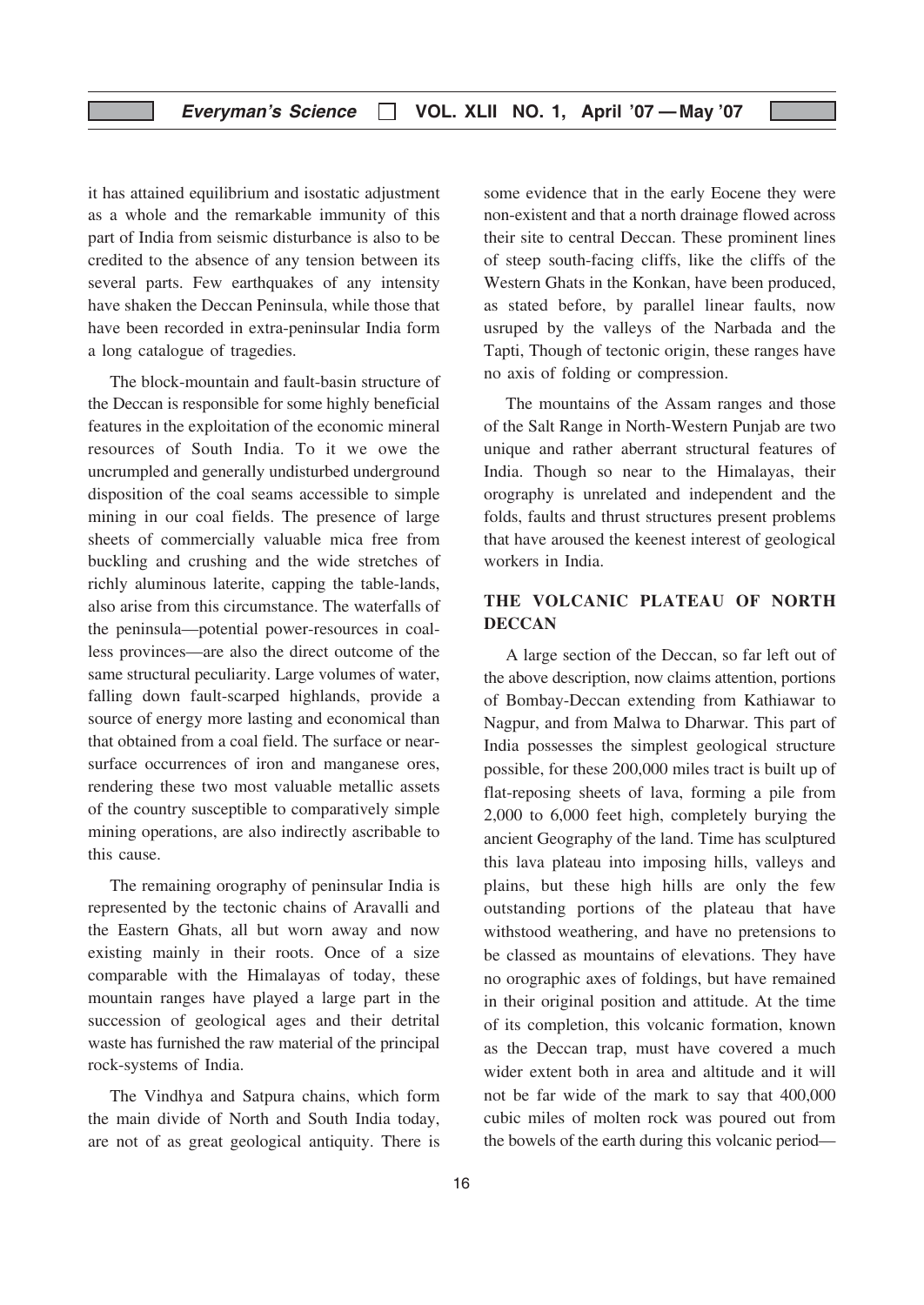a volume of rock exceeding both in bulk and mass that represented by the entire body of the Himalayas, and of an average density one-tenth higher than that of the Himalayan rocks. The transfer of so much heavy matter from the interior of the earth to the exterior must have had reactions on the isostatic adjustments of the neighbouring sections of the crust. Relief would be sought in the downwarp of large tracts whereby the relatively lighter rocks of the upper crust would be depressed and condensed. We might see in this a predisposing cause for the sinking of the long and wide tract of the Indo-Gangetic plains to a depth of some thousands of feet in front of the Himalayas. The completion of the gigantic volcanic discharge of the Deccan trap may be considered as pene-contemporaneous with the first uplift of the Himalayas in Mid-Eocene to Post-Eocene time. No satisfactory theoretical explanation has yet been found for the hidden chain of dense matter detected by gravimetric survey, referred to before, under the southern edge of the plains. A suggestion may be advanced that the upwelling of the basaltic magma forced up, along the north periphery of the Deccan trap reservoir, masses of ultra-basic, dunitic rocks from the deeper levels of the reservoir to a position in the upper crust near enough to affect the plumb-line and the pendulum. A concentration of masses of heavy rock along this chain was suggested as long ago as 1914 by Sir Thomas Holland as a matter needing further attention of geologists and geodesists. The parallelism of the hidden range with the Himalayan protaxis cannot be entirely accidental and may have a structural significance suggesting sub-crustal redistribution of heavy and light rocks—an upwarp of the sima preeded, or caused by, the downwarp of the Gangetic tract.

#### THE SCULPTURE OF TIME

But in the making of India the constructive geological processes that we have hitherto considered have only given the broad outlines of the country; the shape of figure of India, as we see it today, is determined essentially by the destructive processes of Nature. The sea, rain, rivers and other atmospheric agencies of change, by their ceaseless action have cut deep into the profile of India and have removed thousands of feet of matter from off the surface, producing the existing sculpture of the land. The 6,000 to 15,000 feet thick beds of clay, sand and silt, laid down in the Indo-Gangetic plains, are all derived from the decay of the Himalayas. They are only a small measure of the waste of these mountains. The dissection of the originally two miles high volcanic plateau of Malwa—Deccan to the depth of over a mile into the picturesque alternation of plains, valleys and hills is another visual demonstration of the power of surface natural agencies in shaping the surface features of the continents, while constantly lowering their level to the mean sea-level. These base-levelling processes have in the past, repeatedly peneplained vast tracts of India, but the geological cycle was not allowed to be completed by the supervening earth movements which restored topographic youth. Rajputana and Madras have thus been levelled and peneplained and rejuvenated by timely earthmovements reversing the geological cycle time and again.

Ladies and Gentlemen, the above is manifestly an incomplete summary of the structure of India. It has dwelt mainly on those aspects which have received some additional facts from the work on which I have been lately engaged. I have refrained from giving a review on recent work in the Geological Sciences done in India, as this account was presented before the Congress in a long paper, published as late as in 1938, at its Jubilee Session held at Calcutta.

#### BIBLIOGRAPHY

- 1. Adams, F. D., Geology of Ceylon, Canadian Jour Res. Montreal, 1929.
- 2. Auden, J. B., Geological Structure of the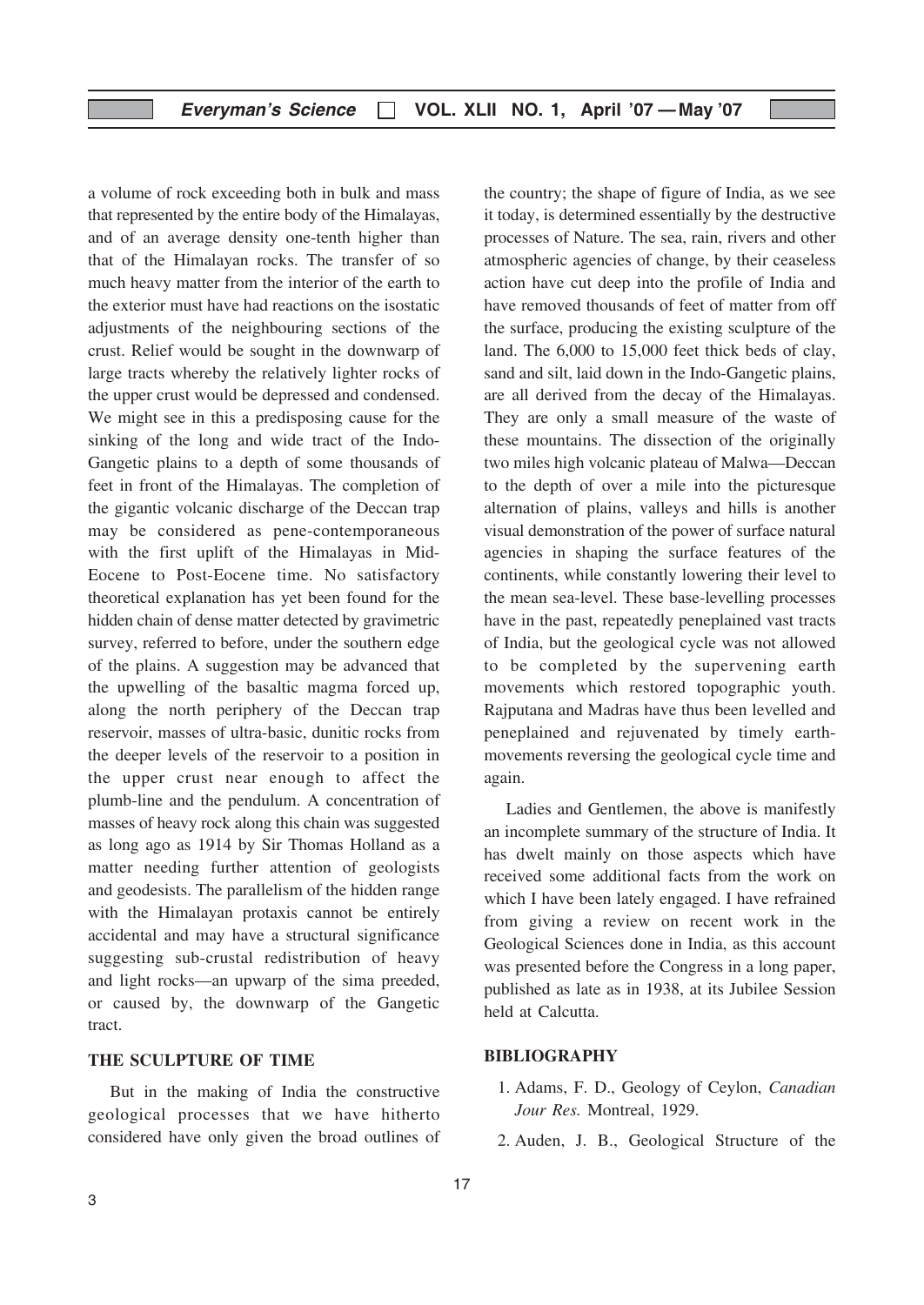#### Everyman's Science  $\Box$  VOL. XLII NO. 1, April '07 — May '07

Garhwal Himalaya, Rec. Geol. Sur. Ind., 71 (4), 1937.

- 3. Blackwelder, E., Recognition of Fault Scarps, Jour. Geol., 36, 1928.
- 4. Burrard, S., Origin of the Indo-Gangetic Trough, Proc. Roy. Soc., X-C, 1-A, 1925.
- 5. Daly, R. A., Our Mobile Earth, New York, 1923.
- 6. De Terra, H. Himalayan and Alpine Orogeny, XVI-Intern. Geol. Cong., Washington, 1934.
- 7. Du Toit, A. L., Our Wandering Continents. Oliver and Boyd, 1937.
- 8. Evans, P., The Assam Ranges, Trans. Min. Geol. Inst. Ind., 27, 1932.
- 9. Fermor, L. L., Garnets and their Role in Nature, Ind. Ass. Cult. Sc., Calcutta, 1938.
- 10. Fox, C. S., Gondwans System of India, Mem. Geol. Sur. Ind., 58, 1931.
- 11. Glennie, E. A., Gravity Anomalies and Structure of the Earth's Crust, Prof. Pap. 27, Survey of India, 1932.
- 12. Gregory, J. W., The Structure of Asia (Metheun), London, 1920.
- 13. Hayden, H. H. Relation of the Himalaya to the Gangetic Plains, Rec. Geol, Sur. Ind., 43 (1), 1913.
- 14. Heron, A. M., Geology of Rajputana, Mem. Geol. Sur. Ind., 45; 68(1), 1936, 1917-22.
- 15. Hora, S. L., Fossil Fish Remains from the Deccan Intertrappeans, Rec. Geol. Sur. Ind., 73 (2), 1938.
- 16. Joly, J. The Surface History of the Earth, Clarendon Press, Oxford, 1925.
- 17. Lauderback, G. D., Morphological Features of the Basin Range, Bull. Univ. Calif, 16, 1926.
- 18. Oldham, R. D., The Structure of the Gangetic Plains, Mem. Geol. Sur. Ind., 42(2), 1917.
- 19. Pilgrim, G. E. Stratigraphy of Simla Rocks, Mem. Geol, Sur. Ind., 53, 1928.
- 20. Pithawala, M. B. Physiographic Divisions of India, Proc. Sc. Cong., 26, 1939.
- 21. Sahni, B., Wegener's Theory in Light of Palaenantical Evidence, Jour. Ind. Bot. Sol., 15(5), 1936.
- 22. Schuchert, C., Gondwana Land Bridges, Bull Geol. Soc. Amer., 43, 1932.
- 23. Sewell, R. B. S., The Murray Expedition, the Arabian Sea, Nature, 133 and 134, 1934.
- 24. Wadia, D. N., Syntaxis of the North-West Himalaya, Rec. Geol. Sur. Ind., 65, 2, 1931.
- 25. ——, Structure of the Himalayas and the North Indian Foreland, Proc. Ind. Sc. Cong., 25, 1938.
- 26. West, W. D., Stratigraphy and Structure of Simla Rocks, Mem. Geol. Sur. Ind., 53. 1928.
- 27. Weyland, E. J., The Tabbowa Series (Gondwanas of Ceylon), Cey. Jour. Sc., 13, Pt. 2, 1915.
- 28. Willis, B. Isthmian Links, Bull. Geol. Soc. Amer., 43, 1932.
- 29. —— The Great Bihar Earthquake–Structural Features of, Mem. Geol. Sur. Ind., 73, 1939.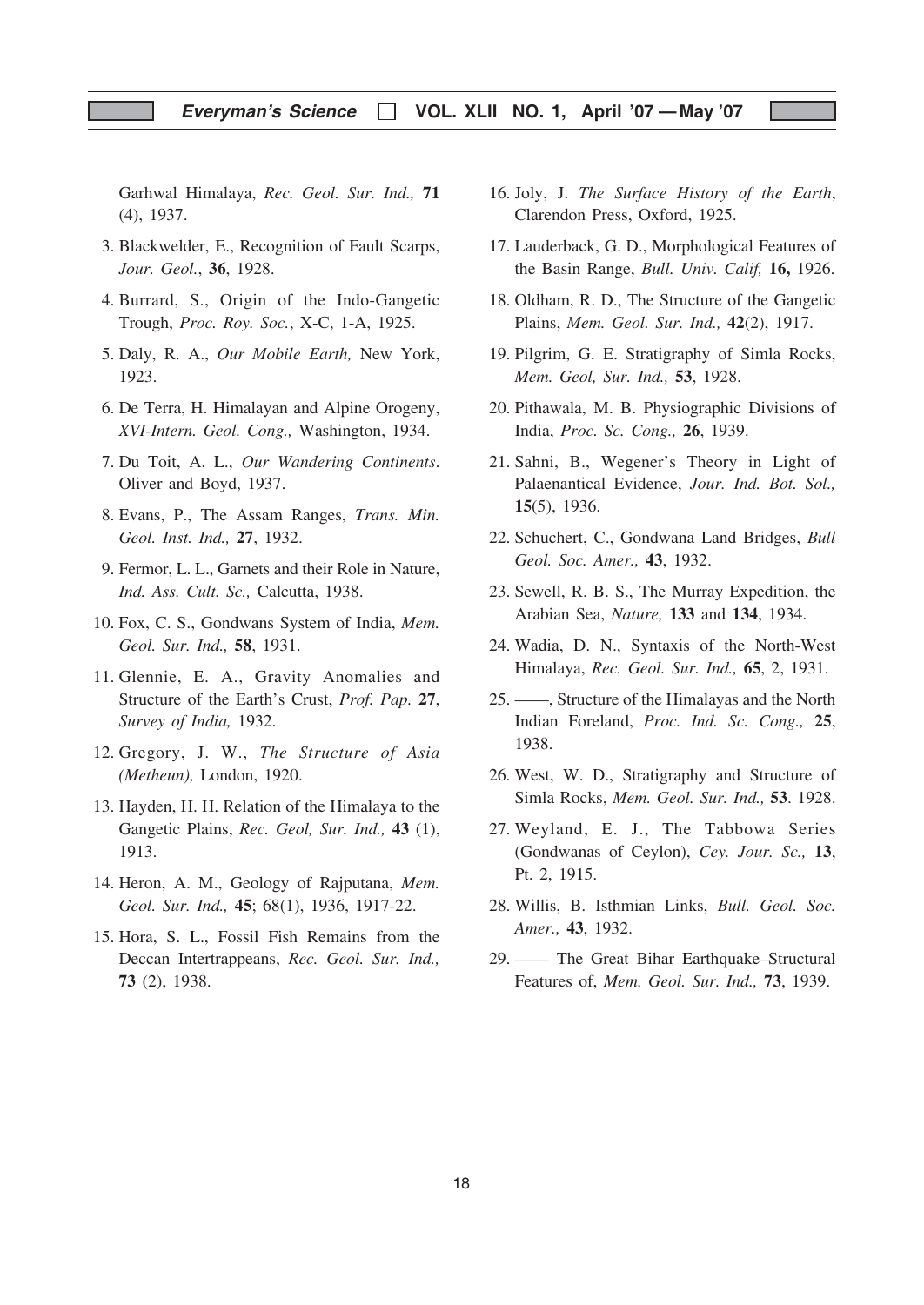# TECHNOLOGIES IN REMOVING POLLUTANTS FROM WASTEWATER

**Ajay S. Ghatbandhe\***

The removal of organic pollutants in aqueous solution needs one or various basic treatment techniques. Depending on the compounds present in solution, the method to use can be destructive or nondestructure. Examples of destructive methods are chemical oxidation and incineration or degradation, which allow the efficient elimination of the pollutants. Non-destructive method include liquid-liquid extraction and absorption, that allow recuperation of the pollutant. It is necessary to choose an adequate method according to the characteristic of the nature and concentration of the pollutants. The final choice basically depends on the cost of the process and other factors like the concentration and volume flow of the effluent to be treated.

#### INTRODUCTION

One of the fundamental requirements for life<br>
on earth water comprises two thirds of the earth surface and arround 65 percent of human bodies. Dehydration with loss of about 2.7 liter of water from human body can be fatal. The total water existing on earth (oceans, lakes, rivers, polar regions, glaciers, underground water, water of the biosphere and atmosphere) is around  $1.4 \times 10^9$  km<sup>3</sup> of which only  $\sim 0.8 - 1.0\%$  (i.e.,  $\sim 1.3 \times 10^7$  km<sup>3</sup>) corresponds to total drinking water<sup>1</sup>. World is suffering from growing health and hygienic problems and a high percentage of diseases in developing countries is caused by deficient water supply. In this context contaminants from industrial waste streams, that seriously threaten human health and the environment, has assumed growing importance in recent years. Reduction, if not elimination, of such pollutants can be achieved through a combination of resource management, product reformulation, process modification, and some form of end-of-pipe treatment. The established technologies are based on incineration, biological treatment, condensation, absorption, and adsorption processes<sup>2</sup>.

The most widely used methods of treatment of pollutants are described next.

#### REMOVAL OF POLLUTANTS FROM WASTEWATER

Treatment processes for different types of effluents should ensure elimination or recuperation of the pollutant in order to reach the strict authorized levels for the discharge of these effluents. The levels of pollutants allowed in discharge waters, are directly related with the type of pollutant present. In general, elimination of organic pollutants in aqueous solution needs one or more basic treatment techniques. The technique can be destructive as for example, chemical oxidation, incineration or degradation, which destroys the pollutants on non-destructive such as those employing liquid-liquid extraction and absorption, that allow recuperation of the pollutants. The choice of the methods depends on the nature and the concentration of the effluent. It is necessary to choose the appropriate method according to the characteristic of the affluent stream. For high concentrations of pollutants, incineration or some chemical oxidation may be suitable. For low concentrations of pollutants, generally one employs adsorption, membrane techniques and some chemical oxidation

<sup>\*</sup> Department of Chemical Technology, Laxminarayan Institute of Technology, R T M Nagpur University, Nagpur. Email : ajay\_gbandhe@rediffmail.com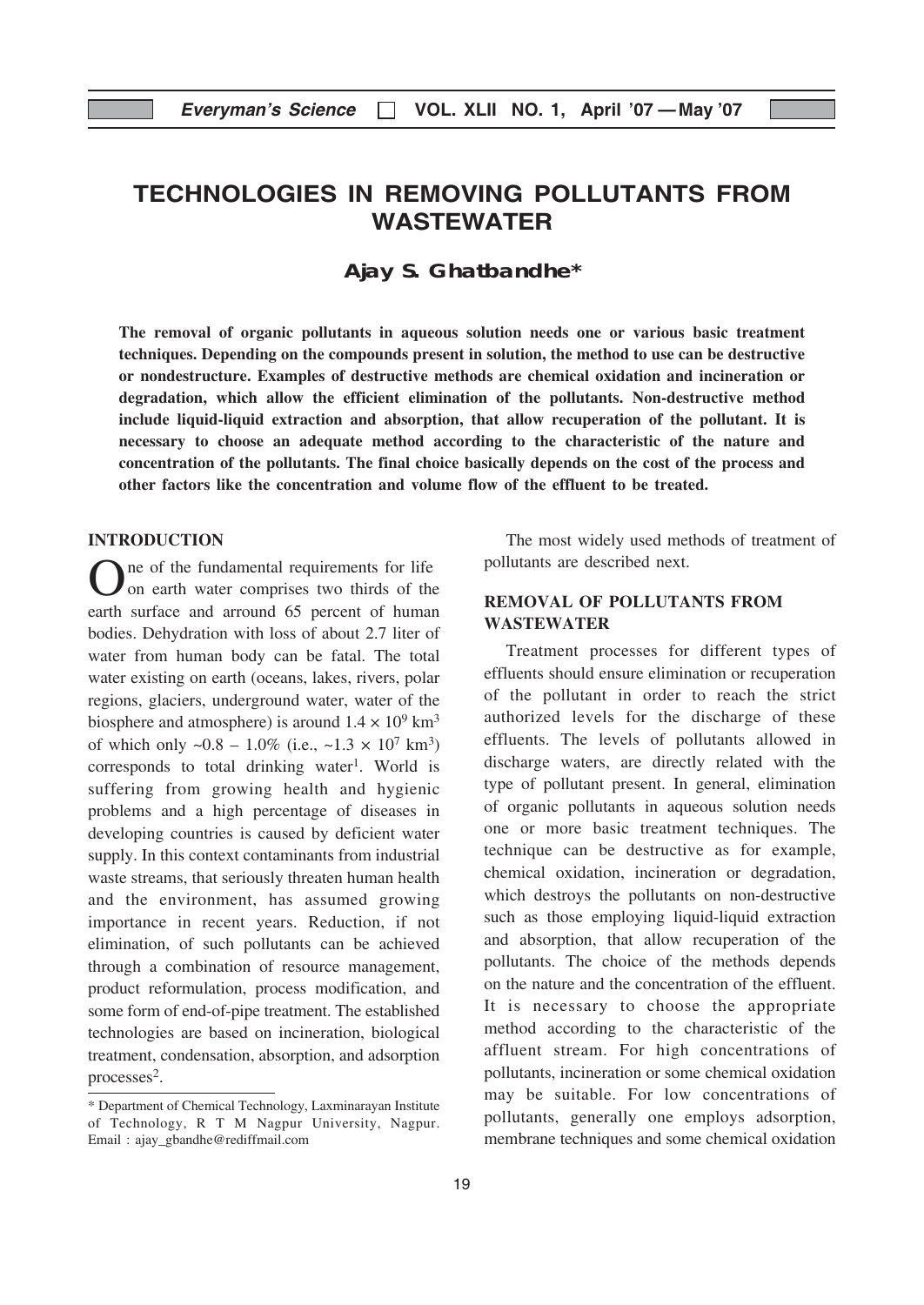methods as well. The cost of the process and other factors like the concentration and volume flow of the effluent to be treated influence the final choice.

The most widely used treatment methods are as follows.

#### COAGULATION FLOCULATION AND FILTRATION

The physical state of pollutants present in wastewater, often calls for a suitable method for its treatment. For example, about 80% of the COD in raw domestic sewage is due to materials which are colloidal or larger in size. Coagulation and sedimentation can efficiently remove these materials. These pre-treatment processes reduce operational difficulties in subsequent operations such as filtration, adsorption and disinfection. Filtration is mostly employed for removal of solids and precipitated compounds from lime softened water and precipitated iron or magnesium present in well water. Direct filtration of wastewater without flocculation is very ineffective for turbidity removal. The most common and successful process has been the high rate filtration through a bed of granular media such as sand, coal or activated carbon. Such filtration is usually carried out in open beds, which operate under the gravitational influence of a static head of water over the bed. Pressure filtration in closed vessels is an alternative design used more frequently for industrial waste treatment. Filtration performance, significantly depend on the nature of the solids, the type of filter media used and the frequency and efficiency of back washing.

#### INCINERATION

Incineration is a useful method for small quantities of wastewater with high pollutant concentration. However, it presents the disadvantage of requiring big investments and high energy cost as well. Incinerators normally used for this process are similar to those for sludge or industrial residues, and they can be horizontal, vertical or fluidized bed. A fundamental economic aspect in the incineration of organic solutions is the auxiliary fuel needed to maintain combustion. Incineration can also be used to minimize wastewater quantity prior to application of other treatment processes.

#### AIR STRIPPING

Air stripping involves the transfer of volatile organics from liquid phase to the air phase by greatly increasing air/water contact area. Typical aeration methods include packed towers, diffusers, trays, and spray aeration. This is more established and a more widely understood technology than chemical oxidation. If air emissions are not regulated, air stripping is by far the simplest and cheapest solution for the removal of volatile compounds from water. The treatment of phenolic and nitro aromatic effluents by means of air stripping has not been reported. Air stripping has been used in the treatment of trichloroethylene (TCE), dichloromethane (DCM), 1,2-dichloroethylene (DCE), 1,2-dichloroethane (DCA), chlorobenzene (Cl-Bz), and dichloroethyl ether (DCEE) and the results showed that they could be removed easily from water solutions except DCEE<sup>3</sup>.

#### WET OXIDATION

In the wet oxidation processes, organic and inorganic compounds are oxidized in the aqueous phase, with oxygen or air, under high pressure and high temperature conditions. The temperature depends on the nature of the compounds to be destroyed. However generally the range is 150 to 350°C. Pressurevaries from 20 to 200 bar. COD removal ranges from 75 to 90%4. The mechanism of wet oxidation has been deeply studied and seems to take place by means of a free radical process. Among the compounds that have been catalogued as readily oxidizable by means of wet oxidation are aliphatic, aliphatic chlorides and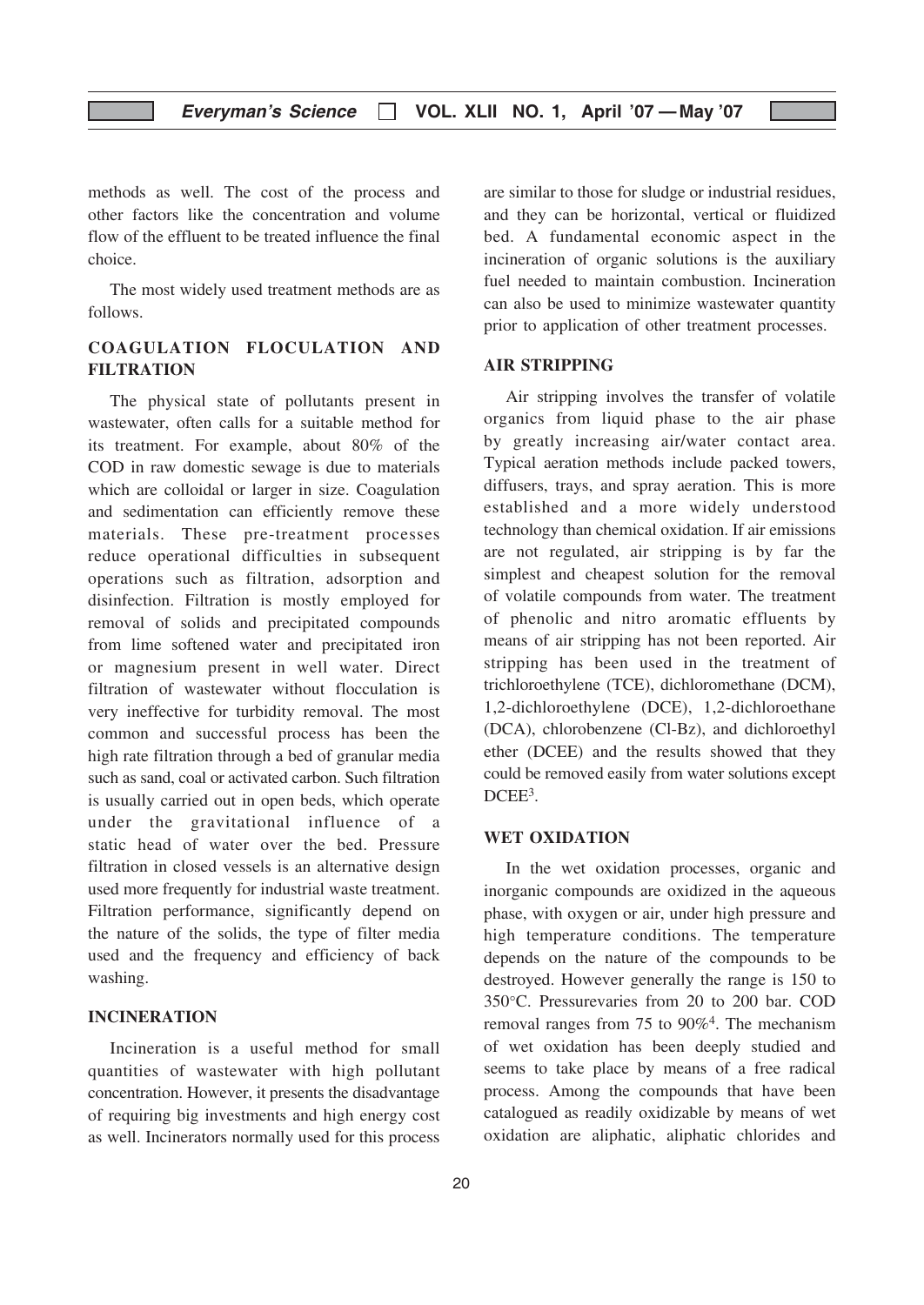aromatic, which do not contain halogenated functional groups, such as phenols or anilines. Experimental results indicate that over 90% removal of phenol or phenolic compounds can be achieved in the wet oxidation wastewater treatment.

#### ELECTROCHEMICAL OXIDATION

The use of electrochemical oxidation for the destruction of organic compounds in water solutions has been tried on bench and pilot plant scale, but is not yet used commercially because of high operating cost. One of the main advantages of the electrochemical processes is that electrons given or consumed by the electrodes imply a clean reactant, which does not increase the number of chemical molecules involved in the process. Electrochemical oxidation of organic compounds is thermodynamically favored against the competitive reaction of oxygen production by electrolysis of water. The mechanism of the electrochemical processes involves three stages; electrocoagulation, electroflotation and electro oxidation. The anodic oxidation is generally considered to be a direct technique involving direct transfer of an electron from the organic molecule to the electrode and generation of a cationic radical. In the direct way, the cationic radical, the pH and the nature of the electrodes influence the nature of products formed. It has been also used in combination with coagulation to remove colour, turbidity and COD5.

#### PHOTOCHEMICAL PROCESSES

Addition of energy as radiation to a chemical compound is the principle of the photochemical processes. Molecules absorb this energy and reach excited states to be able to carry out chemical reactions Medium and high-pressure lamps, with a broader emission spectrum, have been more frequently used for the degradation of contaminants. Medium-pressure Hg lamps emit particularly strong light in the spectral region between 254 and 400 nm and they generate hydroxyl radicals from e.g. hydrogen peroxide or ozone, but also cause

electronic transitions in a large number of organic molecules.

Photolysis involves interaction of light with molecules to bring about their dissociation into fragments. This reaction is a poor source of radicals and, in the reaction, medium large quantity of reaction intermediates that absorb part of the radiation are generated. This decreases considerably the photo oxidation kinetics of the contaminants. This fact makes the process valid only for effluents with low concentration of pollutants. The photochemical treatment, although partially suitable for the problem of refractory compounds, has some negative aspects in practice e.g. as the high cost of UV radiation production. Furthermore, of all the emitted radiation only the absorbed radiation is used and only a fraction of this radiation produces chemical changes. Thus, some photodegradation reactions have very low yields and slow kinetics. To accelerate the process, other oxidants like hydrogen peroxide and / or ozone, metallic salts or semiconductors like  $TiO<sub>2</sub>$  can be added. Instead of UV lamps, solar light could be used as radiation energy for degradation of some compounds.

#### BIOLOGICAL OXIDATION

Bio treatment is effective for dissolved and suspended organics (BOD, COD, VOC's and SVOC's), and inorganics (nitrites, phosphate, cyanide, and hydrogen sulphide), as well as bio solids. It is also ineffective for some organics, such as halogenated solvents and aliphatic compounds. In recent years, with the development in third generation bioreactor systems, the activated sludge process is gaining popularity. It is preferred because of its reliability and suitablity for handling large volumes of wastewater and because of the high degree of treatment achieved.

Concentration of biodegradable organics can be reduced by more than 90% by this process. However, the biological treatment processes have number of disadvantages such as the requirement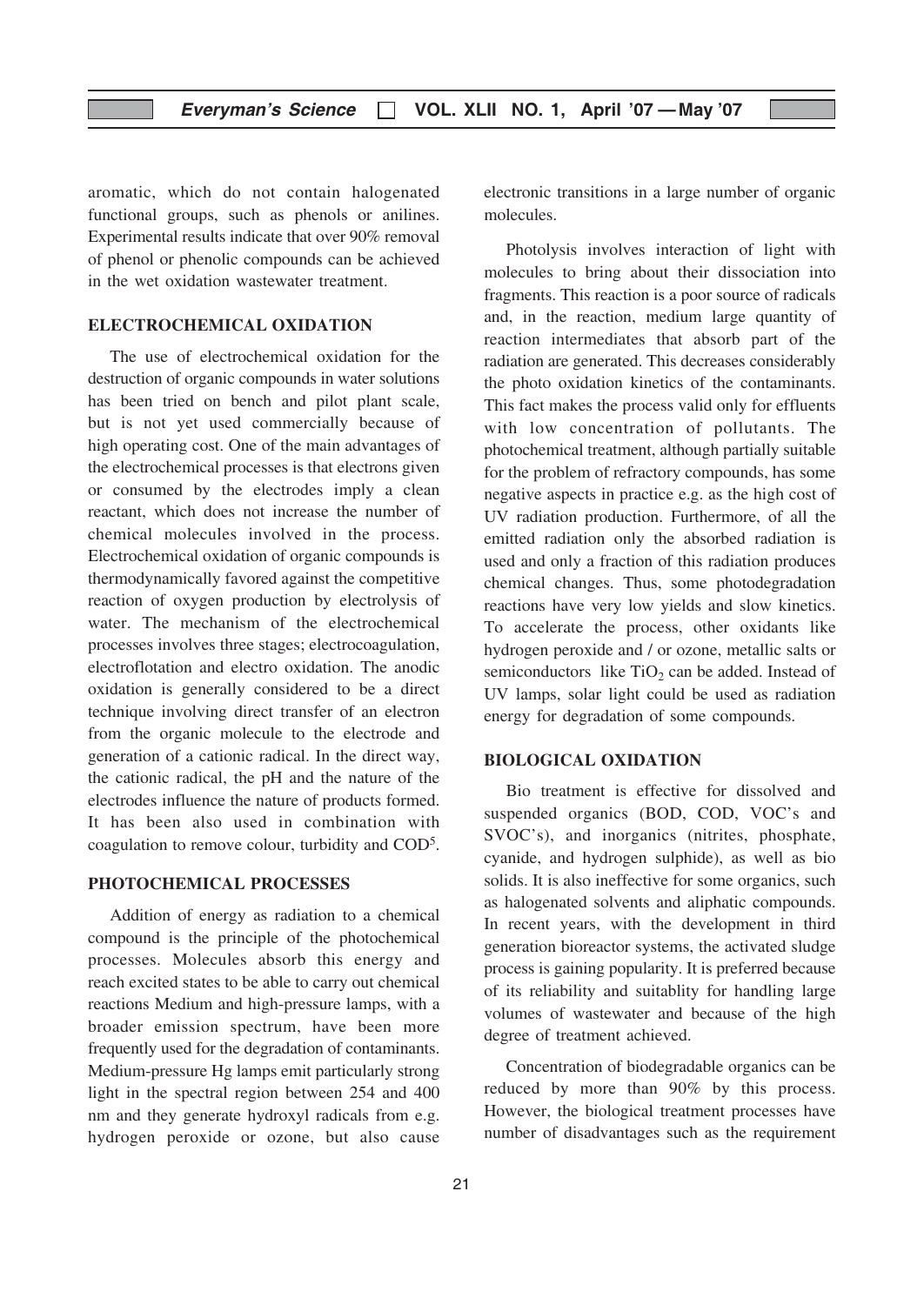of large ground area, ever increasing volumes of sewage causing secondary pollution, foul smell and unhygienic conditions. Biological treatment, generally by means of activated sludge in adequate conditions has unquestionable advantages for the destruction of organic compounds. However, its application to the treatment of effluents with phenols, nitro aromatic, ether and aliphatic compounds is quite restricted because of the high toxicity inherent in these wastes, the need to adjust the pH to an adequate value and add food and oxygen in adequate quantities for the transforming microorganisms, as the viability of the process depends fundamentally on the health and activity of the latter. There are two kinds of processes in the biological treatment of biological compounds : aerobic and anaerobic. The aerobic process are used more because of their efficiency and operational simplicity.

#### CHEMICAL OXIDATION

Chemical oxidation methods are used since long for purification of wastewater and conversion of undersirable chemicals into non-hazardous products. Aeration was one of the first methods utilised in water purification. Common oxidants include air, chlorine, chlorine dioxide, hydrogen peroxide, ozone and potassium permanganate. Advanced oxidation processes generate OH free radicals that oxidise the contaminants. It has been found that chlorination of waters containing natural organic materials produces a series of organohalides such as trihalomethanes (THM), which are more toxic in nature.

Ozonation is an advanced oxidation process (AOPs) with applications in the fields of wastewater and drinking water treatments. These processes are all characterized by the production of OH radicals (.OH), an extraordinarily reactive species, which attacks most of the organic molecules with rate constants in the order of 106-109  $M^{-1}s^{-1}$ . According to the literature, the oxidative degradation with these treatments may ensure complete mineralization of the organic contaminants. Ozonation treatment is economically advantageous when organic compounds are present in trace amounts. The direct reaction with molecular ozone is selective while indirect reaction with hydroxyl radical is rather non-selective and faster. The combination of these two different pathways depends on the pollutants, the solution pH and the ozone dose fed. One of the disadvantage of this treatment is oxidation product may be more harmful than original one.

#### MEMBRANE PROCESSES

Membrane processes employ a semi-permeable (selective) membrane and a driving force (pressure difference, gradients in concentrations, electrical potential and / or temperature) across the membrane to separate target constituents from a feed liquid. Different types of membrane processes can remove dissolved and colloidal constituents in the size range 0.0001 to 1 microns. The membrane has three layers. The first is a 500 to 2000 A° polymer layer that does actual separation. The second layer is made up of porous polysulfone of  $50 \mu m$ thickness. The third layer used for tear resistance and strength is made up of polyester with thickness of 125 µm. The membrances can withstand pH in the range 2-12 and temperature up to 60°C. One of the most important physico-chemical criteria governing membrane separation of organic solute is the polar effect of the solute molecule which includes both the functional group and substituted groups for phenol and nitrophenols. The commercially available membrane processes include, microfiltration, ultrafiltration, reverse osmosis, membrane electrodialysis and diffusion dialysis. Microfiltration and ultrafiltration are variations of cross-flow microfiltration (CMF). In CMF, the fluid to be filtered flows parallel to the filtration surface-that is, cross flow with respect to the flow of the filtrate. The cross-flow generates shearing forces and turbulence across the filtration medium and limits the thickness of the particle deposits on the filtration surface. Because of the nature of flows within a tubular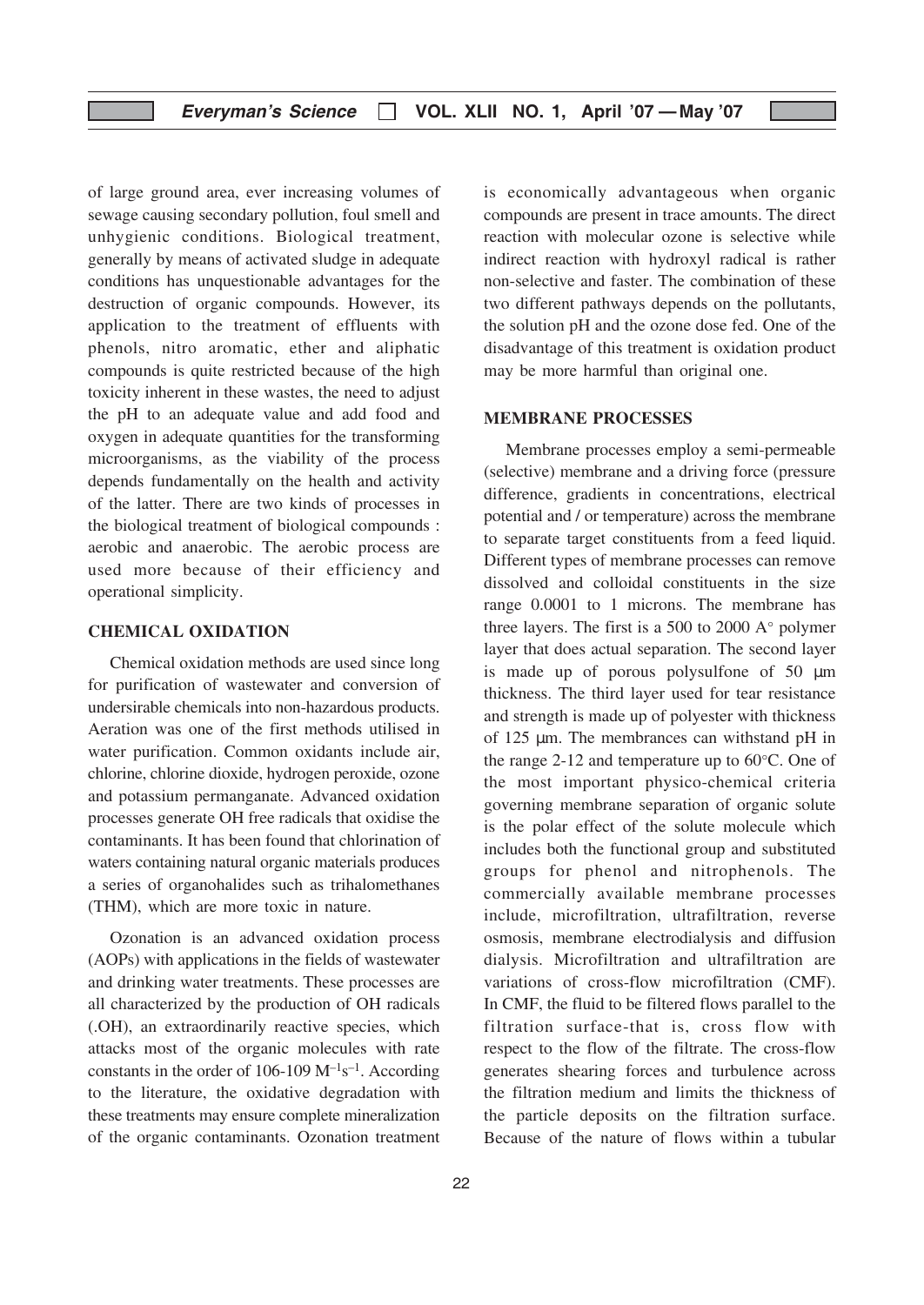surface, a gradient in the particle concentration perpendicular to the surface is established. Microfiltration removes constituents between approximately 0.05 and 2 microns, while ultrafiltration removes constituents between approximately 0.005 micron and 0.1 microns. The disadvantages of membrane processes are high cost of equipment and difficulty with the separation of highly polar compounds.

#### REVERSE OSMOSIS

The term "osmosis" describes the interaction between weakly concentrated aqueous solution and a more highly concentrated solution, separated by a semipermeable membrane. The membrane which is permeable to water molecules permits the diffusion of water from the lower concentration to higher concentration. If this natural process is reversed, say by raising the side with the higher concentration to a higher pressure, the flow of water will be in the opposite direction. Reverse osmosis (RO) is thus a pressure driven membrane process used generally to remove constituents with molecular weights above 200. It has become a common method for the treatment of household drinking water supplies. Effectiveness of RO units depends on initial levels of contamination and water pressure. The treatment may be used to reduce the levels of various contaminants as listed such as naturally occurring substances that cause water supplies to be unhealthy or unappealing (foul tastes, smells or colors) and substances that have contaminated the water supply resulting in possible adverse health effects.

RO systems are typically used to reduce the levels of total dissolved solids and suspended matter. In Minnesota and the Dakotas, reverse osmosis is principally used for the reduction of high levels of nitrate, sulfate, sodium and total dissolved solids. RO units with carbon filters may also reduce the level of some SOCs (soluble organic compounds) like pesticides, dioxins and VOCs (volatile organic compounds like chloroform and petrochemicals).

Application of the process includes purification of water for use as make-up water, desalination of seawater, concentration of milk in the dairy industries, and dehydration of the liquid food. The separating capacity of the membrane is reliable. Salts and organic contaminants of water can penetrate the membrane to a very small degree but the bacteria and viruses are incapable of penetrating it. Thus the reverse osmosis process is used as a reliable process for the production of extremely pure water. RO systems, normally used to treat only drinking and cooking water supplies, may not be preferred where larger supplies are being treated. They are not appropriate for treating water supplies that are contaminated by coliform bacteria.

#### ADSORPTION

Adsorption, an important technique in separation and purification processes, is used in water and wastewater industry for removal of colour, odor, and organic pollution. Adsorption on solid substrates such as soils, clays, microorganisms or activated carbon is a well-establised and powerful technique for removing organics from wastewaters. Various kinds of activated carbons are known to have the potential to remove organics to very low concentrations and to accumulate large amounts of these hazardous organics. Carbon and other adsorbents in various forms have been used for the treatment of water and as detoxifying pharmaceutical agents in medicine for many centuries. Drinking water regulations list numerous constituents that can be extracted from raw water, preferably by adsorption. Some of these are as follows :

● Polycyclic aromatic hydrocarbons ● Chlorine and chlorination by-products ● Color, odor and taste ● Surfactants ● Lead, Arsenic, Nickel ● Petroleum / gasoline by-products ● Radon ● Volatile organic chemicals (VOCs) ● Bacteria, viruses Cysts (Cryptosporidium, Giardia lamblia)

Adsorption is not always a single process and often a combination of interactions is responsible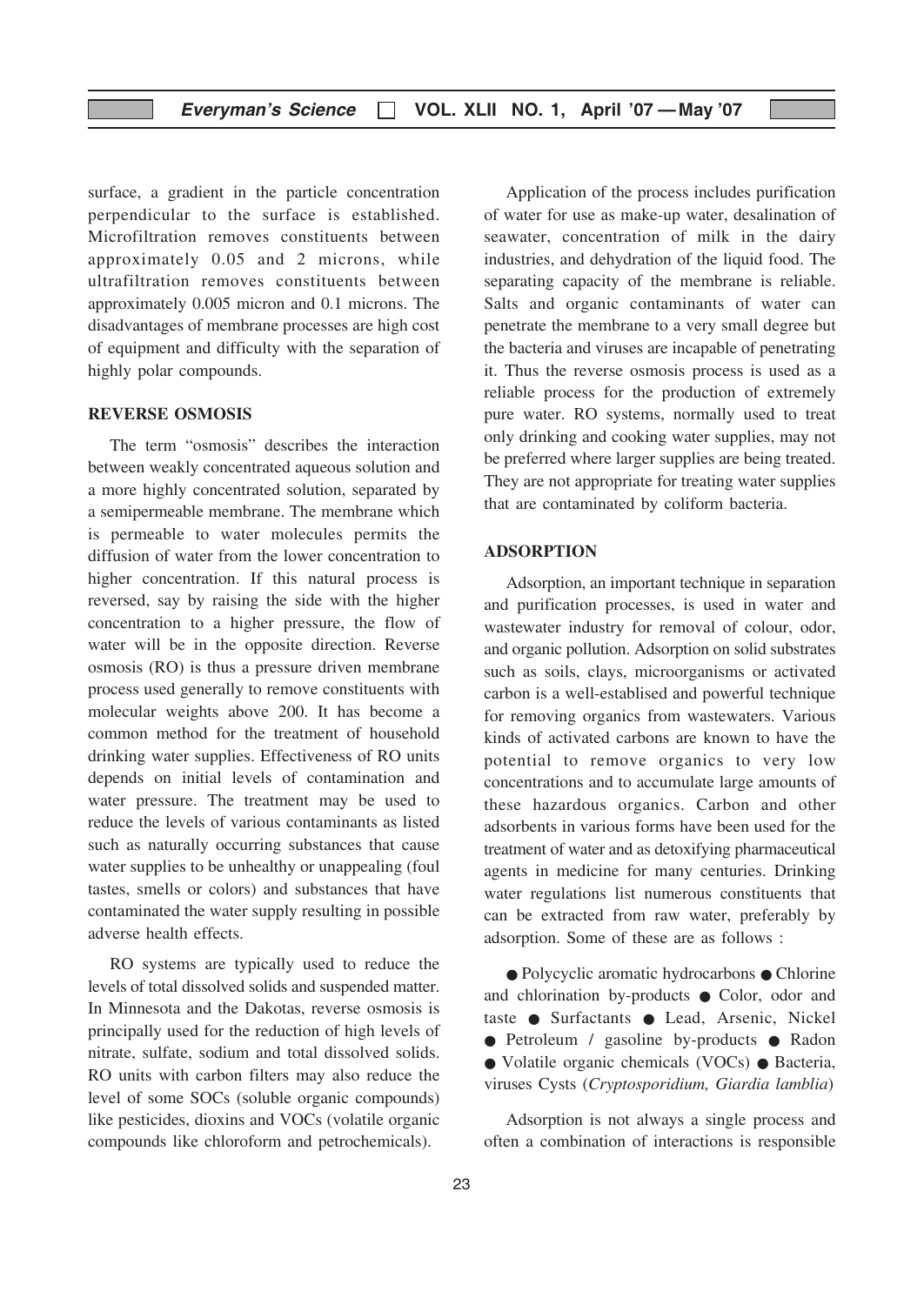#### Everyman's Science | VOL. XLII NO. 1, April '07 - May '07

for the association between a particular chemical (sorbate) and solid (sorbent). Activated carbon is the most widely and effectively used adsorbent used for removal of organics from water owing to its large surface area, porosity and surface chemistry. A typical activated carbon particle, whether in a powdered or granular form, has a porous structure consisting of a network of interconnected macro pores, meso pores, and micro pores that provide a good capacity for the adsorption of organic molecules due to its high surface area.

The surface chemistry of activated carbon such as the kind and concentration of adsorbent surface groups as well as its point of zero charge, the chemical characteristics of adsorbate such as polarity, ionic nature, functional groups and solubility and the properties of adsorption solution such as pH, concentration of adsorbate, the presence of other species etc. determine the nature of bonding mechanisms as well as the extent and strength of adsorption. Electrostatic and van der Waals forces, H-binding, dipole-dipole interactions, ion exchange, covalent bonding, cation bridging and water bridging can be responsible for adsorption of organic compounds on activated carbon.

Ion exchange resins : These are cross-linked polyelectrolytes that are capable of removing ionic species via an ion exchange process. However, they may also function as adsorbents in removing organics or metal chelates. These structures may be formed from cross-linked polymers derived from styrene, acrylates, phenols, and pyridines. Synthetic zeolites have been widely used as porous ion exchange materials where the compensating or charge balancing zeolitic cations (normally alkali metal ions) readily exchange with heavy metal ions in solution.

Nonionic polymeric adsorbents : These adsorbents are nonionic, high-surface-area, crosslinked copolymers of styrene, phenol, or acrylate. Some are hydrophobic; others are hydrophilic. In essence, the macroreticular particle is composed of microspheres that are linked together, creating a continuous network of fine or large pores.

Of the different technologies used for the control of water pollution, depending upon the nature of pollutants present in the wastewater, one or more technologies can be applied. In several countries across the world different technologies in combination or individually are being applied for water pollution control depending upon the operation conditions and cost effectiveness of the process. Thus, among the above mentioned technologies, one or combination of them can be applied to control the pollutants present in wastewater.

#### **REFERENCES**

- 1. S. Malato, Photo Catalysis and Advanced Oxidation Technologies Applied to Water Treatment. In Workshop on "Catalytic process for clean chemistry and water and air pollution". Hammamet–Tunisia, 2000.
- 2. R. E. Hester and R. M. Harrison. Royal Chem. Soc., London, 1995.
- 3. K. Li, S. Chang and C. Yu. "Treatment of cholorohydrocarbon contaminated groundwater by air stripping". Proc. International Conference on Remediation of Chlorinated and Recalcitrant Compounds, 2nd, Monterey, CA, United States, May 22-25: 293-300, 2000.
- 4. L. Li, C. Peishi and F. Earnest. AIChE J., 37 : 1687-1697, 1991.
- 5. S. Lin and M. Chen. Wa. t Res., 31 : 868-876, 1997.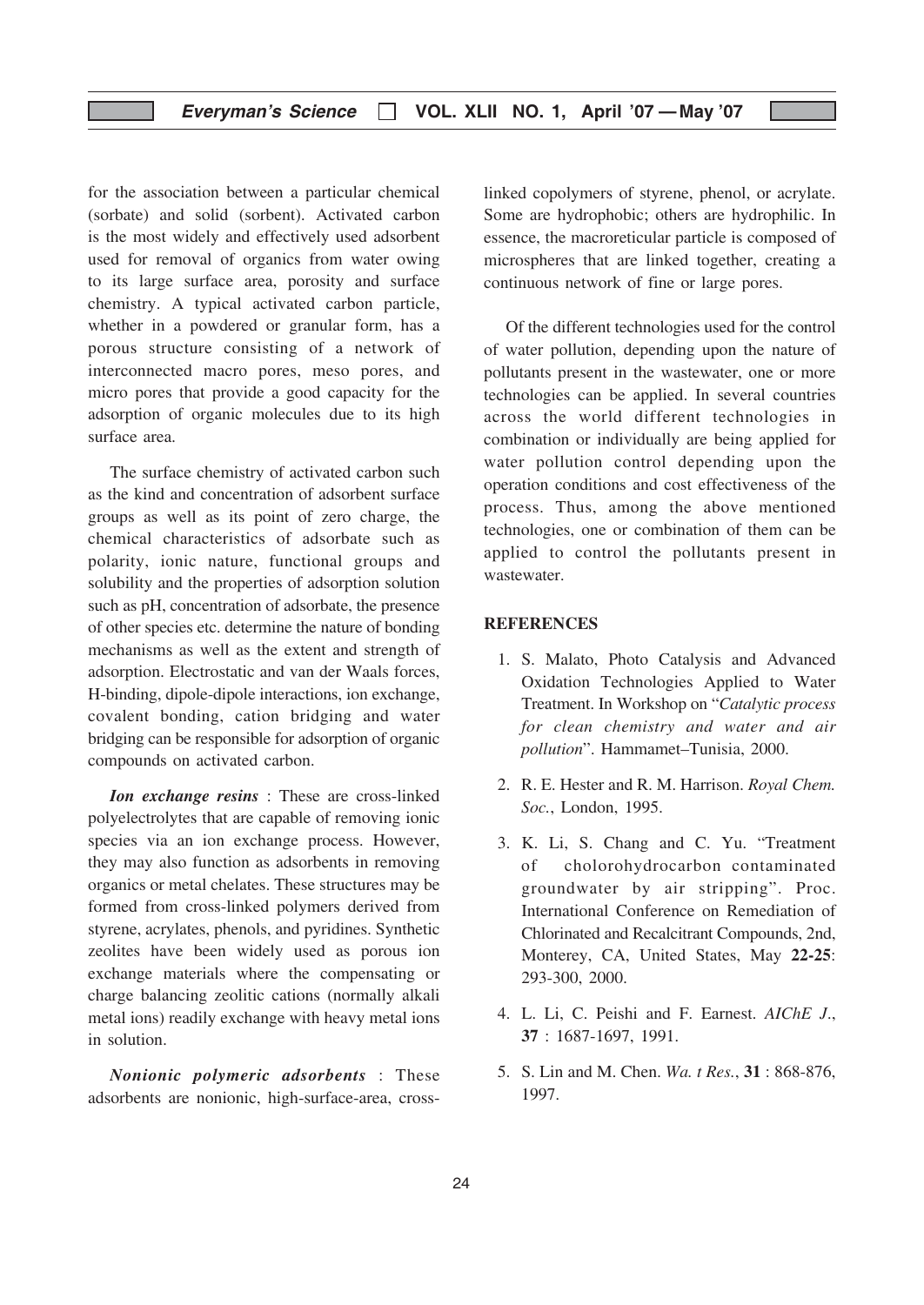## APPLICATION OF BIOTECHNOLOGY IN MARINE BACTERIA

**Mousumi Debnath\* and A. K. Paul\*\***

With the development of marine biotechnology, marine bacteria from unique and extreme environment are attracting attention as new biological resources. Many kinds of bioproducts derived from marine bacteria have been used as pharmaceutical compounds (antibacterial, bacteriocins, antifungal, antiviral, antitumour, anticancer compounds), single cell protein, vaccine, enzymes, biosurfactant and for food production.

#### **INTRODUCTION**

Indoubtedly, the soil has contributed to the overwhelming majority of commercialy useful strains of microorganisms till date. Yet, marine environment is also a vast reservoir of bioactive compounds of pharmaceutical interest. Marine biotechnology encompasses the search and collection of marine organisms as well as the discovery and utilisation of special functions and useful substances from them. Marine bacteria produce chemicals for their own use in a diverse array of functions including defence, offence and signaling. The enormous and diverse chemical arsenal evolved for these purposes is the raw material for many potential pharmaceutical and biotechnology products. These bacteria have wide application as biosurfactant in polymer production and biodegradation of pollutants. They have also gained notoriety for their role in biodetoriation of useful objects and biofouling<sup>1</sup>.

In recent years, novel chemotherapeutic products from marine bacteria with regard to antibiotics<sup>2</sup>, antitumour agents, antiviral insecticide, enzymes, polymers, drugs, quinolinols, toxins and antibiosis, have been reported. Their metabolic functions have developed during evolutionary process for adapting to diversified marine environment<sup>3</sup>. Some marine bacteria by direct antibiosis technique was found to inhibit the growth of some bacteria. A few examples mentioned below illustrate an immense potential of biotechnology for marine bacteria.

#### MARINE DRUGS

Marine bacteria comprise a comparatively untapped reservoir of commercially valuable compounds. Many of these compounds were found to have inhibiting effect on other microorganisms like bacteria, fungi, viruses, etc and hence are termed as antibacterial, antifungal and antiviral compounds respectively. The antibacterial antibiotics showed inhibitory action against most Gram positive non-marine bacteria. Notable among them are Istamycin, Altemicidin, Aplasmomycin, and Nocardicin A. Due to their low toxicity and effectiveness against antibiotic resistant bacteria, its use as a drug is immense. Streptomyces tenjimariensis, a marine bacterium has been recently reported to produce the antibiotic istamycin even under laboratory culture, presumably these compounds serve an ecological role in countering competitive species2. Pluramycin, Xanthomycin and Ansamitocins are some antifungal antibiotics from

<sup>\*</sup> Seeding Academy of Design, Technology and Management College, Jagatpura, Jaipur.

<sup>\*\*</sup> Department of Botany, University of Calcutta, Kolkata-19, e-mail : subir\_debnath@indiatimes.com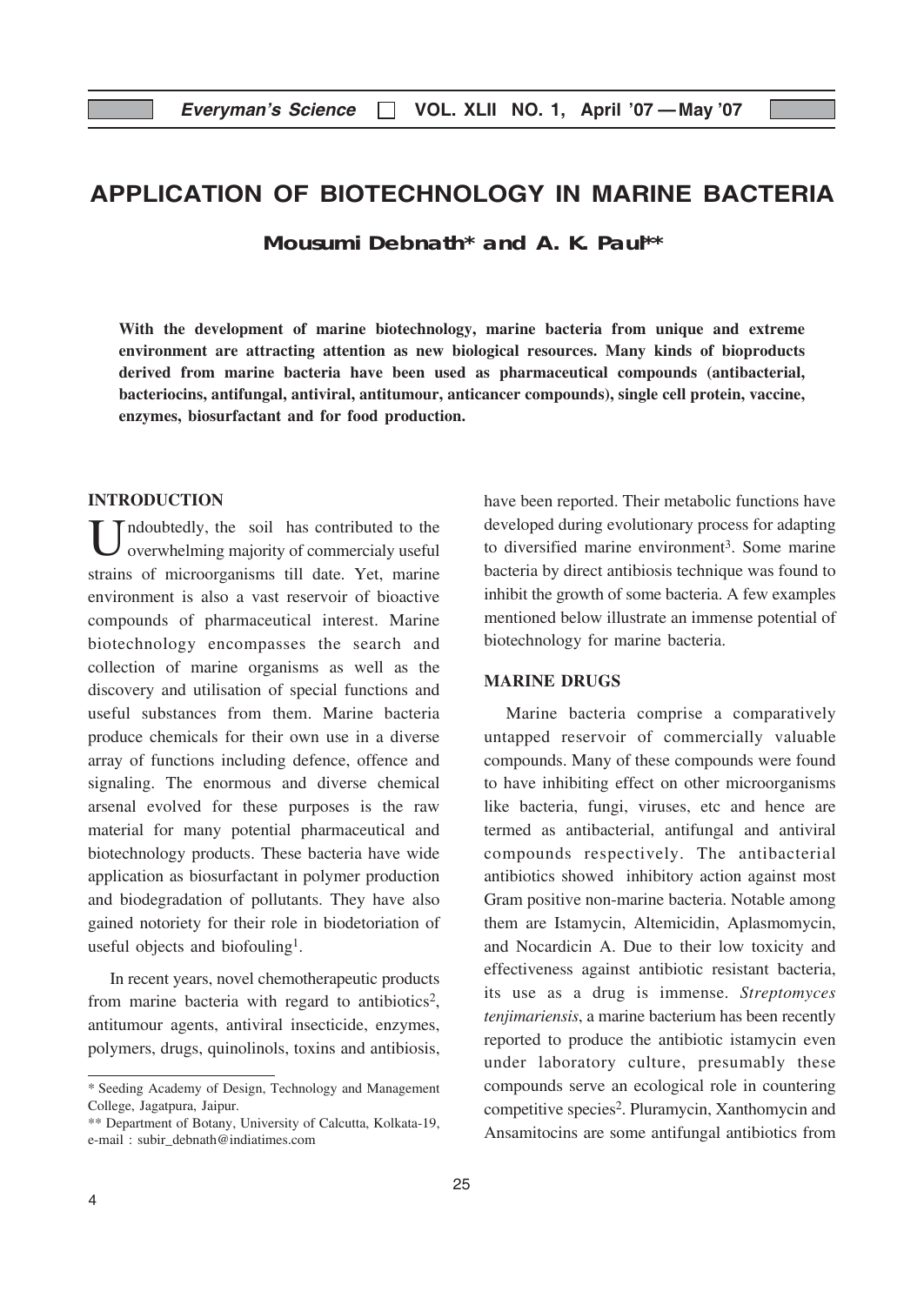marine bacteria. A marine cyanobacterium Hormothamnin entermorphoides with a weak cancer activity has also been reported4.

The most exciting discovery was a new vasodilator from extracts of Moraxella, marine bacteria. A marine bacterium SCRC-2738 similar to Shewanella putrefaciens, isolated from intestinal content of pacific mackeral produced eicosapentaenoic acid, a polysaturated fatty acid. This is found to be effective for prevention and cure of thrombosis, arteriosclerosis and blood circulating diseases. Researchers at Scripps Institution of Oceanography at the University of California, San Diego (UCSD), have produced evidence that bacteria living inside a small marine animal may be the source of a new drug compound being developed to fight cancer. The anticancer drug Bryostatin 1 can be extracted from colonies of Bugula neritina, a marine invertebrate. Many bioactive substances from the marine environment already have been isolated and characterized, several with great promise for the treatment of human diseases.

#### ENZYMES

The commercial value for enzymes has increased substantially with the uses including confectionary, detergents, industry etc. Marine bacteria also serve as sources of improved enzymes. Xylanase isolated from Clostridium stercorarium, thermophilic bacteria plays a role in the enzymatic bleaching of pulp in the manufacture of paper. The alginate lyase producing bacteria may be useful for conversion of brown algal biomass to methane. A unique glucanase isolated from Bacillus circulans has the potential for liquifying the insoluable glucan adhering to the surface of the teeth causing dental carries<sup>5</sup>. Hence they can be incorporated into toothpastes to prevent dental carries.

Thermostable enzymes are required for a number of industrial processes. α-amylase, β-amylase,

glucoamylase and pullalanase are some of the main amylolytic enzymes used in starch industry. The production of these enzymes and the formation of fermentative products by thermoplilic Clostridium sp. are important for their commercial application in textile, paper industry, starch liquefaction, food, adhesive and sugar production<sup>6</sup>. Asparginase, glutaminase and urease play an important role in biocycling of carbon and nitrogen in natural water and sediments. L-asparginase produced by Vibrio harveyi showed clinical trails for antitumour, antilueukaemic treatment and high activity against E. coli, Citrobacter freundii.

Thermostable DNA-modifying enzymes, such as polymerases, ligases, and restriction endonucleases, enzymes offer distinct advantages in research and industrial processes. The only commercially available thermostable DNA ligase is derived from Thermus thermophilus and expressed in E. coli. The ligase amplification reaction has potential application in the identification of gene defects. Hot springs in Yellowstone National Park provided the first archaeon (Thermus aquaticus) from which thermostable DNA polymerases were isolated. These novel enzymes (the Taq polymerases) became the basis for the polymerase chain reaction (PCR), a useful technique for studying genetic material.

#### POLYMER PRODUCTION

An active polysaccharide named "marinactan" was isolated and purified from Flavobacterium uliginosum. It is a heteroglycan consisting of glucose, mannose and fucose. This polysaccharide has antitumour activity with immunopotentiating activity. Several of the halophilic bacteria, in particular Haloferax mediterranei produce quantities of intracellular poly β-hydroxy-butyrate (PHB) and poly β-hydroxy-valerate (PHV)<sup>6</sup>. Copolymers of PHB and PHV are produced as biodegradable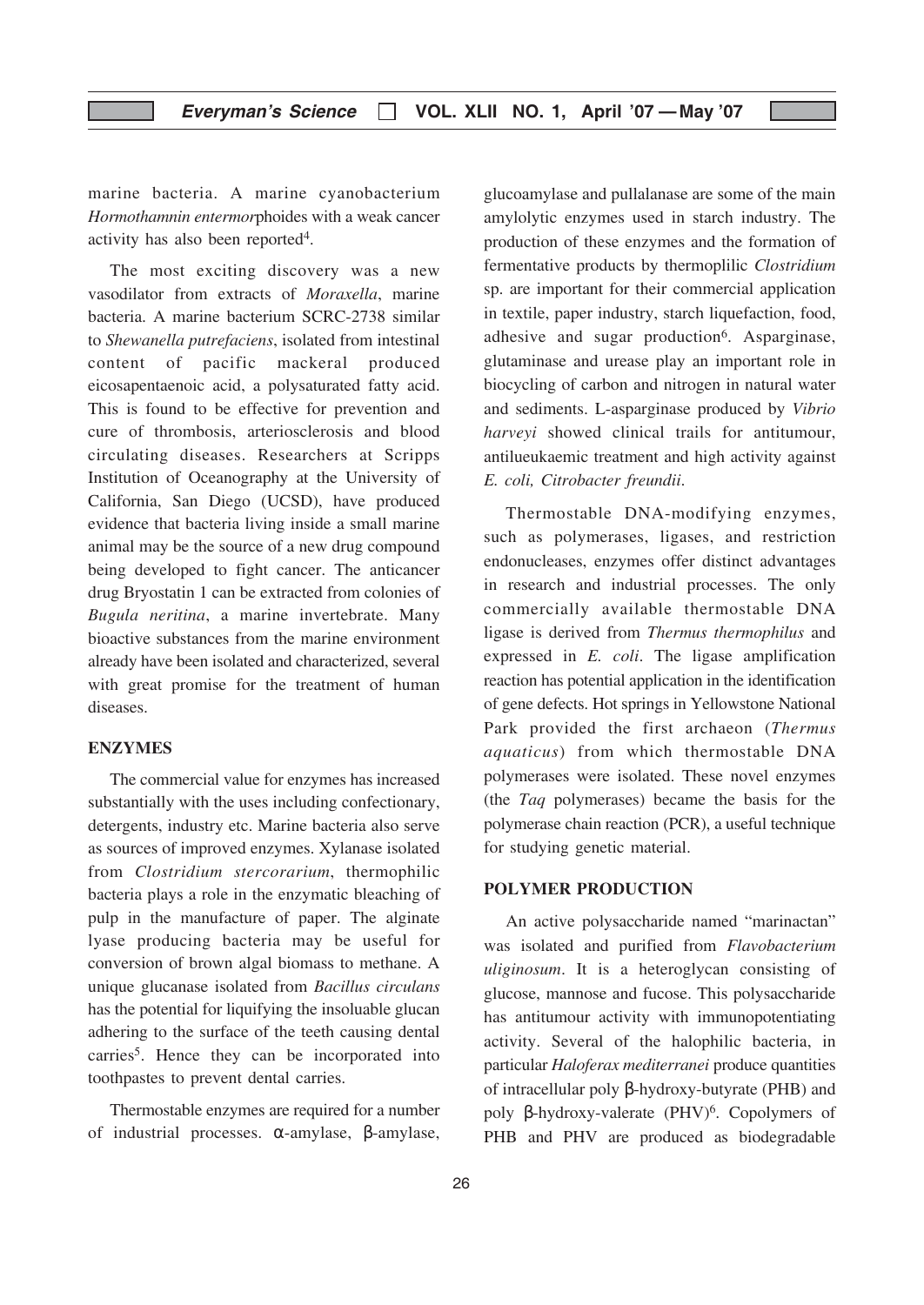bioplastics and are attractive oil-derived thermoplastic. Agarolytic enzymes have been detected in Alteromonas sp.

#### BIOSURFACTANT

Biosurfactant are the surface active molecules produced by living cells. The industrial demand for surfactant is high for their use in soap and detergents, food, beverage industries. Acinetobacter calcoaceticus RAG-1 is a marine bacterium, which can utilize the hydrocarbons in oil as a source of carbon. This isolate produced a surfactant, which has been exploited commercially as the product "EMULSAN"-a polysaccharide that will emulsify oil. Emulsan accumulates on RAG 1 cell surfaces as minicapsules and is released into the media as an active emulsifier, as the cell growth approaches the stationary phase<sup>7</sup>. The absence of a carbon nutrient source accelerates the release of emulsans. When these bacteria are grown in a carbon minimal medium, they will breakdown hydrocarbons. The product has been marketed with great success as a cleansing agent for oil tankers and oil storage tanks. Emulsion can form complex with Uranium and thus may also be useful for recovery of Uranium from waste material.

#### BIODEGRADATION OF POLLUTANTS

Marine microorganism have a marked ability to degrade complex molecules including napthalene pesticides, wood pulp and petroleum. Acinetobacter, Arthrobacter, Micrococcus, Mycobacterium are some of the marine bacteria found to degrade a range of hydrocarbon. A large oil spill is one of the most dramatic and terrible environmental disasters. Some of this oil is degraded by marine bacteria, which degrades the hydrocarbon in oil for use as a carbon source. Scientists have been experimenting with the use of oil degrading marine bacteria in oil spill clean ups. Marine bacteria, which naturally degrade oil, grow much more slowly than other bacteria strains. E. coli bacteria used in biotechnology labs divides every twenty minutes and is a vigorous and hardy species. If the gene, which enables marine species to degrade oil, can be isolated and inserted into E. coli bacteria, the ability to use bioremediation to clean up oil spills might be enhanced. A genetically engineered "superbug" was synthesized that could aid in clearing the oil spills occurring in coastal areas and oceans.

#### BIODETERIORATION AND BIOFOULING

Marine microorganisms have also gained notoriety for their role in biodeterioration of useful objects such as wooden dockyard piling, cotton fishing nets or ropes. This attachment of microorganism is known as fouling. Biofouling of ship undersurfaces by Achromobacter marinoglutinosus, marine bacteria reduces the speed of fouled ships as compared to their unfouled counterparts<sup>8</sup>.

Biomaterials also hold promise for counteracting biofouling, which long has been recognized as an extensive and costly problem. Bacterial biofilms form slime layers that increase drag on moving ships, interfere with transfer on heat exchangers, block pipelines, and contribute to corrosion on metal sufaces. Bacterial and microalgal colonization of surfaces is accompanied by settlement of invertebrate larvae and algal spores, eventually leading to "hard fouling" and the need for costly cleaning.

The most effective anti-fouling coatings have utilized toxic chemicals, such as copper. There is an urgent need for non-toxic biofouling control strategies, due to heightened recognition of the impact that toxic coatings can have on the environment. Research is needed on the attachment mechanisms of marine organisms and the natural products they employ to prevent fouling of their own surfaces.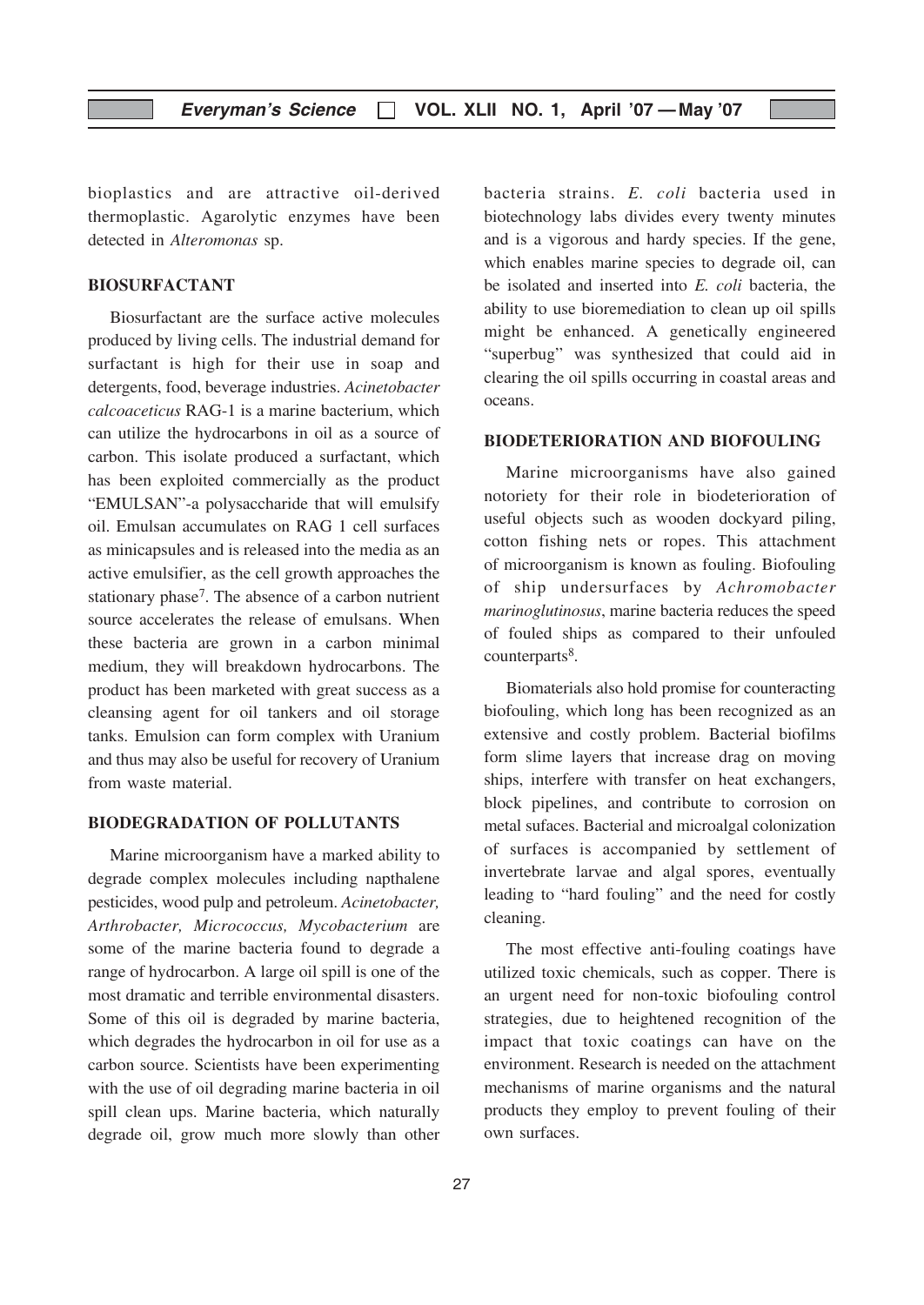Molecular approaches to characterizing biofilm structure and development offer considerable potential for finding novel biofouling prevention strategies. It is now possible to determine the genes and pathways involved in regulation and synthesis of bacterial adhesive polymers. Considerable progress has been made in understanding the nature and expression of surface polymers produced by microorganisms such as the nitrogen-fixing Rhizobium species and the opportunistic pathogen Pseudomonas aeruginosa. Similar approaches can be applied to marine biofilm bacteria, to find the genetic determinants of adhesive production and the environmental factors that regulate synthesis.

#### BIOMONITORS

Marine organisms can provide the basis for development of biosensors, bio-indicators and diagnostic devices for medicine, aquaculture, and environmental monitoring. One type of biosensor employs the enzymes responsible for bioluminescence. The *lux* genes, which encode these enzymes, have been cloned from marine bacteria such as Vibrio fischeri and transferred sucessfully to a variety of plants and other bacteria. The *lux* genes typically are inserted into a gene sequence, or operon, that is functional only when stimulated by a defined environmental feature. The enzymes responsible for toluene degradation, for example, are synthesized only in the presence of toluene. When lux genes are inserted into a toluene operon, the engineered bacterium glows yellowgreen in the presence of toluene. Like Vibrio fischeri, another marine bacteria vibrio harveyi (Photobackterium phosoporeum) is also capable of producing light.

Another type of biomonitor that holds great promise is the gene probe, which can be used to identify organisms that pose health hazards or may be useful in research. Specific gene probes can be employed, for example, to detect human pathogens in seafood and recreational waters; fish pathogens in aquaculture systems; microorganisms capable of mediating desired chemical transformations (e.g., toxic chemical degradation,  $CO<sub>2</sub>$  assimilation, and metal reduction) and specific fish stocks in fish migration and recruitment studies.

#### FERMENTED FOOD PRODUCTS

In Eastern countries, many fermented foods result from microbial activity. For e.g. a products "shoyu" and fish sauce in Japan has been produced by thermophilic bacteria, Staphylothermus marinus<sup>9</sup>. A squid meat product known as "Ika-Shiokara" involves Rhodotorulla mucilaginosa, R. minuta and Cryptococcus in the ripening process.

#### **CONCLUSION**

The oceans offer abundant resources for research and development, yet the potential of this domain, as the basis for new application of biotechnology remains largely unexplored. Predicting the future is an uncertain affair, with the development in one area greatly influencing other apparently distant disciplines. One can predict an increasing effort being placed on the search and discovery of pharmacologically active substances, notably antimicrobial and antineoplastic agents. Indeed, the vast majority of marine organisms (primarily microorganisms) have yet to be identified. Even for known organisms, there is insufficient knowledge to permit their intelligent management and application. The application of bioprocess intensification method to the production of antibiotics and other metabolites from marine bacteria will become an important strategy for improving supply of natural products in order to assess their suitability as chemotherapeutic drugs. Thus, marine microbiology offers considerable promise for biotechnology.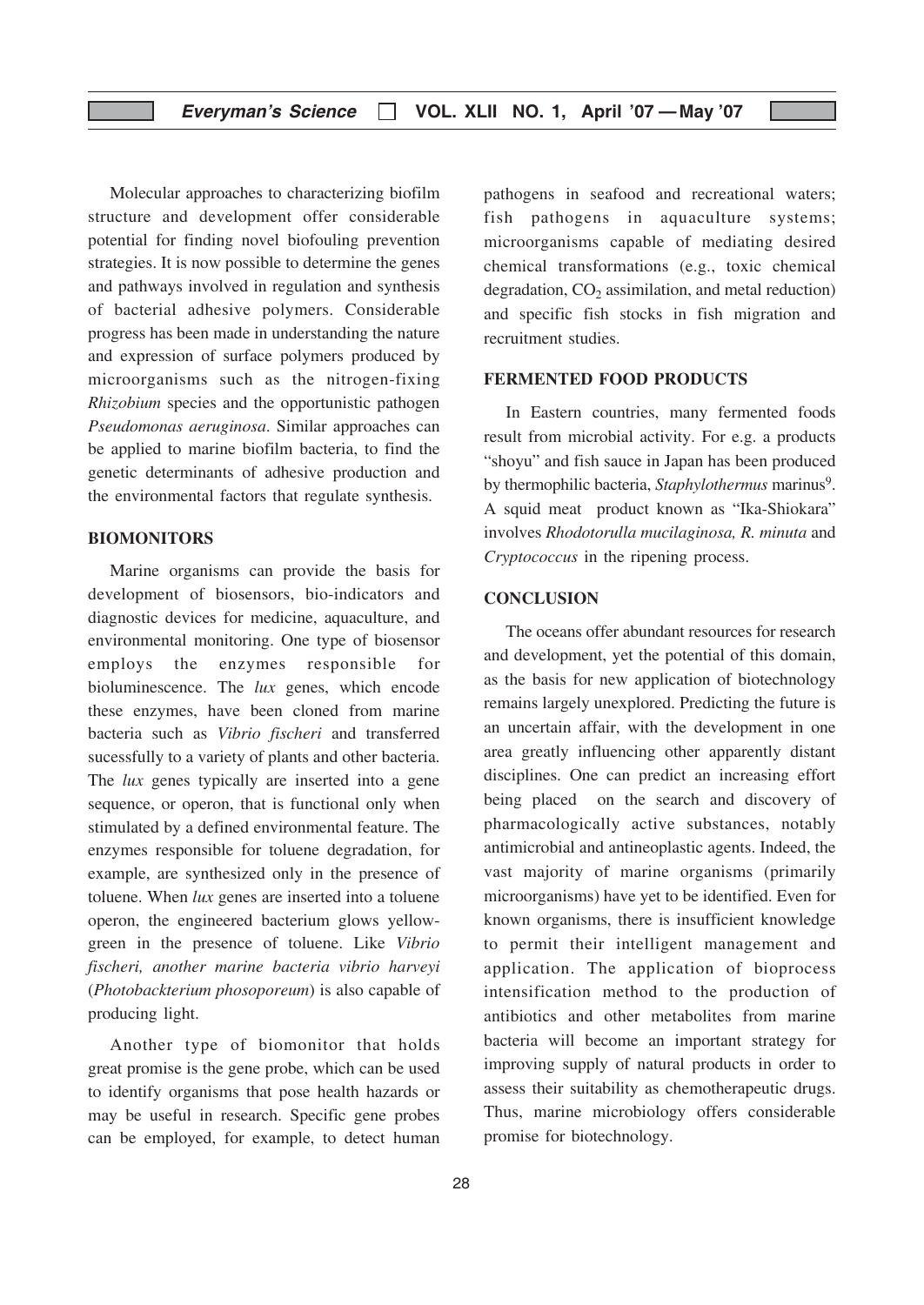#### **REFERENCES**

- 1. A. S. Clare. J. Mar. Biotechnol. 6, 3-6, 1998.
- 2. M. Slattery, I. Rajbhandari and K. Wesson. Microbial Ecology DOI : 10. 1007/ s002480000084, 2001.
- 3. J. D. Marvick, P. C. Wright, and J. G. Burgess. Mar. Biotechnol. 1, 495-507, 1999.
- 4. W. H. Gerwick, Z. D. Jiang, S. K. Agarwal and B. T. Farmer. Tetrahedron. 48, 2313- 2324, 1992.
- 5. Y. Okami, S. Kurasawa, Y. Hirose, J. Antibiot. 44, 1191-1192, 1988.
- 6. D. A. Cowan. Trends in Biotech. 10, 315- 323, 1992.
- 7. Z. Zosin, D. Gutnick and E. Rosenberg. Biotech. and Bioeng. 25, 1725-1735, 1983.
- 8. R. R. Colwell, J. Shell Fish Res. 7, 552-553, 1988.
- 9. G. BarBier and D. Prieur. Biofutur. 106, 41-46, 1991.

YOU KNOV Π Q1. Which is the world's only flying animal? П Q2. What is a sonic boom and what causes it? I Q3. Which country has 3 capitals?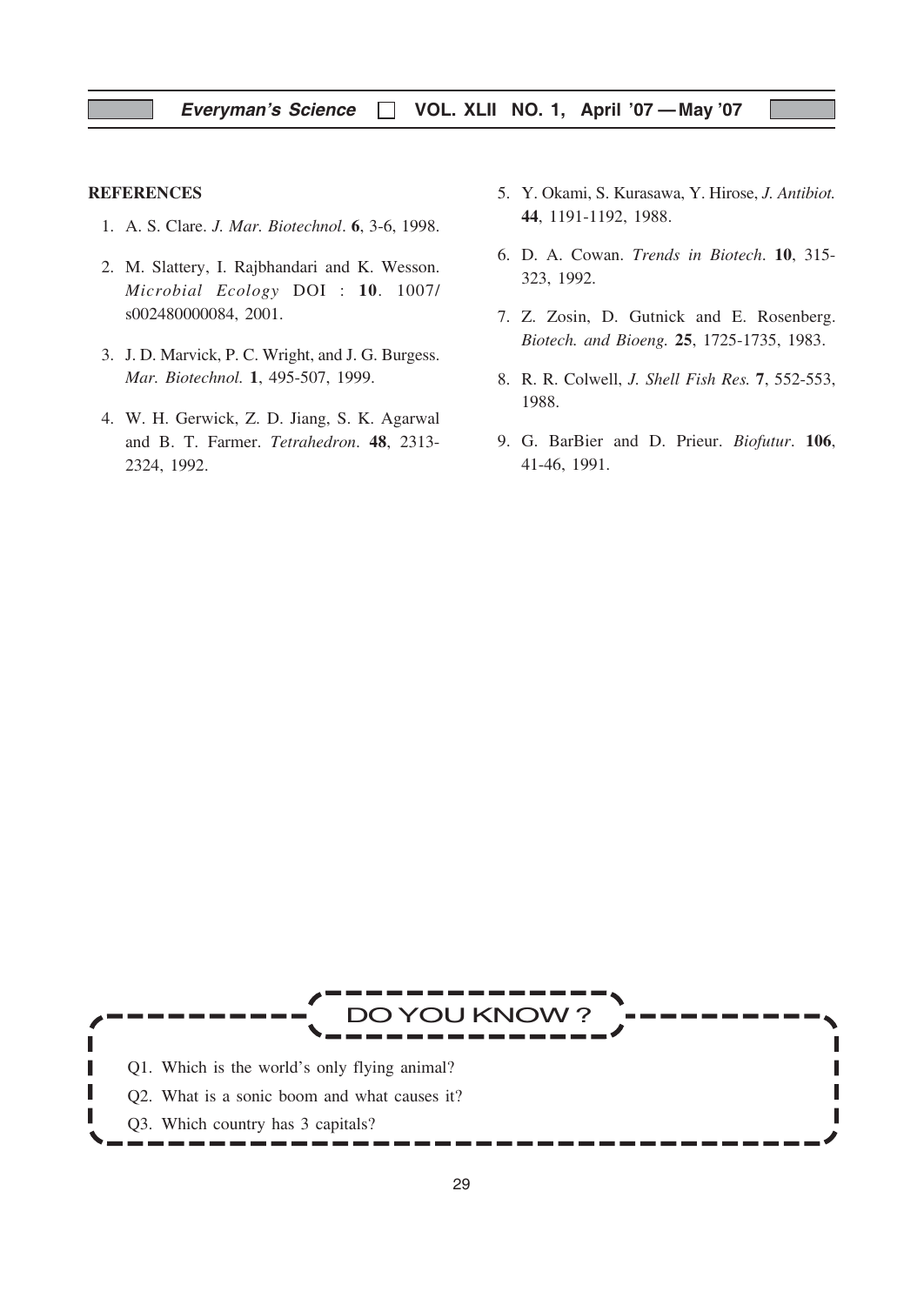# EPIDEMIC SCENARIO OF HIV / AIDS IN INDIA

**Kailash Choubey\***

HIV/AIDS is a social reality rooted in human behaviour. It is a product of human actions in social contexts. Although it is a biological phenomenon, some people are more vulnerable to this infection due to their social, cultural and economic environment. According to NACO, about 5.34 million people of the country were living with HIV/AIDS in Dec. 2004. Present study is basically based on the figures and facts of NACO, News-papers and other resources. India is a major epicentre of the ADIS Epidemic which is spreading too fast thereby becoming a major threat to the country. More than 35 percent of the total cases of AIDS occur among the young people and unprotected sex is the major cause of the HIV-infection. Migrants, Truck-Drivers, sex workers, hotel and tourist-industry people are the main sensitive risk-groups. Now no group is immune to HIV-infection. The only way to check the dance of death is by stepping up awareness programmes and strict preventive intervention.

A IDS (Acquired Immuno Deficiency Syndrome)<br>is called 'Acquired', because it is always 'caught' from someone else, immuno deficiency, because the virus destroys the body's protection mechanism. HIV/AIDS is not only a biomedical phenomenon, but a social reality rooted in human behaviour. It is a product of human actions in social contexts. The actions and their circumstances are shaped by longer cultural and social structures. HIV is a human immuno deficiency virus that cause AIDS and it can take 8-10 yrs to develop after infection with HIV and infected prople can live without symptoms for years. Virus live in the body fluids of the infected person, such as semen, vaginal secretion, blood, etc. In India, sexual contact is the predominant way of transmission in most of the states. It has emerged as a very serious socioeconomic health hazard and it is one of the

challenging task for the country to provide support to the people living with AIDS. This section of the society continues to be stigmatised due to various misconceptions prevailing in the society. Beyond biological reality, some people are more vulnerable to HIV infection due to their social, cultural and economic environment. It is estimated that 5.34 million people (NACO) were living with HIV/ AIDS by the end of Dec 2004. But experts believe these cases represent only a small portion of the actual cases of HIV/AIDS in the country.

#### PROFILE OF THE REGION

The geographical area of the study unit is 3287263 sq.km with a population of 10.27 Billions, according to 2001 census. The density of the population is 324 persons per sq. km, but it is not even throughout the country, while the sex-ratio of the area is 933 females per 1000 males. The educational level (literates) of the country is about

<sup>\*</sup> Deptt. of Applied Geography, Dr. H. S. Gour University, Sagar-470 003.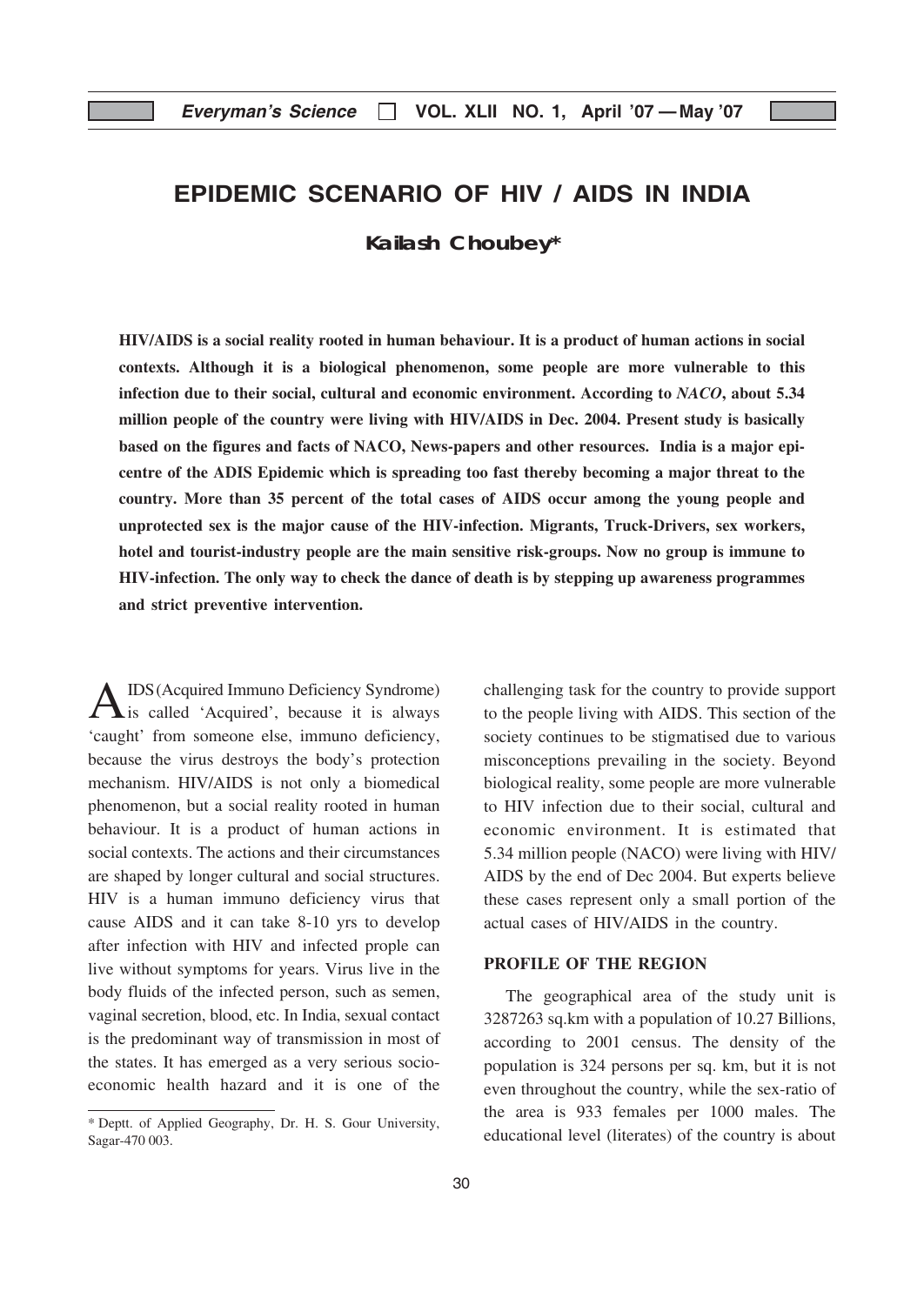65 percent and the working population is only 24.5 percent. It is also significant that only 28 percent persons of the unit under study live in urban areas. The total number of urban towns in the country are 5161, while 35 metropolitan cities, 6 mega cities and 423 other cities provide the residential facilities to the people of the country.

Mumbai is the bigest city, where 16.3 millions people live, while Calcutta (13.2 m) and Delhi (12.8 m) are the other major cities of the country. More than 40 millions (14 percent) of the total population of the state of Maharashtra get their shelter in Mumbai slums, while 26 percent of the total population of the country are living still below poverty line.

India is the birth place of many religions, but 'Hinduism' is the oldest and predominant religion. India has a heterogenous population predominantly rural in character and mostly depend on agriculture, but now it is increasingly turning towards industrialization. Considerable differences are also found in their ecology and living environment. Education level among women is also not up to the mark. Women usually are the provider of primary healthcare and motivators of healthy behaviours at home. Contaminated drinking water, and deficient dietary intakes are also the other major problems of the country, which reduce the resistance power of the body and increase possibilities for infection. Changes in life style, behaviour, cultural and social values are also behind the emergence of many health disorder including HIV in the country. Travel, including tourism, internal and international movements of population including refugees and migrants, haphazard and uncontrolled urbanization are some of the causes for the emergence of many health disorders including AIDS.

#### SOURCE OF THE STUDY

Present study is basically based on the figures

and facts of the NACO, reports from News papers, magazines, etc. The available data are believed to be underestimates, because mostly patients suffering from HIV infection do not come forward to disclose it.

#### INDIAN SCENARIO

India is a major epicentre of the AIDS epidemic and it is spreading very fast which poses a major public health and developmental threat to the country. If unchecked, AIDS can wipe out a large proportion of productive population of the nation. Southern and western states are the most affected areas in the country. Cases are also reported from urban as well as rural areas. It is believed that they are mostly due to hetrosexual risky attitudes. The N. E. states, being in geographical proximity to the 'Golden Triangle' of the S. E. Asia, initially experienced HIV among the injecting drug users.

Basically, HIV was introduced in India, much later than the other parts of the world, but it is spreading with unprecedented rapidity and is becoming a public health problem with enormous social and economic implications. The risky behaviour and practices associated with a higher risk of HIV transmission in India, are mostly due to unprotected sexual intercourse. Reasonable causes which affect the sexual transmission of HIV in the country include the presence of ulcerative STD's, irregular use of condoms, frequency of sexual contact and the age of sexual initiation, accommodation facilitics at the time of sexual contact, attitude and belief about sexual practices; low literacy and economic conditions also affect high risk behaviors in the country.

#### GEOGRAPHICAL EXTENT

AIDS/HIV epidemic in India has entered in the third phase, where significant transmission is occurring through perinatal route. At present, it is believed that about six million people in the country are suffering with this infection. Now the epidemic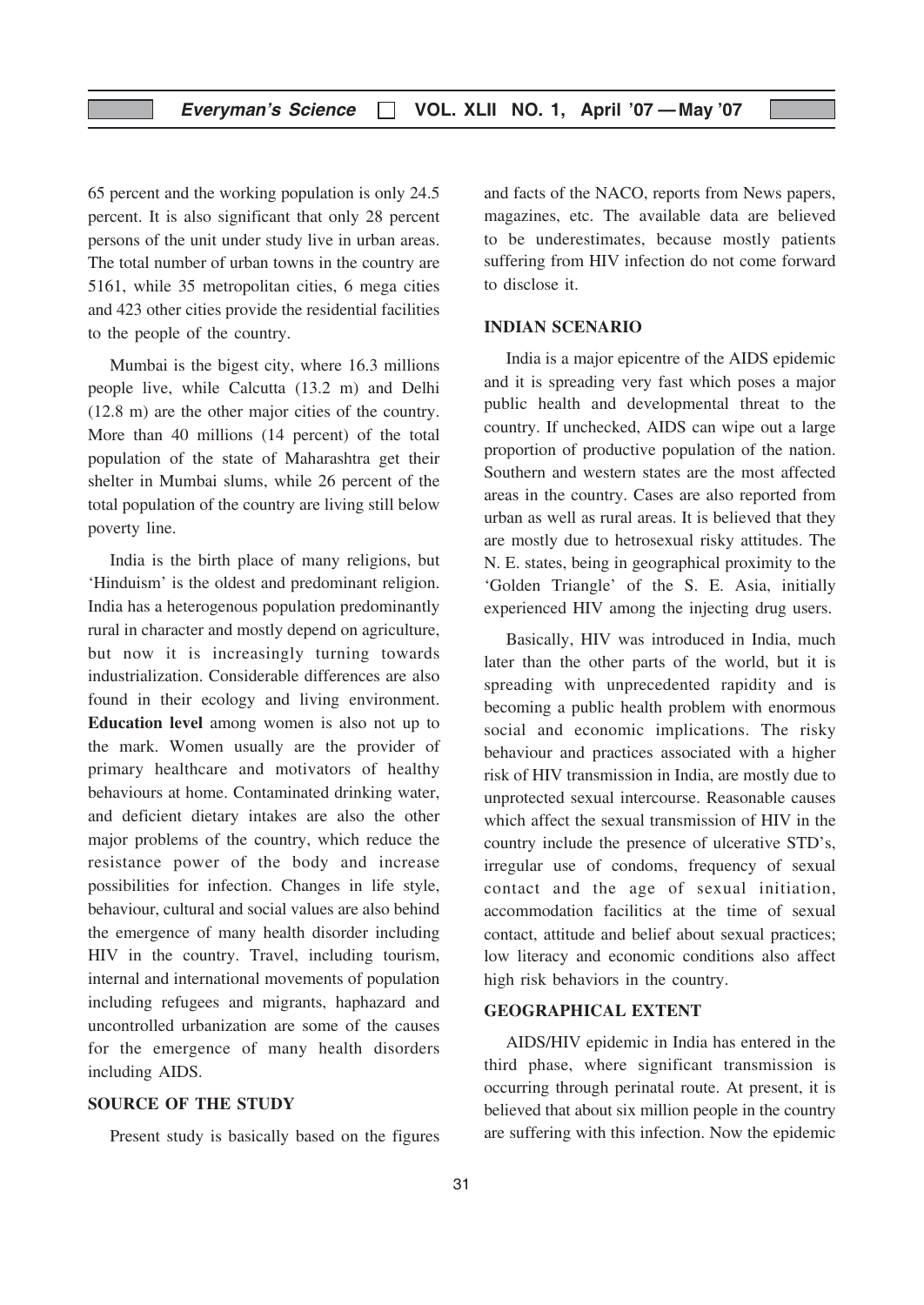is moving from high risk groups and urban centres to general mass with normal life style and the rural hinterland. Tamil Nadu, Maharashtra, Andhra Pradesh, Karnataka, Manipur, etc are the high prevalence states. But the cases are being reported throughout the country and are rising continuosly. Out of the total cases, 41.43 percent belongs to urban areas and rest 58.47 percent patients belong to rural areas. Officially recorded cases are very few in the country, which are as follows.

Table–1 STATEWISE REPORTED CASES (NACO-END 2003)

| Sl. No. | <b>State</b> | No of    | S. No. | <b>State</b>  | No of    |
|---------|--------------|----------|--------|---------------|----------|
|         |              | recorded |        |               | recorded |
|         |              | case     |        |               | case     |
| 1.      | Andhra       |          |        |               |          |
|         | Pradesh      | 43339    | 12.    | Maharashtra   | 11829    |
| 2.      | Assam        | 171      | 13.    | Mumbai        | 2595     |
| 3.      | <b>Bihar</b> | 155      | 14.    | Manipur       | 1238     |
| 4.      | Delhi        | 821      | 15.    | Orissa        | 128      |
| 5.      | Goa          | 308      | 16.    | Punjab        | 248      |
| 6.      | Gujarat      | 3562     | 18.    | Tamil Nadu    | 24667    |
| 7.      | Haryana      | 313      | 19.    | Uttar Pradesh | 1083     |
| 8.      | Himachal     | 114      | 20.    | West Bengal   | 930      |
| 9.      | Karnataka    | 1790     | 21.    | Chandigarh    | 750      |
| 10.     | Kerala       | 267      | 22.    | Pondicherry   | 157      |
| 11.     | Madhya       |          |        |               |          |
|         | Pradesh      | 1027     |        |               |          |

N. B. : Experts believe that these reported cases are much less than the actual cases.

#### STATEWISE PATTERN

HIV/AIDS cases are primarily concentrated in Chennai and Mumbai, but such cases are also being reported from other regions, mainly spreading through major highways and migrant peoples. Tamil Nadu had more then 40 percent of the total reported AIDS cases by the end of 2003. Now Mumbai, together with rest of the Maharashtra, have about 20 percent of the total reported cases. The recent sharp rise in the people living with HIV/AIDS clearly indicates that the disease has taken root deeply in the country. NACO, considers six states as high prevalent states. (Table–1) Among

these, Tamil Nadu continues to account for the maximum number of cases, followed by Maharashtra, while about 10 percent of the total cases were reported from Andhra Pradesh. Altogether, the six highly prevalent states have 80 percent of the reported cases. The latest study of various states (NACO) confirm that no group is immune to HIV/AIDS in the country. In some states, such as Tamil Nadu, Karnataka, Andhra and Maharashtra, the epidemic is in advanced phase while in other states the problem is only in early stage.

#### SOME IMPORTANT OBSERVATIONS ARE

- 1. More than 35 percent of the total reported cases of AIDS occur among young people in the age group of 18-24 years.
- 2. Unprotected sex is the major cause of the HIVinfection.
- 3. Main vulnerable groups of HIV infection are unemployed, under-employed, mobile migrant, youth and street children.
- 4. Vulnerable group often faces the repeated risks of HIV infection through sexual exposure by coercion or while selling sex in order to survive.
- 5. Most of the young people become sexually active during teenage and are more likely to have sex with risky partners or multiple partners.
- 6. The vulnerability of young women and adolescent girls is hightened because they are less likely to access information on HIV and have limited ability and power to exercise control over their sexual lives.
- 7. In case where the comparative poverty levels are high and females have less alternative work opportunities, they may turn easily to prostitution and become a source of infection.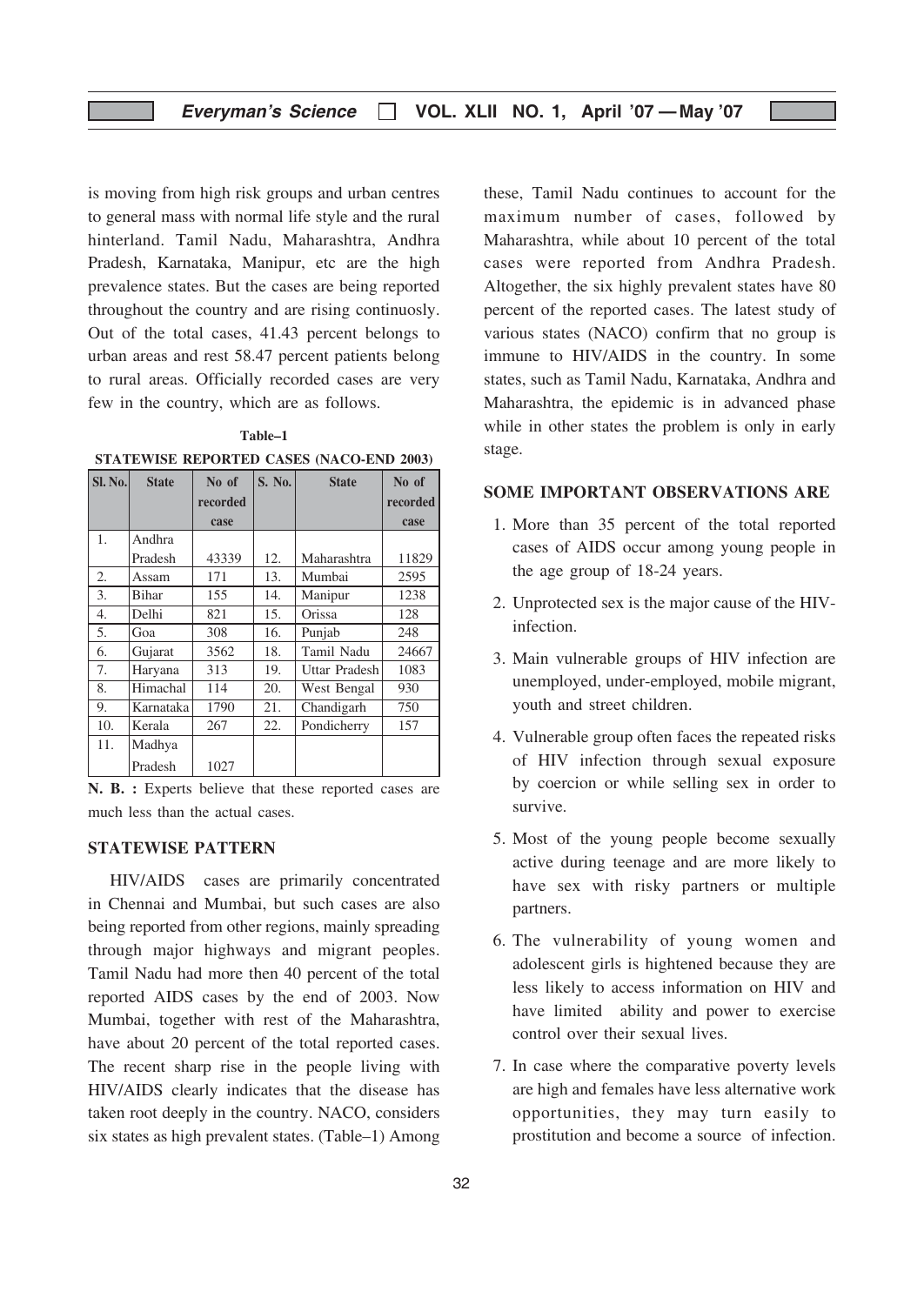#### CASE STUDIES

From the information and data collected from daily newspapers, it was revealed that the Indian states viz. Maharashtra, Tamil Nadu, Karnataka, Goa, Pondicherry, West Bengal, North Eastern states, and a few big towns of the North India are the major nucleus from where most of the HIV infection spread.

#### **PONDICHERRY**

Pondicherry Bars play 'Host to AIDS to pleasure seekers. Cocktail of wine and women comes increasingly spiked with a deadly third ingredient. The ubiquitious bars in union territory, which attract a large floating population in search of cheap liquor, have become breeding grounds for the HIV infection. In Pondicherry, nexus between liquor, sex worker and AIDS, prevails almost openly. Partial prohibition in Tamil Nadu, results in many people visiting Pondicherry to relatively inexpensive and freely available liquor, the evening out often includes sex workers. On an average, the town attracts a floating population of around 30000 every day. A byproduct is Pondicherry's flourishing sex trade. One survey report says that about 40 percent of sex workers are from out side. (Indian Express, 12th March 1997).

#### WEST BENGAL

HIV was catching up in West Bengal, according to School of Tropical Medicine, Kolkata, almost 18-20 people were found HIV positive during medical examination everyday. Unofficial sources confirm higher prevalence of HIV infection in the state. Places like, Kolkata, Siliguri, 24 Paraganas, Midnapore and Haldia are reportedly giving them sleepless night. Kolkata and Haldia are especially more susceptible because of their close proximity to migratory labour forces and are potential carriers of infection. Beside this, red light areas in urban and rural places pose a potential threat, alleging that rural areas have been converted into breeding

33

group for sex workers. Their rehabilitation programmes have also failed because of high monetary expectations of the girls. (Indian Express, 12th March 1997).

#### ARMY AND PARAMILITARY FORCES

The spectre of AIDS looms large over the Army and Para-military forces normally on the borders with Bangla Desh, where prostitution is thriving in sprawing red light districts.

The villages around Army and para-military bases are teeming with sex workers. Military persons frequently turn up for recreation at the nearest sexshop, with the barest idea about AIDS. Girls travel huge distance from their homes to join this lucrative trade, in this strategically important region which has three international boundaries. Travelling around these parts one finds countless little villages in southern Sikkim, East Nepal and of course, North Bengal where "Small Huts" are being used by sex workers for their trade.

These flying sex workers are most dangerous as far as HIV spread is concern. (Indian Express, 12th March 1997).

#### MADHYA PRADESH

About 1400 cases of HIV/AIDS have been reported officially in the state during last 17 yrs. In this state, it has an exogenous origin being first reported in an African student in M. P. in 1988. It has its endogenous origin in 1991. In Indore the highest number 396 AIDS cases have been reported by May 2005, followed by 258 cases in Ujjain and 109 in Jabalpur. In Khargone and Dewas, the reported cases are 78 and 68 respectively. From time to time, the AIDS cases are also reported from other parts of the state which appears in daily newspapers. According to one report, 77 percent of AIDS cases were reported from the age group of 21-24 yrs and 64 percent HIV infection had been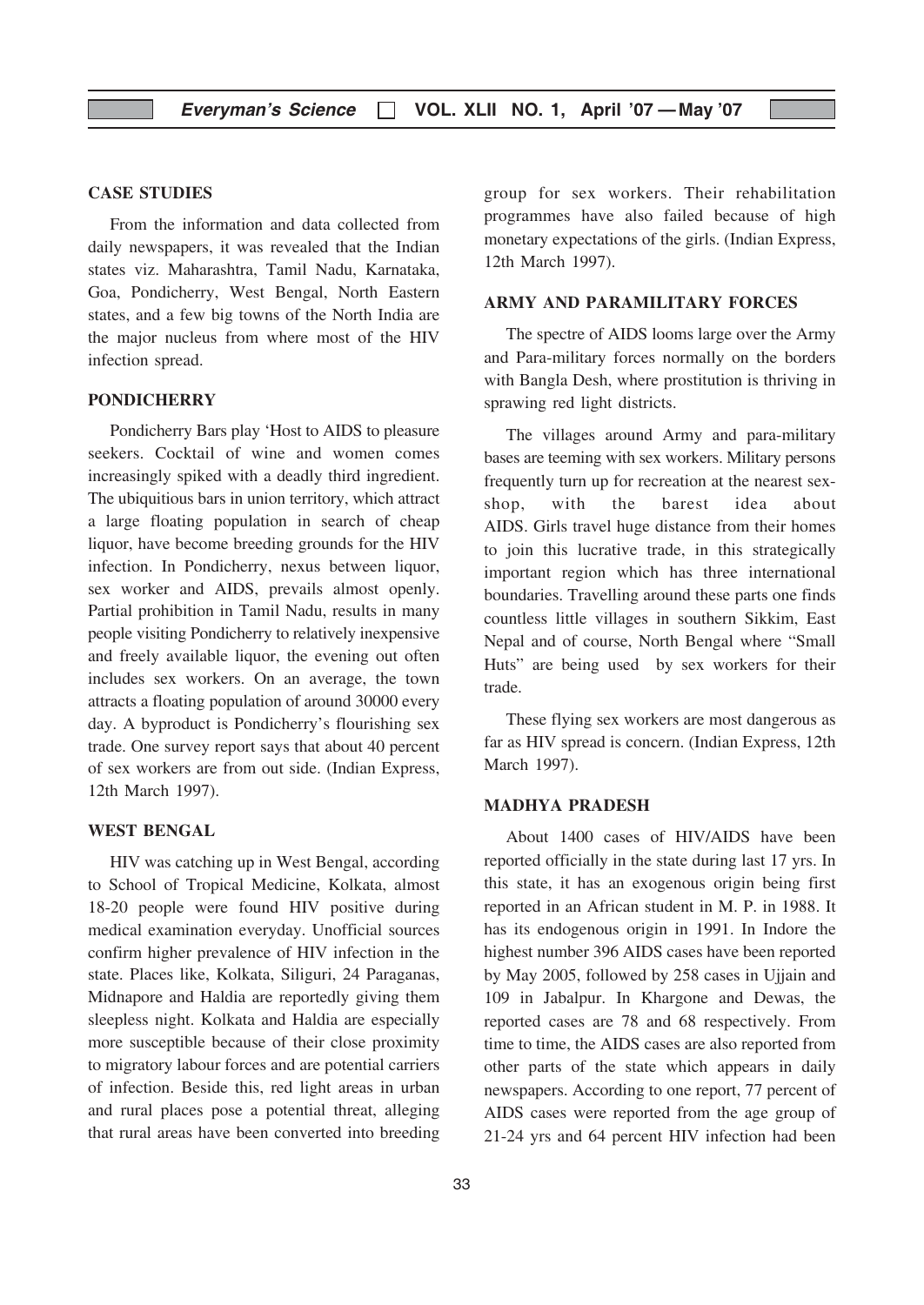caused by the sexual route. Another salient feature of the report is that 75 percent cases have been reported from the districts which are on two major national highways. (Hindustan Times Sept. 25, 2005)

#### EASTERN-UTTAR PRADESH

In eastern Uttar Pradesh, this deadly disease had been reported from Sultanpur, Banaras, Kusinagar, etc. which are the major centres of the epidemic. A large number of the people of this region has been employed in various cities e.g. Mumbai, Kolkata, Chennai, etc. It is believed that they become HIV Positive after they migrate to towns and when they come back to their native place they may infect their spouses. In recent years, it is estimated that about 2 lakh 71 thousands and 600 peoples of the region are infected by HIV. The WHO centre of AIDS at Banaras, has reported 618 cases in six months (after March '05). The Pendra block of the Banaras is the main affected region, where 14 people reportedly died due to AIDS, and it is a place from where a large number of people are working in Mumbai. (Bhaskar 25 Sept 2005)

#### TOURIST SPOTS

Major risk places of India are "Tourist Places" from 'Kashmir to Kanya-Kumari', where 'Sex and Pleasure' are synonymous. Tourist industry is also responsible for the sex related activities in the tourist spots and these are also one of the main 'nucleus' of HIV epidemic of the country.

It is estimated that about 1200 effective red-light areas are in the country where a large number of sex workers are involved. Only in Mumbai, there are about 15 red light areas where sex workers provide their services to visiting clients. The sex workers are finding Delhi, Bangalore, Kolkata and Hyderabad the most attractive places for them.

Table–2 Percent of HIV Positive By Occupation in a Few States (NACO–2001)

| Sl.No. | Occupation            | <b>Andhra</b> | Karnataka | <b>Maharashtra</b> | <b>Tamil</b> |
|--------|-----------------------|---------------|-----------|--------------------|--------------|
|        |                       |               |           |                    | <b>Nadu</b>  |
| 1.     | <b>Businessman</b>    | 37.0          | 17.0      | 16.0               | 11.0         |
| 2.     | Driver                | 32.0          | 22.0      | 23.0               | 20.0         |
| 3.     | Hotel staff           | 26.0          | 17.0      | 27.0               | 40.0         |
| 4.     | Industry/<br>Factory  |               |           |                    |              |
|        | Workers               | 24.0          | 18.0      | 14.0               | 10.0         |
| 5.     | Service class         | 16.0          | 23.0      | 16.0               | 10.0         |
| 6.     | Unskilled             |               |           |                    |              |
|        | labour                | 31.0          | 20.0      | 19.0               | 9.0          |
| 7.     | Housewives            | 29.0          | 13.0      | 8.0                | 12.0         |
| 8.     | Unemployed<br>persons | 35            | 17.0      | 21.0               | 13.0         |

Source: NACO 2001

#### RISK GROUPS

The common way by which HIV spreads is from high risk group such as sex workers, who transfer their infection to their married clients, who in turn infect their spouses. Highest prevalence are also reported among the workers of hotels and tourist industry. Truck drivers are another group of high prevalence, they often travel long distances to many different places bringing the infection with them to areas where the disease has not yet begun. The unemployed people are also a sensitive group, they often become HIV positive after migrating to towns and cities, in search of employment.

According to one report of M. P., the possible infection rate in migrant labours due to commercial sex workers had risen to 27 percent in 2004. These labourers initiate thousands of infection chains. As a large number of youth aged between 18-40 yrs migrate to cities and metros for various types of work in search of employment and often associate themselves with the commercial sex workers, most of whom are infected. This type of contact is very serious and leads to a deadly chain of infection, as the infected labours go back home and spread infection among their spouses.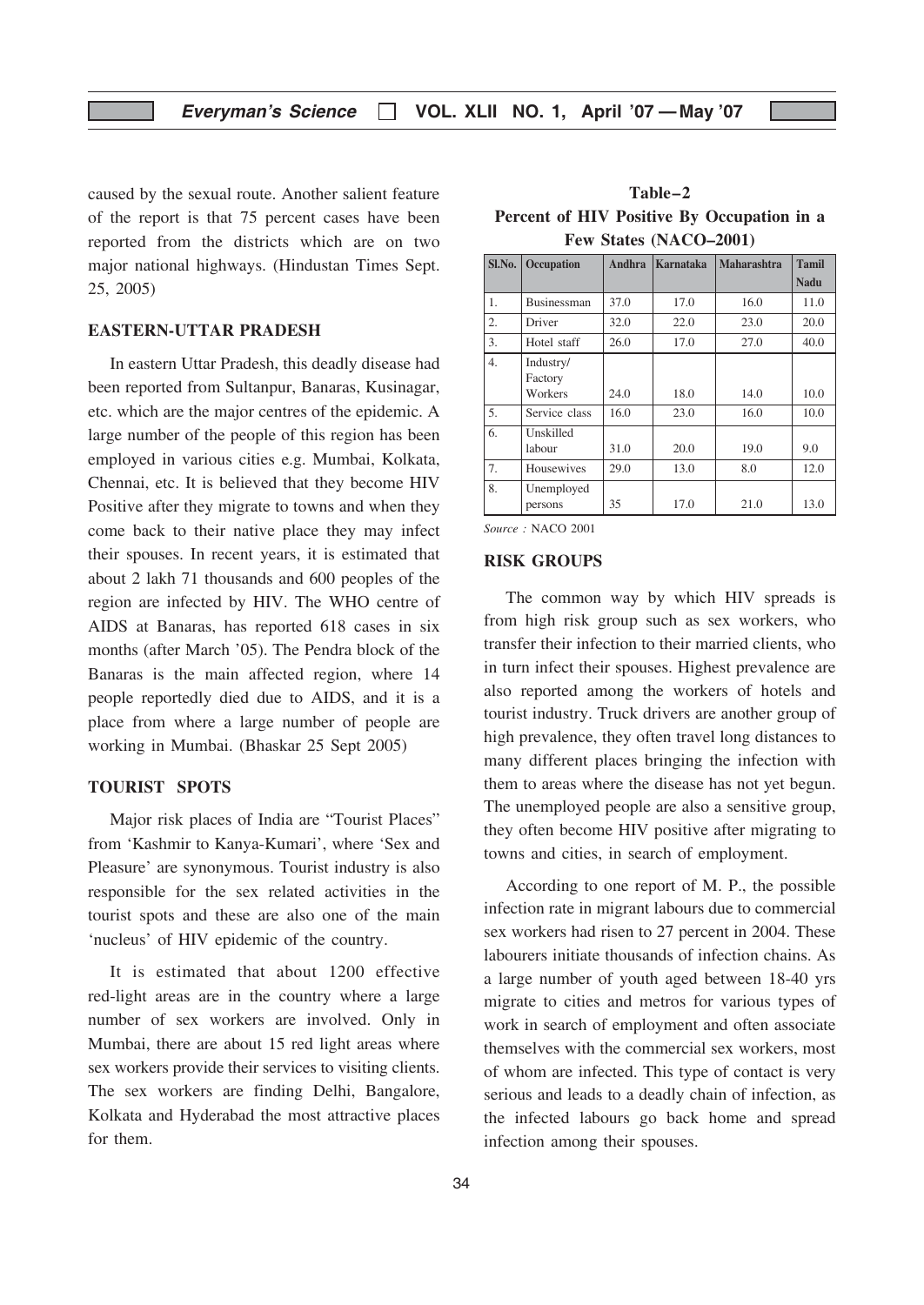In the same way, increased incidences (NACO) among housewives and pregnant women signal serious expansion of the HIV infection. Business class/service class people are also found HIV infected which also causes expansion of the infection among the general mass.

#### EDUCATION AND PREVENTION

Knowledge about the modes of transmission of the virus and the various outcome of the infection, is the only measure to control the disease. Misconception and baseless fears must be eliminated by a nationwide education programme in schools, health clinics and community groups. Although the awareness of HIV/AIDS has increased, but not so uniformly throughout the country. According to the behavioural survilence survey (B.S.S.), 70 percent of the people living in rural areas have ever heard about the HIV/AIDS. In the same way, three out of four rural women in most of the states never heard about the disease.

The involvement and co-operation among government, society and sex workers are needed ultimately before any significant stride could be made. Care should also be taken to select the communication channels, which must reach the rural and urban communities. The message must be culturally specific and it must begin in understandable local languages. It is also desirable that the messages, at the initial stage may be centred on factual information i.e. (i) What

is AIDS? (ii) How does it spread? (iii) How to modify the life style and behaviour which would help protect people from HIV/AIDS.

There is urgent need to utilize all avenues of mass media, education and communication channels to reach all the segments of population. AIDS education should motivate to change the behaviour of the people and adopt healthy life styles to ensure that all keep in mind two important precautions :

1. Faithful relationship with one partner.

2. Infected women should avoid pregnancy.

Awareness through special educational programmes will also be necessary for specific risk behaviour people, such as drug users, sex workers, truck drivers, hotel and industrial workers, slum dwellers, etc. The young people can play a vital role in the prevention and control of HIV infection. Young people have the enthusiasm, energy and idealism that can be harnessed for spreading the message of HIV/AIDS awareness.

The socio-cultural stigma attached with the disease must be removed, because it is one of the main obstacles in the campaign against HIV/AIDS. The epidemic is growing in an unsuspecting general population. The only way to check the dance of death is by stepping up awareness programmes and strict preventive intervention.

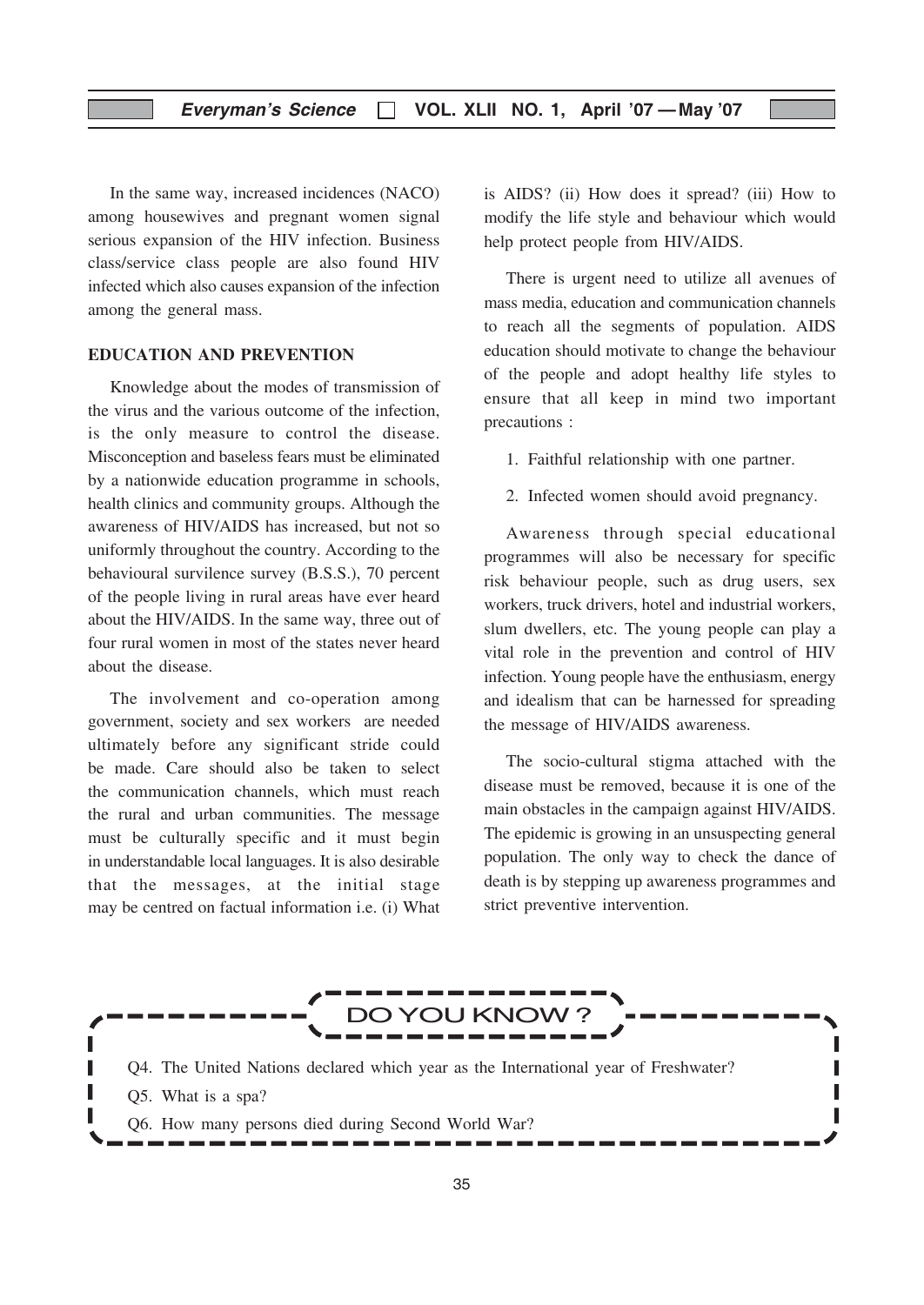# STUDIES ON THE EFFICACY OF THE WASTEWATER TREATMENT USING BIOLOGICAL MATERIALS

**G. Gunasekaran\* and P. T. Palaniswamy**

This article describes a preliminary investigation on the coagulative ability, pH & BOD/COD consequence of seed of Moringa oleifera (Drumstick), pulp of Moringa oleifera (Drumstick), leaves of Azadirachta indica (Neem) & Ficus religiosa (Peepul tree) and Alum (Aluminium sulphate) on the wastewater samples from a pharmaceutical industry, Alathur. Varying weights (3g to 10g) of dried pulverized plant materials and Alum were treated with 200ml of wastewater samples and kept for 24h. Moringa oleifera seeds exhibited coagulative effect comparable to Alum and Moringa pulp reduces the BOD/COD significantly. Azadirachta indica leaves also exhibited appreciable effect in the pH comparable to Alum. Moringa oleifera seeds  $\&$  Azadirachta idica leaves also reduce the BOD/COD appreciably. These preliminary studies not only suggest alternative and cheaper wastewater purification methods for the pharmaceutical industries but also suggest good starting materials for the synthesis of environment friendly natural coagulants.

#### INTRODUCTION

The World Health Organization (WHO) has estimated that up to 80% of all diseases and sickness in the World is caused by inadequate sanitation, polluted water or unavailability of water. About 1.6 million people are forced to use contaminated water<sup>1</sup>, which are polluted with either industrial waste like pharmaceutical wastes or domestic waste.

The pollutants can broadly be classified as organic and inorganic pollutants. The main source of organic pollutants are the waste water from industries like pharmaceutical industry, textile dye industry, paper board industry, petrochemical industry, sugar industry, breweries, etc., and the main source of inorganic pollutants are the waste

water from industries involving mining and metallurgy, metal finishing, automobile, etc.,

The organic pollutants from pharmaceutical industries pose a threat to the ecosystem if not treated properly. The BOD and COD of the waste water, the pH and turbidity should be reduced to a permissible limit by various treatments available.

Nowadays some companies are using aerobic bacteria to treat wastewater. But most of the industries are still following chemical methods to treat the wastewater. Often the chemicals are toxic and non degradable and, therefore, there is need to try alternative methods.

India is rich in medicinal plants and macro fungi with which people are familiar and these have been used since time immemorial. Therefore, there is a need to explore and utilize the rich biodiversity through research for direct benefit to mankind. These medicinal plants could provide useful lead for the synthesis of natural coagulants.

<sup>\*</sup> Bharath Institute of Higher Education and Research (Deemed University), Selaiyur, Chennai, India-600073. e-mail id :–guna\_sekar\_g@yahoo.com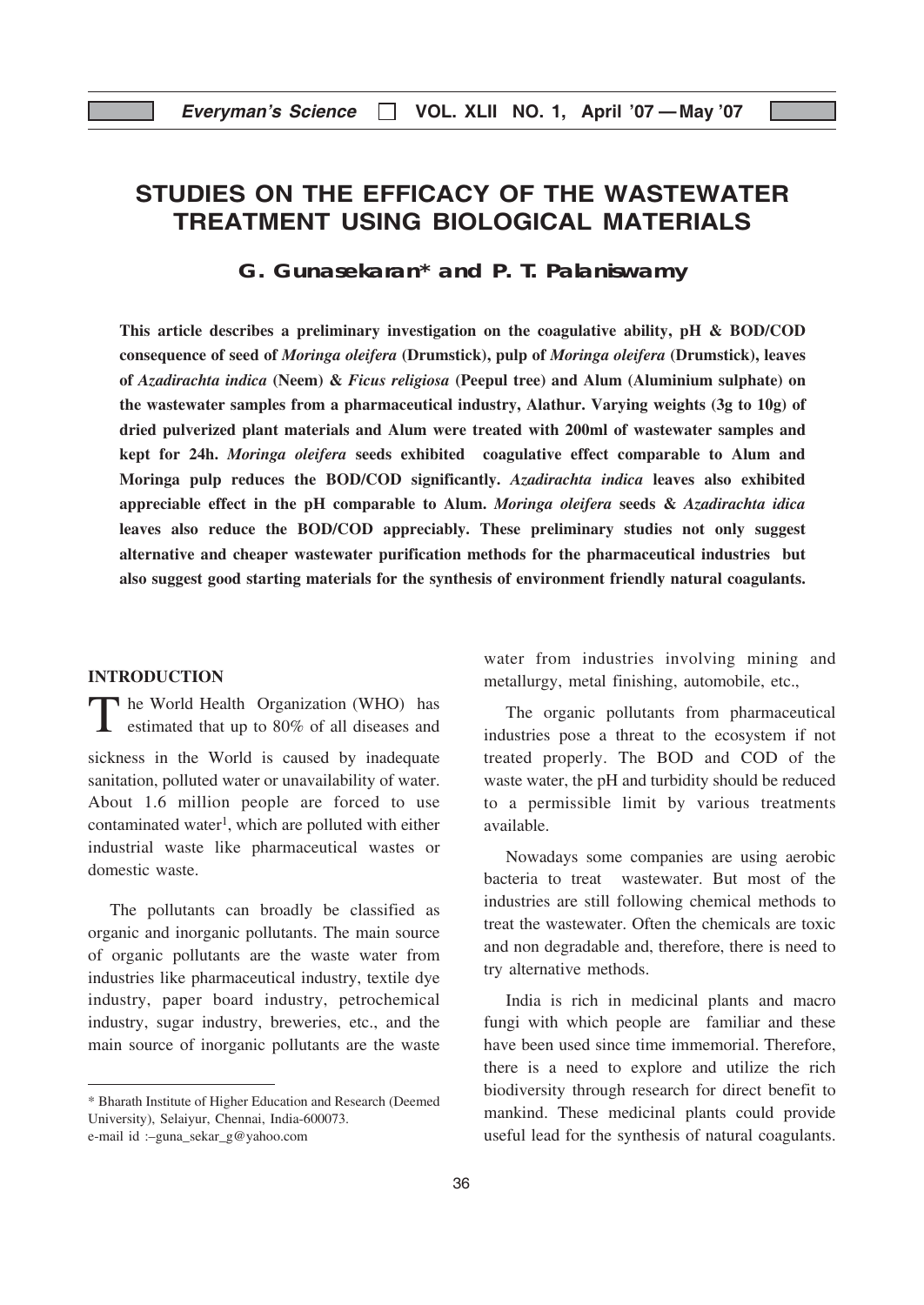That are more environmental friendly, easy to handle and comparatively less toxic than chemical coagulants like Alum. The ultimate objective of this work was to carry out an in-vitro evaluation of some local medicinal plants for wastewater purification.

#### PLANT MATERIALS

#### Moringa oleifera (Drumstick)



Fig. 1 : Moringa oleifera (Drumstick) tree

Moringa oleifera (Drumstick) tree, a native of India, grows widely throughout the tropics. It is also known as drumstick (because of the shape of the pods) and horseradish—describing the taste of its roots. Moringa grows rapidly from seed or cutting, and does well even in poor soils.

Seed extracts have been used as antihelminths and for treatment of liver disorders. Its oils are applied for rheumatic pains. Similarly, exudates from the bark of the tree (which is gum-like) have been used in the treatment of diarrhoea. The leaves and flowers of the plant contain pterygospermin, an unstable compound with low melting point and which readily decompose to benzyl lisothiocyanate. Pterygospermin has antibacterial activity against both gram-positive and gram-negative organisms<sup>2</sup>. It has also been reported that the bark of Moringa oleifera contains two alkaloids-Moringine and Moringinine.

#### Moringa oleifera (Drumstick) seed



#### Fig. 2 : Moringa oleifera (drumstick) seed

For water treatment application, the seedpods are allowed to dry naturally on the tree prior to harvesting. The seeds are easily shelled, crused and sieved using traditional techniques employed for the production of maize flour. The crushed seed powder, when mixed with water, yields watersoluble proteins those posses a net positive charge. The solution acts as a natural cationic polyelectrolyte during treatment<sup>3</sup>.

Moringa oleifera seed contains 40% by weight of oil, with the presscake remaining following oil extraction, contain the active constituents effecting coagulation. Confirmations of the high market value of the oil make the economic case for adoption of the presscake as a coagulant overwhelming.

#### Moringa oleifera (Drumstick) pulp



Fig. 3 : Moringa oleifera (Drumstick) pod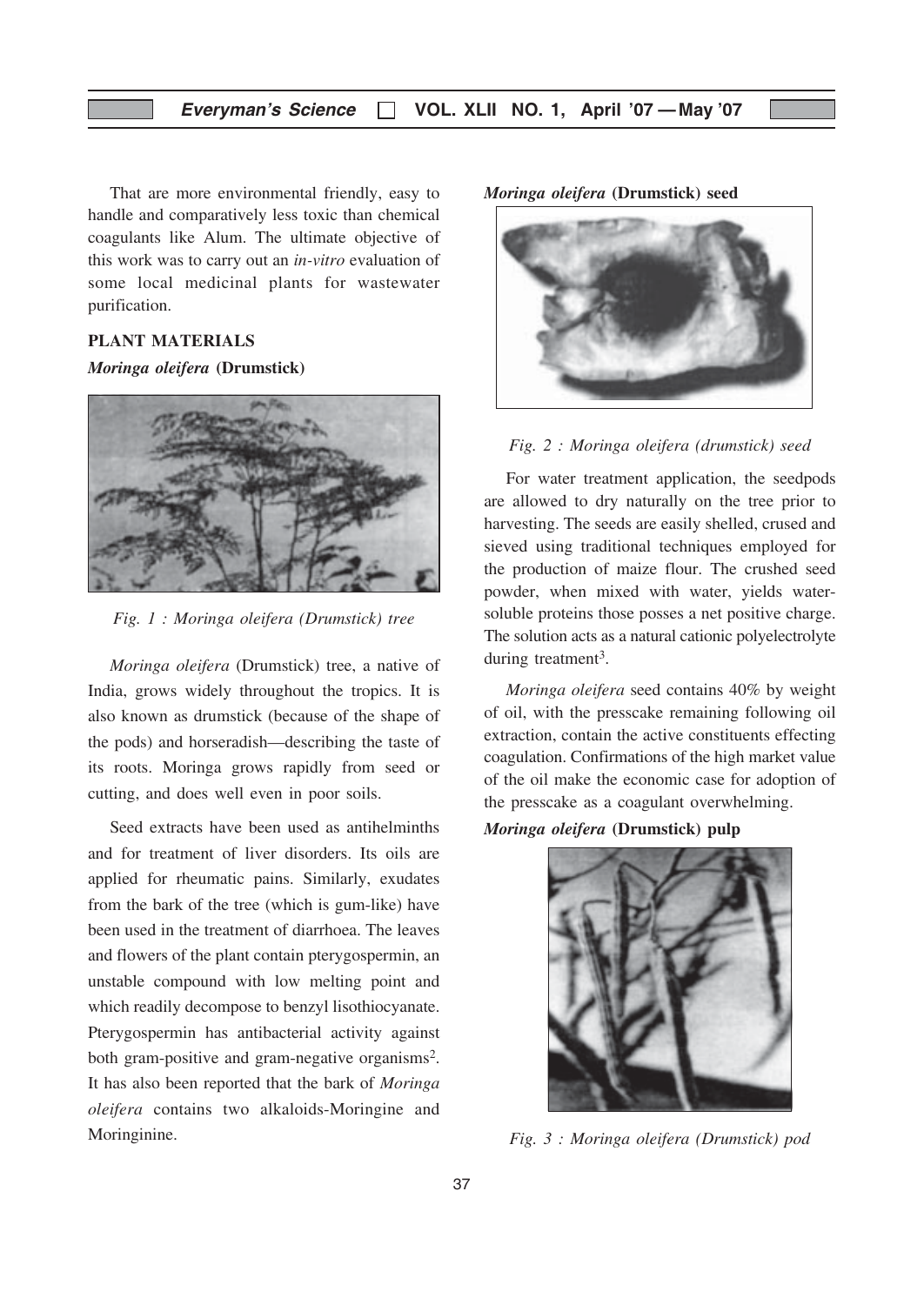The *Moringa oleifera* pulp is allowed to dry naturally on the tree prior to harvesting. The pulps are easily removed with knives then the collected pulp are crushed and sieved using traditional techniques employed for the production of maize flour. The crushed pulp powder is mixed with water.

Moringa pulp is light and when it is mixed with water, it floats, so the separation of water needs a separate filtrating unit to separate the pulp after treatment.

Azadirachta indica (Neem)



Fig. 4 : Azadirachta indica

Azadirachta indica (Neem) is a native tree of India, a tropical tree especially suited to semi-arid conditions. It is now grown in many Asian countries and in the tropical regions of the western hemisphere. Azadirachta indica considered to be part of India's genetic bio-diversity, is a medium large tree having short, straight bole, furrowed, dark brown to gray bark, and dense rounded crown of pinnate leaves. It belongs to the family Meliaceae and is becoming increasingly popular for its insect repellant traits and unique property of inhibiting the nitrification process in the soil. In India, Azadirachta indica grows in the plains and in areas up to an elevation of 1850 m. in most soil types including dry, stony, shallow soils, lateritic crusts, highly leached sands and clays. Azadirachta indica derivatives such as Azadirachtin, nimbicidin and a host of other compounds are now used in medicines and commercial pesticides. Many bioactive ingredients have been identified and isolated, the most important ones being azadirachtin and meliantriol. Azadirachta indica based pesticide formulations, which are safe, natural, biodegradable, and manageable at the farmer's level and environment friendly, unlike chemical and synthetic pesticides, which leave behind residues polluting air, water and soil.

Azadirachta indica leaves are dried in the shadow. The dried leaves are easily shelled, crushed and sieved using traditional techniques employed for the production of maize flour. The crused seed powder, then mixed with water and used for the treatment. The treated wastewater gives pale brownish colour.

#### Ficus religiosa (Peepul tree)



#### Fig. 5 : Ficus religiosa (Peepul tree) leaves

Ficus religiosa (Peepul tree) a native Indian tree, is a medium sized tree with a relatively short trunk and a large crown with wonderful wide spreading branches. The tree is semi or fully decidous in monsoon climates. Parts of the tree are useful in diseases of blood, vagina, uterus, leucorrhoea, burning sensation, biliousness, and ulcer.

Leaves first appear their colour is red-pinkish, but then they turn deep green and grow to about 12 to 18 cm long (5-7 inches). They are attached to long flexible stalks, which makes them rustle, flutter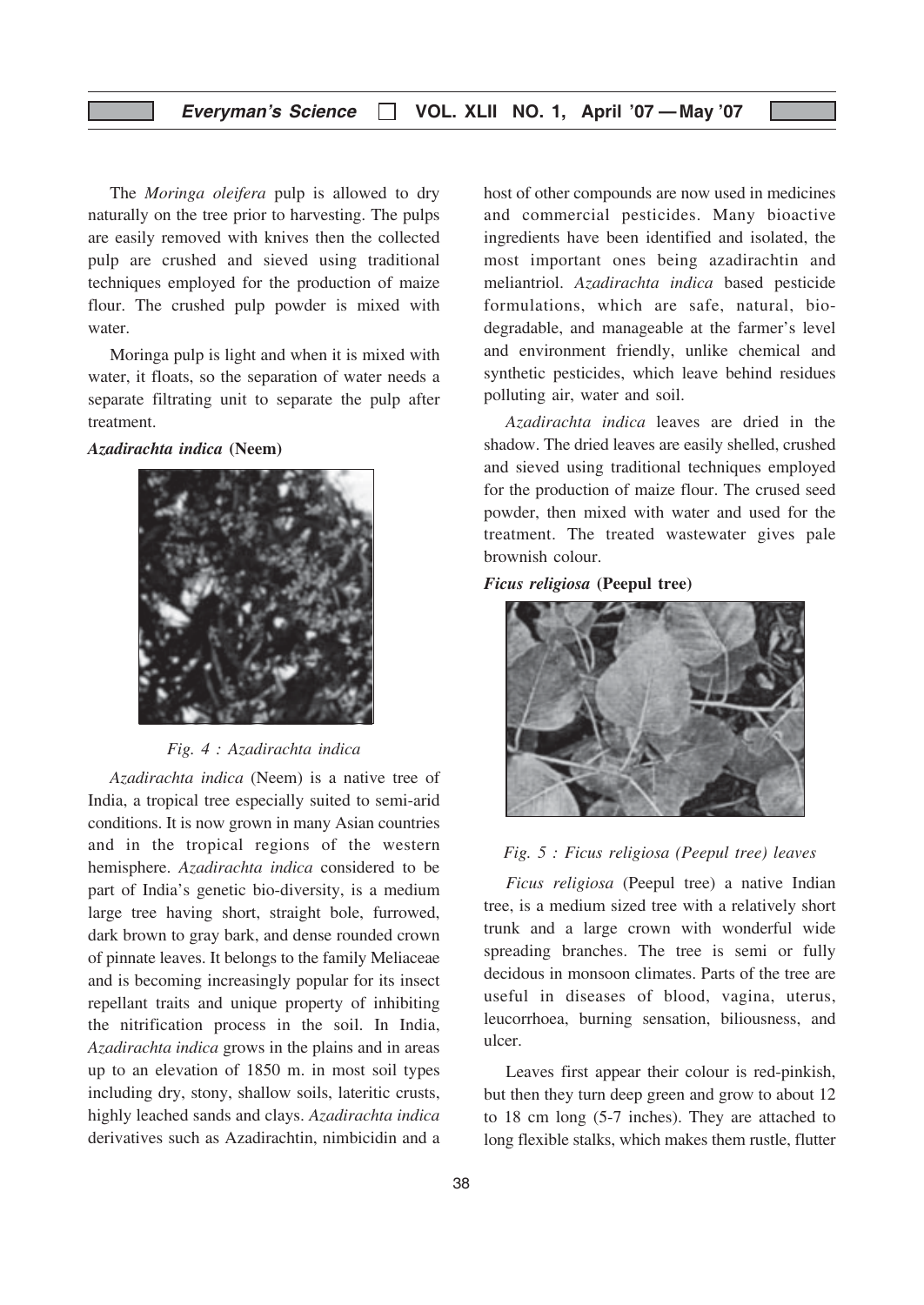and dance in the slightest whiff of wind. The foliage can often be dense. The alternate leaves are heart-shaped, shiny with an elegant tail-like tip, which is often called a "drip-tip", guiding water efficiently down to the soil.

Ficus religiosa leaves are dried in the shadow. The dried leaves are easily shelled, crushed using mixer. The crushed powder, then mixed with water and used for the treatment. The treated wastewater gives dark greenish colour.

#### MATERIALS AND METHODS

Water samples were collected from a pharmaceutical industry in Alathur, Tamilnadu. The appearance/cloudiness of these water samples were noted by visual observation. Similarly, the pH was noted using the pH meter, Turbidity was noted using the Turbidimeter, procedury. Biological Oxygen Demand (BOD) and Chemical Oxygen Demand (COD) using standard procedies. Seeds of Moringa Oleifera, pulp of Moringa oleifera, and the leaves of Azadirachta indica (Neem) and Ficus religiosa (Peepul tree) were previously obtained and dried, pulverized and stored in brown envelops unit ready for test. Seeds of Moringa oleifera (5 to 10 gm), pulp of Moringa oleifera (3 to 7 gm), and the leaves of Azadirachta indica (4 to 7 gm) & Ficus religiosa (3 to 7 gm) of the pulverized plant materials and Alum (100 mg) were each added to 200ml of the wastewater samples in 250ml brakers. The plant materials as per weight weighed and mixed in small quantity of wastewater to form paste and then mixed finally with the wastewater samples in the beakers. The same procedure was done for the Alum in the wastewater sample in the beaker. Beaker with 200ml of wastewater is kept as control. All the beakers were allowed to stand in a beaker for 24 hours.

The Turbidity and the pH were recorded, BOD/ COD test were carried out using standard procedures.

#### RESULTS

The Fresh wastewater was blackish in colour and more turbid with very bad odour in nature. After the 24 h treatment in a beaker, the wastewater treated with Moringa oleifera seeds showed light yellowish green colour and the sludge was well settled, when compared with the wastewater treated with Alum which showed pale white colour. This shows that Moringa oleifera seed treated wastewater has effect similar to that of Alum. Ficus religiosa leaves treated wastewater showed dark green colour and Azadirachta indica leaves treated wastewater showed dark brownish colour. Moringa oleifera pulp treated wastewater was dark yellowish in colour. The colour expressed by the leaves and pulp, showed turbidity in treated water. The leaves of Azadirachta indica and Ficus religiosa floated up as a layer due light weight. Due to lightweight of Moringa oleifera pulp, it also floated up to half the volume of the beaker. When the weight of the pulp increased, volume occupied by the pulp in the beaker was also increased.

The fresh wastewater pH is 9.08, which is alkaline in nature. The Alum 100mg treated wastewater reduced the pH value from 9.08 to 8.56. Where else Moringa oleifera seeds treated wastewater reduced the pH to neutral, that from 7.14 to 7.94 where the weight varied from 5g to 10g. When 10g Moringa oleifera seeds were used, it reduced the pH up to 7.14. The Moringa oleifera seed reduced the pH better than the Alum. Azadirachta indica leaves 6g reduced the pH up to 8.52 and it was better than the Alum. Ficus religiosa leaves 7g reduced the pH up to 8.66 but when comparing with Alum it has less effect. Moringa oleifera pulp 8gm that reduces the pH up to 8.84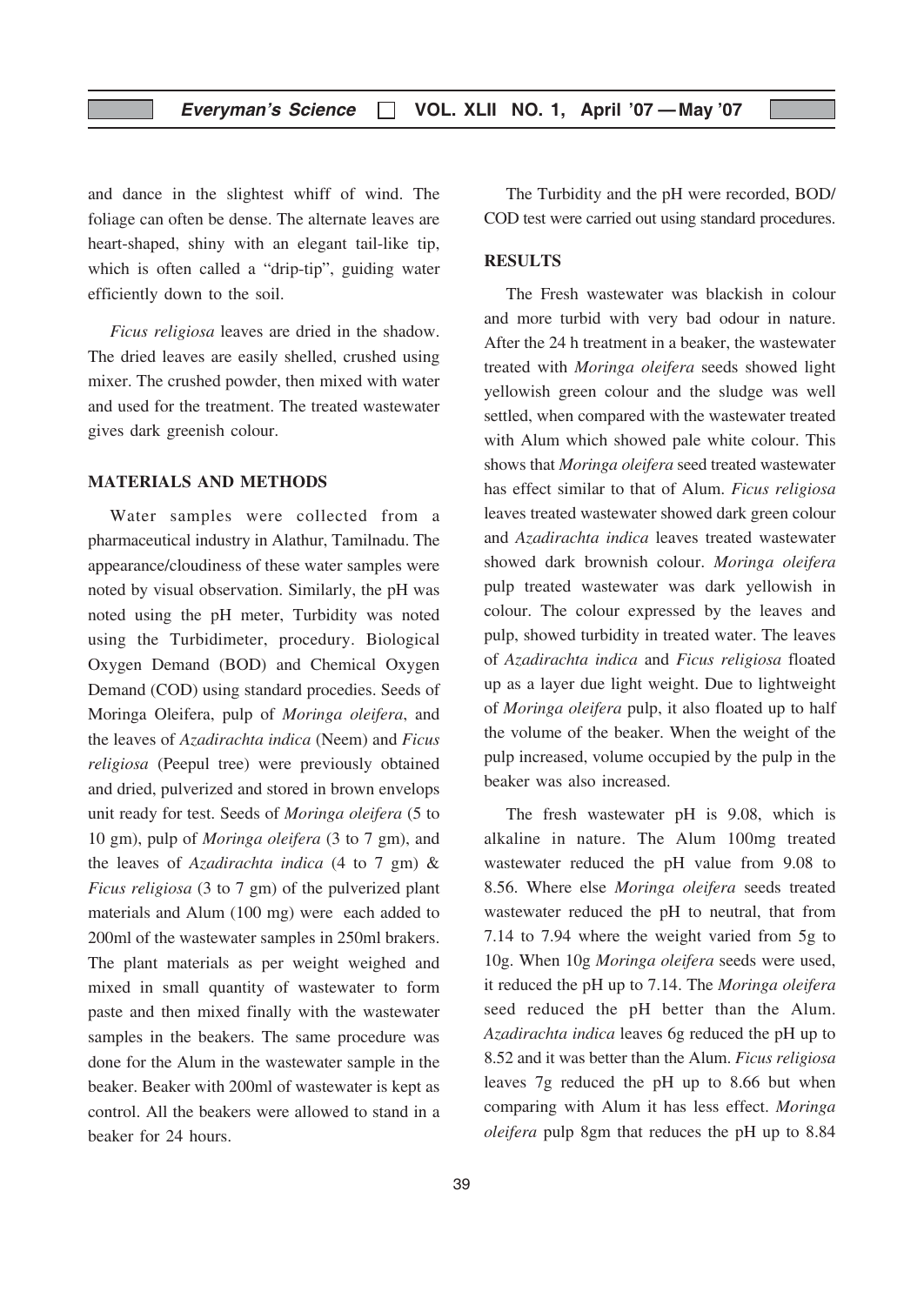#### Everyman's Science  $\Box$  VOL. XLII NO. 1, April '07 — May '07

but when comparing with the Alum it also has less effect. Fig 6 and Fig 7 show the effect on turbidity.

The fresh wastewater was very turbid and

better action than Alum. Moringa oleifera seeds coagulated well about 90% of the particles in the samples leading to a clear supernatant. Floc



Fig. 6 : Turbidity values after 24 hr. treatment



Fig. 7 : Effect on turbidity after 24 hr. treatment with Moringa oleifera seeds

blackish in colour, the turbidity was 34.0 NTU when measured using Turbidimeter. When it was treated with the plant materials it showed encouraging results when compared with the Alum, which is used as a coagulant for a long period in the industries. When the wastewater was treated with the Alum, it gave 2.3 NTU in the Turbidimeter. Where else Moringa oleifera seeds reduced turbidity to 0.7 NTU with 8g of seed powder, which shows

settlement was slower with Moringa oleifera seeds where else Alum settles very fast but the coagulative effect of former was better than latter. The coagulative property of Moringa seeds could be attributed to a polymeric coagulatant earlier reported in the literature. The coagulative effect may be due to the cationic polyelectroyte protein present in the Moringa oleigera seeds. Ficus religiosa leaves, which reduce the turbidity upto 11.2 NTU with 6g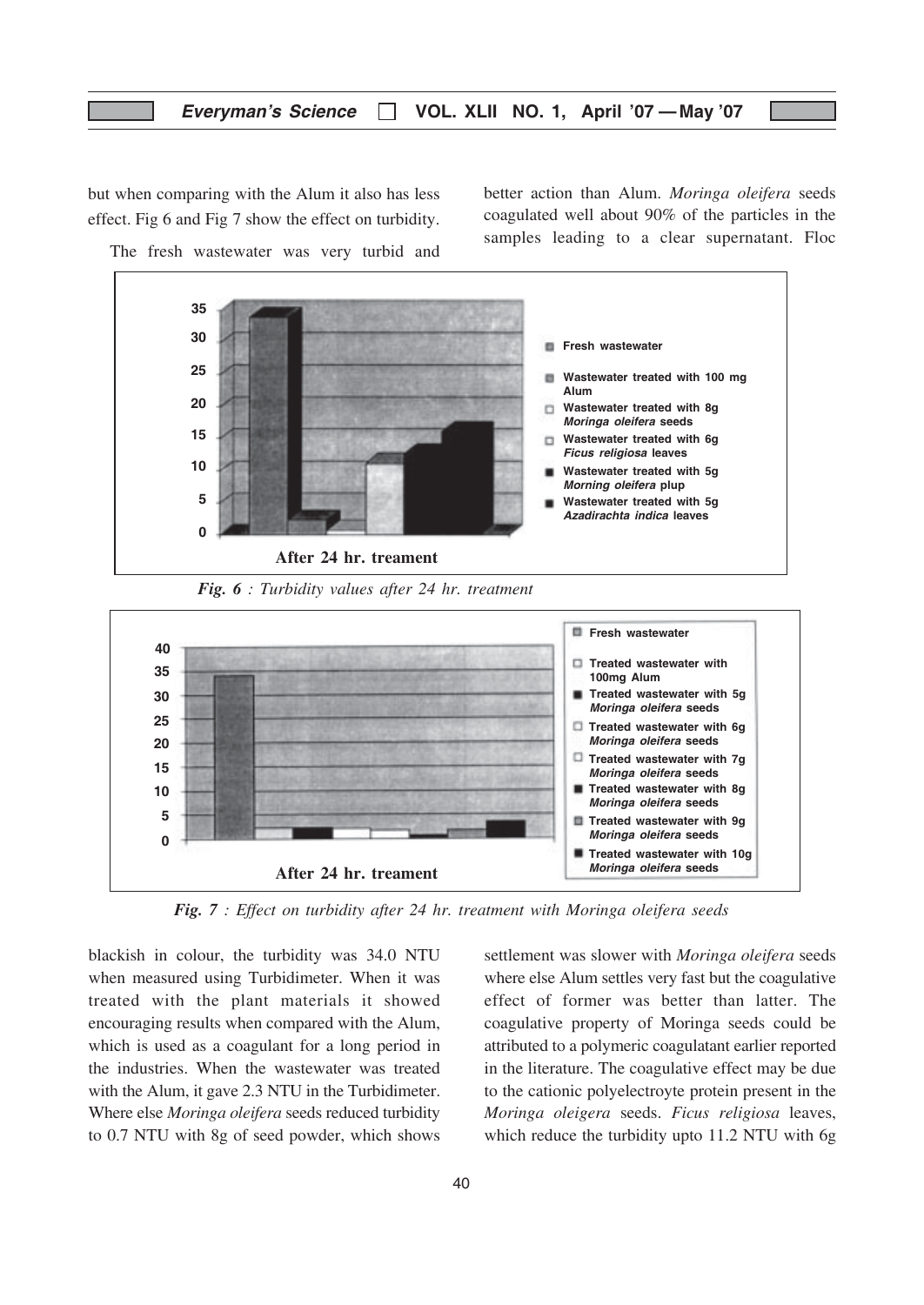of leaves powder and Moringa oleifera pulp, reduced the turbidity upto 12.7 NTU with 5g of pulp powder. Azadirachta indica leaves reduced the turbidity upto 16.2 NTU with 5g of leaves powder. As per the result we can infer that Ficus religiosa leaves, Moringa oleifera pulp and Azadirachta indica leaves reduces the turbidity as like that of Alum. The plant materials also gives its colour on the treated water like Ficus religiosa leaves give dark green colour, Azadirachta indica leaves give pale brownish colour and pulp gives dark yellowish colour. This can also give turbidity to the treated water and this problem may be overcome by using the extracted plant materials.

The BOD/COD value of the fresh water was 1590/5778, which was reduced by the Alum upto 660/2386. Moringa oleifera pulp with 5g of powder reduced to 540/1632 and its was better than Alum. Azadirachta indica leaves reduced to the value 780/2386 with 6g of powder, which was as equal as the Alum. Moringa oleifera seed powder 8g reduced the value upto 855/2763 and Ficus religiosa leaves 5g reduced it upto 870/3265. Both these materials reduced the BOD/COD value equal to that of Alum.

The results show that the plant materials posses coagulative effect. Best coagulative effects were noted when 6 to 8 g plant powders were used. When compared to the untreated wastewater samples, all the plant materials were between 60-90% effective in purifying the water samples. Generally, the turbidity of the water samples reduced drastically after treatment with all the plant materials. The use of Moringa oleifera seeds as a water coagulant is gaining wide attention worldwide.

This study has indicated that wastewater can be treated with the use of plant materials. The need to exploit the potential of plants may offer cheaper and environment friendly methods of tacking water contamination and this may possibly overcome the hazards of using Alum.

#### **REFERENCES**

- 1. M. Cheesbrough, Medical laboratory Manual for Tropical Countries, Tropical Health Technology, Butterworth, pp 1-15, 1984.
- 2. E. A. Sofowora, Medicinal Plants and Traditional Medicines in Africa, Wiley, New York, pp 142-145, 1982.
- 3. G. K. Folkard, J. P. Sutherland, W. P. Grant Optimization of the use of natural coagulants for water purification. Tech. Rep. No. R4254. University of Leicester, 1989.

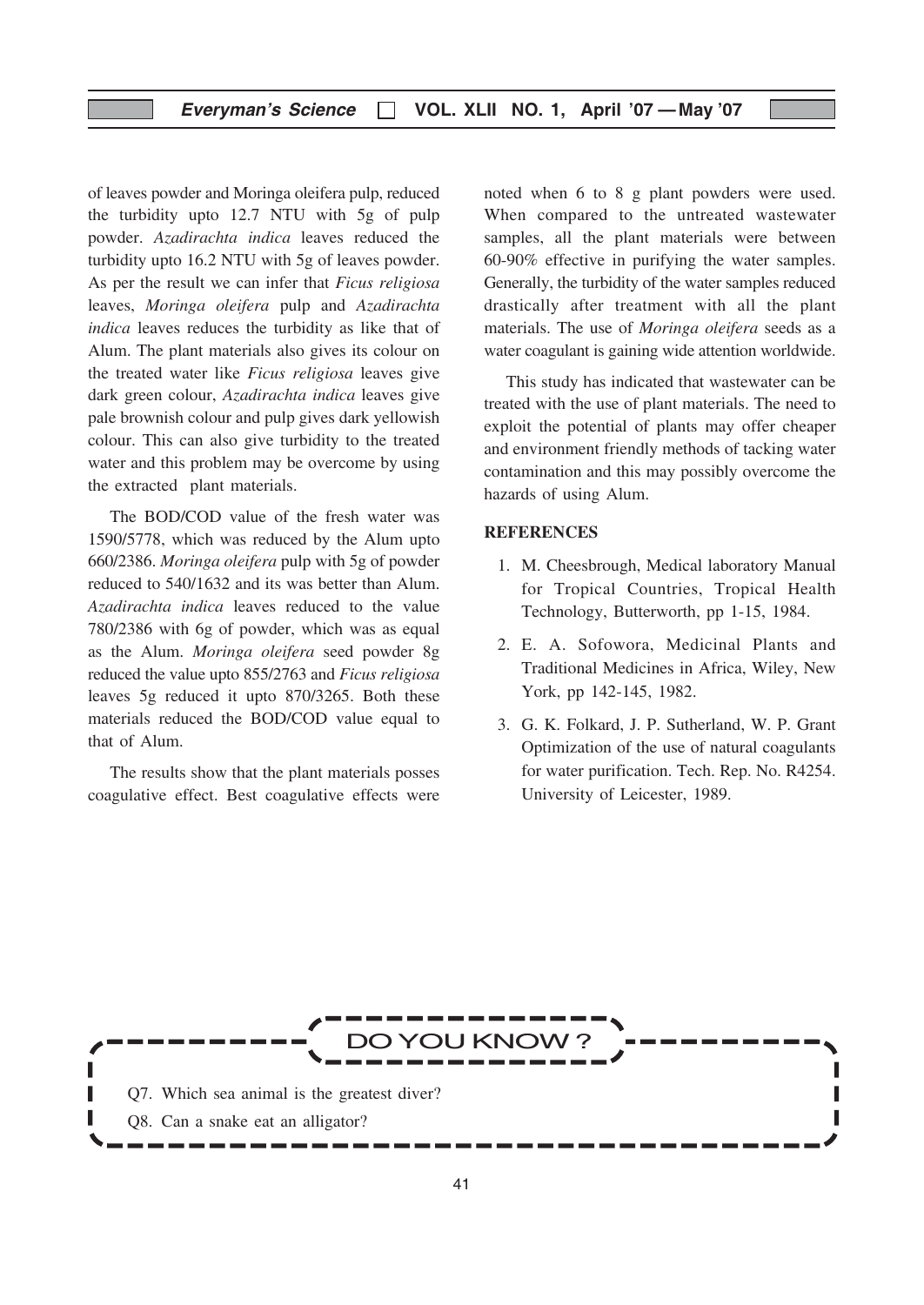# EMOTIONAL INTELLIGENCE : HOW DOES IT MATTER ?

**Gurpreet Bajaj\* Vinod K. Shanwal\*\***

Over the last decade the concept of emotional intelligence has gained momentum for understanding the implications of behaviour and adaptation of an individual to his environment. The present article will give an overview of what is emotional intelligence and how it matters in our day-today life. The present article will also focus on different research findings and how it helps various sectors of society in a constructive manner.

E motional intelligence (EI) has attracted considerable research attention in India and has also received amazing media exposure. EI was projected as a solution to numerous problems faced in work, education, and health domains. A number of studies were initiated in organizational and educational contexts and many more are being added to them. Emotional intelligence can be viewed as an ability that focuses on the interplay of emotions and intelligence. Mayer and Salovey (1997) stated that emotional intelligence is a type of social intelligence that involves the ability to monitor one's own as well as others' emotions, to discriminate among them and to use this information to guide one's thinking and action7. They gave four broad components of emotional intelligence.

#### (1) PERCEPTION, APPRAISAL AND EXPRESSION OF EMOTIONS

It includes indentification of one's and others emotions, ability to discriminate between accurate and inaccurate emotions and express them accurately.

#### (2) EMOTIONAL FACILITATION OF THINKING

It embraces generating emotions as aids to judgment and memory, encouraging problemsolving and facilitating reasoning and creativity. It changes mood swings from pessimistic to optimistic etc.

#### (3) UNDERSTANDING AND ANALYZING EMOTIONS AND EMPLOYING EMOTIONAL **KNOWLEDGE**

This includes the ability to label emotions and recognize relations such as relation between liking and loving, ability to interpret the emotions, understand complex and simultaneous feelings of love and hate.

#### (4) REFLECTIVE REGULATION OF EMOTIONS

It helps in promoting emotional and intellectual growth. It is concerned with the ability to stay open to feelings, both pleasant and unpleasant, ability to detach from an emotion, and ability to monitor and manage the emotions reflectively. It includes the selection of emotionally rewarding work, which enhances self-motivation.

Somewhat distinct from this mental ability model is a mixed model that includes personality traits. In this model emotional intelligence has been

<sup>\*</sup> Defence Institute of Psychological Research, DRDO, Ministry of Defence, Timarpur, Delhi-54. Email–grupreet0911@yahoo.com

<sup>\*\*</sup> Institute of Human Behavior and Allied Sciences, Dilshad Garden, Delhi-95. Email–vinodihbas@hotmail.com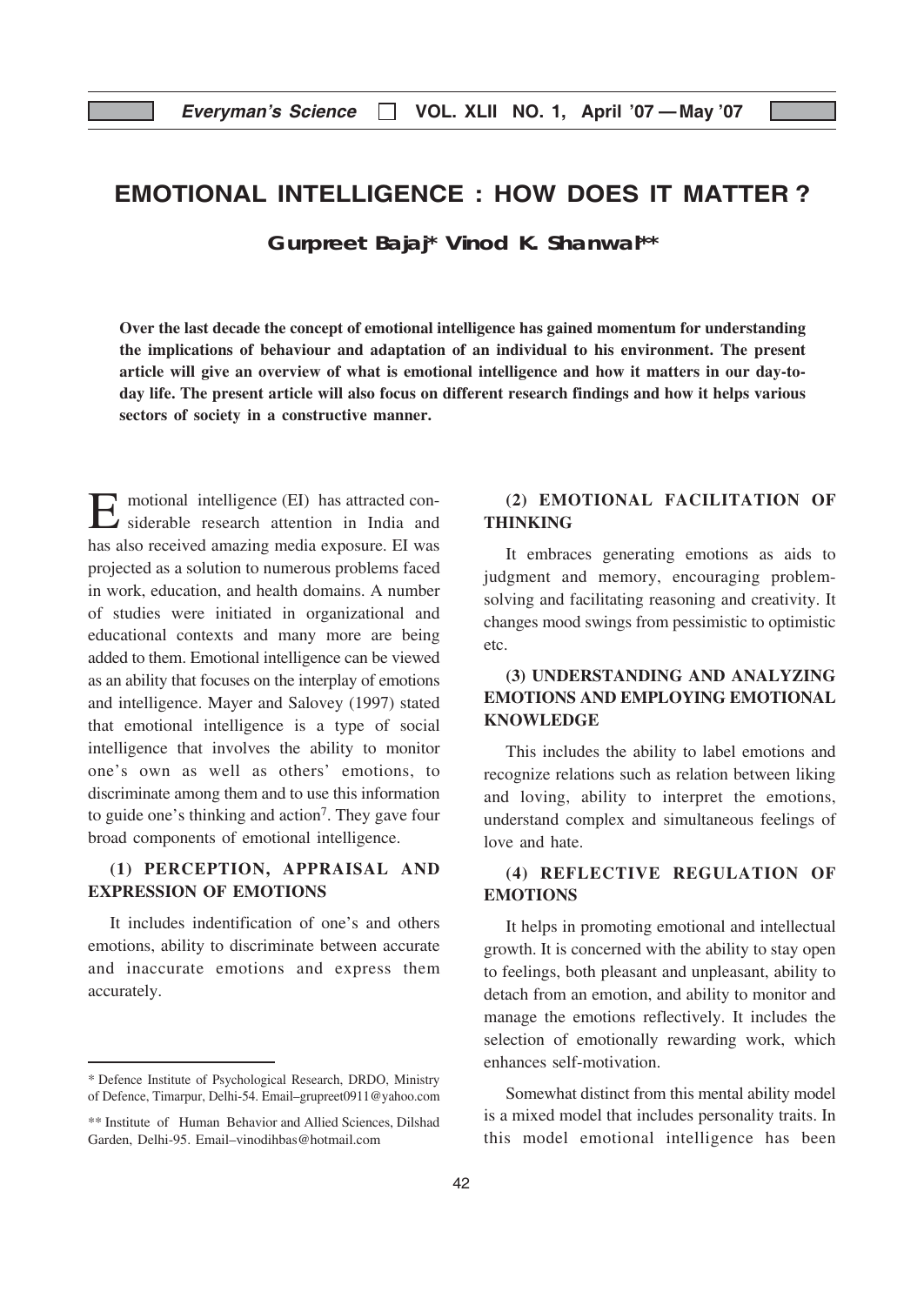conceptualized as involving much more than ability of perceiving, assimilating, understanding and managing emotions. This alternative conception includes emotion and intelligence along with motivation, non ability traits and global personal and social functioning.2, 3, 4

The mixed model defined, "emotional intelligence is an array of non-cognitive capabilities, competencies and skills that influence one's ability to succeed in coping with environmental demands and pressures"2. This model expanded the meaning of emotional intelligence by implicitly mixing nonability traits. Bar-On reviewed the psychological literature for personality characteristics that relate to life success. Bar-On's work combines mental abilities (emotional self awareness) with other characteristics that are considered separable from mental ability such as personal independence, selfregard and mood. He believed that emotional intelligence along with intelligence could provide a more balanced picture of a person's general intelligence.

#### WHO ARE EMOTIONALLY INTELLIGENT ?

Emotional intelligence includes those traits that are most likely to ensure success in marriage or love affair and the lack of the same explains why people have utter failures and disasters in their personal and professional lives despite having high intelligence. An analysis of the traits of persons high on intelligence but low on emotional intelligence yields the stereotype of a person who is critical, inhibited and uncomfortable with others.

In contrast, persons high on emotional intelligence are poised, outgoing committed to others, sympathetic and caring, with rich and fulfilling emotional life<sup>3</sup>. It is often said that high intelligence may assure the person a top position, but it is not necessary that he became a top person. Today, the assessment criterion of the work place is rapidly changing; a new yardstick is being used to judge people. This is not merely in terms of how smart a person is or what his academic qualification

is, but also by how well he is able to handle himself as well as others. Consequently, it has now been widely aceepted that to define success realistically and manage oneself as well as others effectively, emotional intelligence component needs to be essentially merged with intelligence.

#### WHY DOES IT MATTER ?

Since time immemorial, it has been widely accepted that mastering emotions always has an upper edge rather than becoming slaves of passion. According to Goleman, (1995) "when the emotions are too muted, they create dullness and distance, when out of control, too extreme and persistent, they become pathological, as in immobilizing depression, overwhelming anxiety, raging anxiety, and manic agitation" Management of emotions is both a skill and an art which includes the abilities to motivate oneself and persist in the face of frustrations, to control impulse and delay gratification, to regulate one's mood and keep distress from swamping the ability to think. Goleman clusters these characteristics under 'Emotional Intelligence'.3

It is beyond any shadow of doubt that there are individual differences in the usage of each of these abilities. Some are more comfortable in handling their own emotions and some are apt in their interpersonal relationships, but improvement in each domain or ability of emotional intelligence will definitely make the individual more emotionally intelligent.

#### CURRENT RESEARCH ON EI : AN OVERVIEW

Studies done in the organizational and educational contexts, as well as nurture of EI show the importance of emotional intelligence. In the organization domain, several studies examine the relevance and prevalence of EI in the context of the corporate sector. It has been shown that the need of EI is not uniform across occupations<sup>8</sup>. He compared Japanese and Indian managers and concluded that Japanese managers were high on thinking, while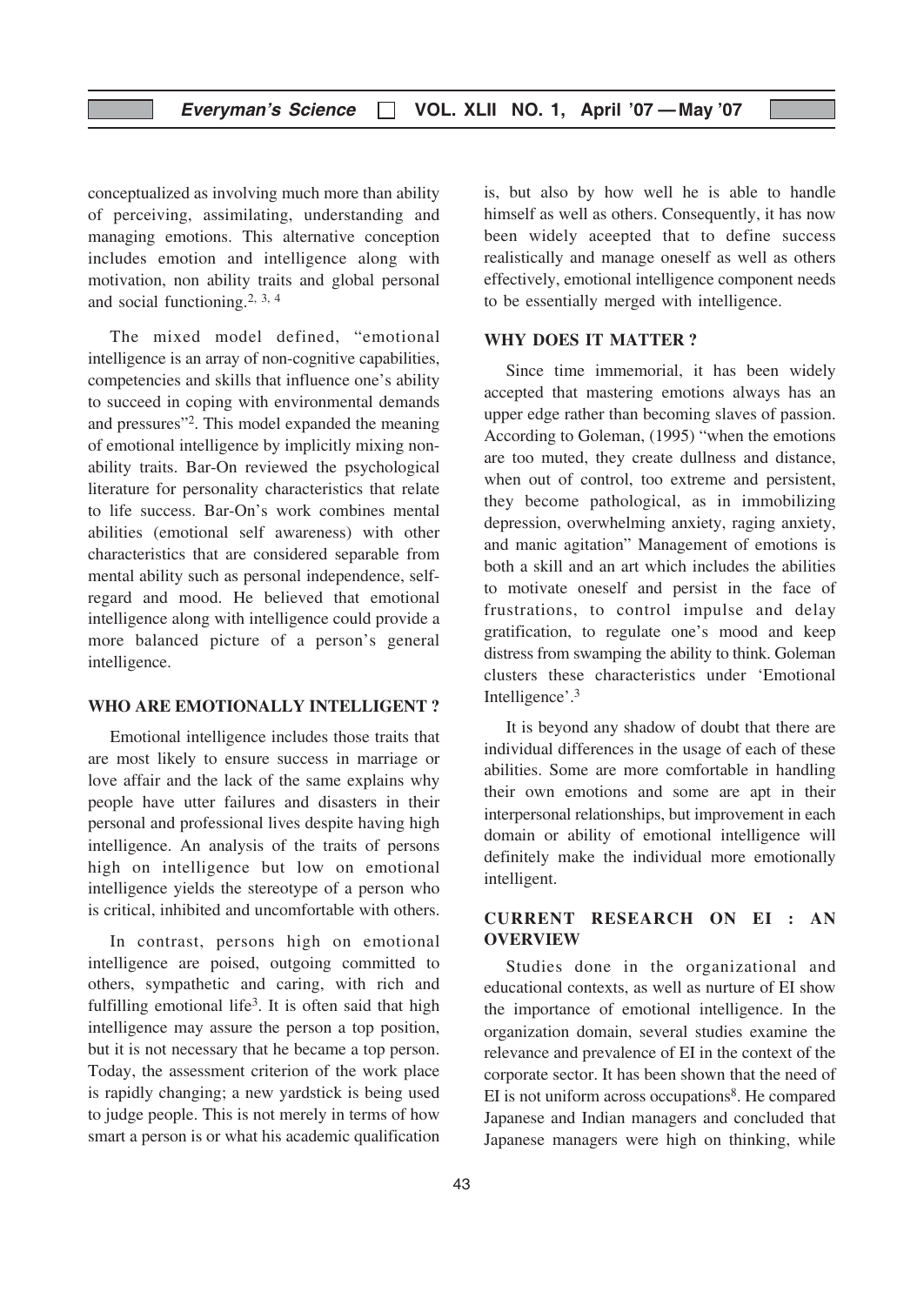Indian managers were high on feeling. It has been argued that since Indians, by and large, have high affiliation need, this needs to be tapped effectively through the appropriate use of the concept of EI that yields enhancement in productivity. The relationship of EI was studied with leadership effectiveness, success, and job satisfaction among Indian army officers.9 It was found that emotionally more intelligent army officers adopted a transformational style of leadership to motivate their subordinates to perform beyond expectations. They also perceived them to be more successful in their careers. In educational sector, it has been reported5, 6 that children with high EI are more confident, are better learners, have high self-esteem and few behavioral problems, are more optimistic and happier, and also handle their emotions better.

#### NURTUREOF EMOTIONAL INTELLIGENCE

It has been advocated that to nurture EI, teachers should enable children to handle their emotions, be supportive, accept students' emotions, teach students how to express their feelings and regulate emotional expression, encourage students to talk about their feelings, and provide children opportunities to observe models in real-life situations and through simulations. Emotional intelligence increases with age4. It can be learned, cultivated and increased in adulthood.

Therefore it can be said that besides being a hot buzzword, emotional intelligence carries a lot of weight in the current scenario where one has to master his or her emotions so as to become a productive member of the society. Individuals with high emotional competencies handle stress positively, embrace challenges instead of giving up, and organize thoughts automatically when pressurized. Qualities such as motivation, sympathy, self-control etc are the primary aspects of an emotionally intelligent person. These people have less mental health problems and they generally

develop successful relationships with family, friends and fellow workers (Bajaj, 2004 : Shanwal, 2006). Emotional intelligence gives a competitive edge. Emotionally intelligent people feel more connected and socially integrated.

#### **REFERENCES**

- 1. G. Bajaj. A Study of Socialization Practices and Broad Family Attributes as Antecendent Variables in Emotional Intelligence. Unpublished Doctorate thesis. Guru Nanak Dev University, Amritsar, 2005.
- 2. R. Bar-On. The Emotional Quotient Inventory (EQ–I). Technical Manual. Toronto Multi Health Systems, 1997.
- 3. D. Goleman. Emotional Intelligence : Why matter more than IQ? : New York Bantam Books, 1995.
- 4. D. Goleman. Working with Emotional Intelligence, New York Bantam Books, 1996.
- 5. Ghosh, P. Everyman's Science, 38, 2-5, 2003.
- 6. Gill, V. Emotional quotient more important than IQ. The Tribune, 2003.
- 7. J. D. Mayer & P. Salovey. What is emotional intelligence? in Salovey P. & Slyuter D. J. (Eds) Emotional Development and Emotional Intelligence. New York; Basic Books, 1997.
- 8. Singh, D. International Journal of Behavioral Sciences, 20, 2003.
- 9. Srivastava, S. Samvegic labdhi ka mapan aur usake nirdharakon ka adhyyan (Measurement of emotional quotient and study of its determinants). Unpublished doctoral dissertation. Dr. Ram Manohar Lohia Avadh University, Faizabad, 2003.
- 10. V. K. Shanwal. A Journal of Ministry of Rural Development, 54(3), 28-30, 2006.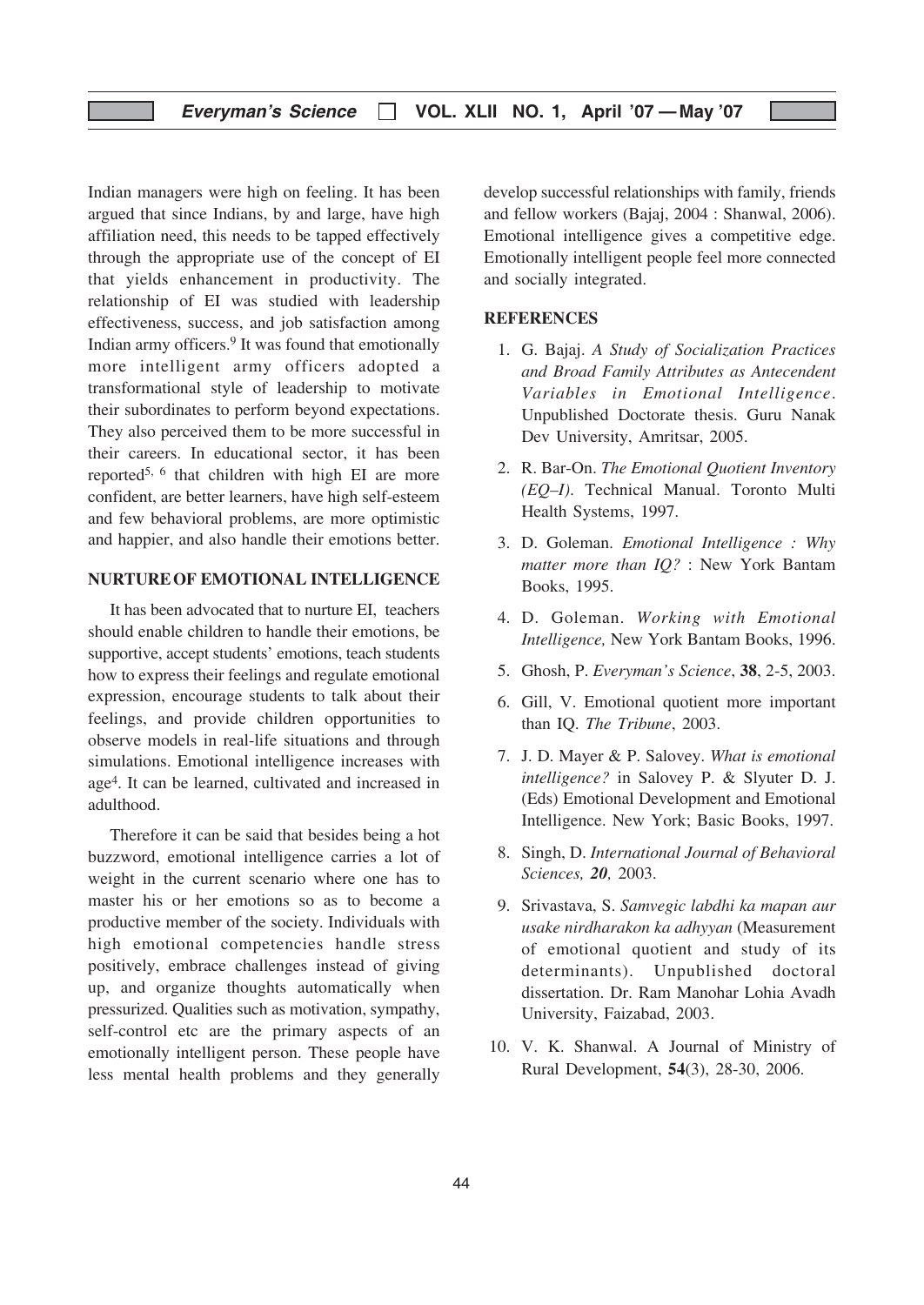# RAIL MANUFACTURE

**N. Chakravarty, D.S. Gupta\* & B. Roy\*\***

Rails perform an important function as a carrying element and runaway. The important properties of railroads for improved performance are higher wear resistance, internal fatigue damage resistance, toughness, plastic deformation resistance, lower residual stresses and good weldability. The forces transferred by the wheel to the rail such as axle loads, track guidance, acceleration and deceleration result in very high dynamic stresses, large deformations and strain hardening of the rail steel within the contact zone. The force between rail vehicles and track are transmitted through the wheel/rail contact patch (for a small area of about 100 mm2, contact stresses can exceed 200 MPa).



Thus, especially in the contact zone, rail steel should have good mechanical properties like yield strength, tensile strength, strain hardening behaviour and deformability. Rails are designed to resist wear and rolling contact fatigue and thermal stress caused due to temperature variations.

Over the years rail steel making has progressed from acid bessemer to basic open hearth to BOF

\*\* Shape Rolling Group, RDCIS, Ranchi.

and EAF. Continuous casting has largely replaced ingot route. Cleanliness and quality have been continuously improved. Sophisticated inspection procedures ensures that modern rails are almost wholly free of defects.

#### RAIL MANUFACTURE AT BHILAI STEEL PLANT

The rails manufactured by SAIL at Bhilai Steel Plant have a minimum UTS of 880 N/mm2. These rails are supplied in standard lengths ranging from 13 m and 26 m. The chemical composition of Grade 880 is given in Table I. The process route is described in Fig. 1.



Fig. 1 : Flow-sheet of rail manufacture at BSP

TABLE I : CHEMICAL COMPOSITION OF GRADE 880 RAIL STEEL

| C    | Mn   | Si   |       |       | Н     |
|------|------|------|-------|-------|-------|
| $\%$ | $\%$ | $\%$ | $\%$  | $\%$  | (ppm) |
|      |      |      | (max) | (max) | (max) |
|      |      |      |       |       |       |

#### Melting and Refining

Fine chemistry control through steel making process is pre-requisite for optimizing the mechanical properties of finished rails. Vacuum degassing is essential to lower the hydrogen content in the liquid steel which helps in preventing the formation of hydrogen flakes or shatter cracks in rails. The aluminium free deoxidation prevents the appearance of aluminates which otherwise would negatively affect resistance against fatigue failure.

Steel for rails is made in Basic Oxygen Furnace and treated in LF/RH to bring hydrogen level

Technology Dissemination Centre, Bhilai Centre.

Reproduced from 'Steel Plant Technologies—an overview' published by Research & Development Centre for Iron & Steel. Steel Authority of India Ltd. Ranchi-834002 ; with permission.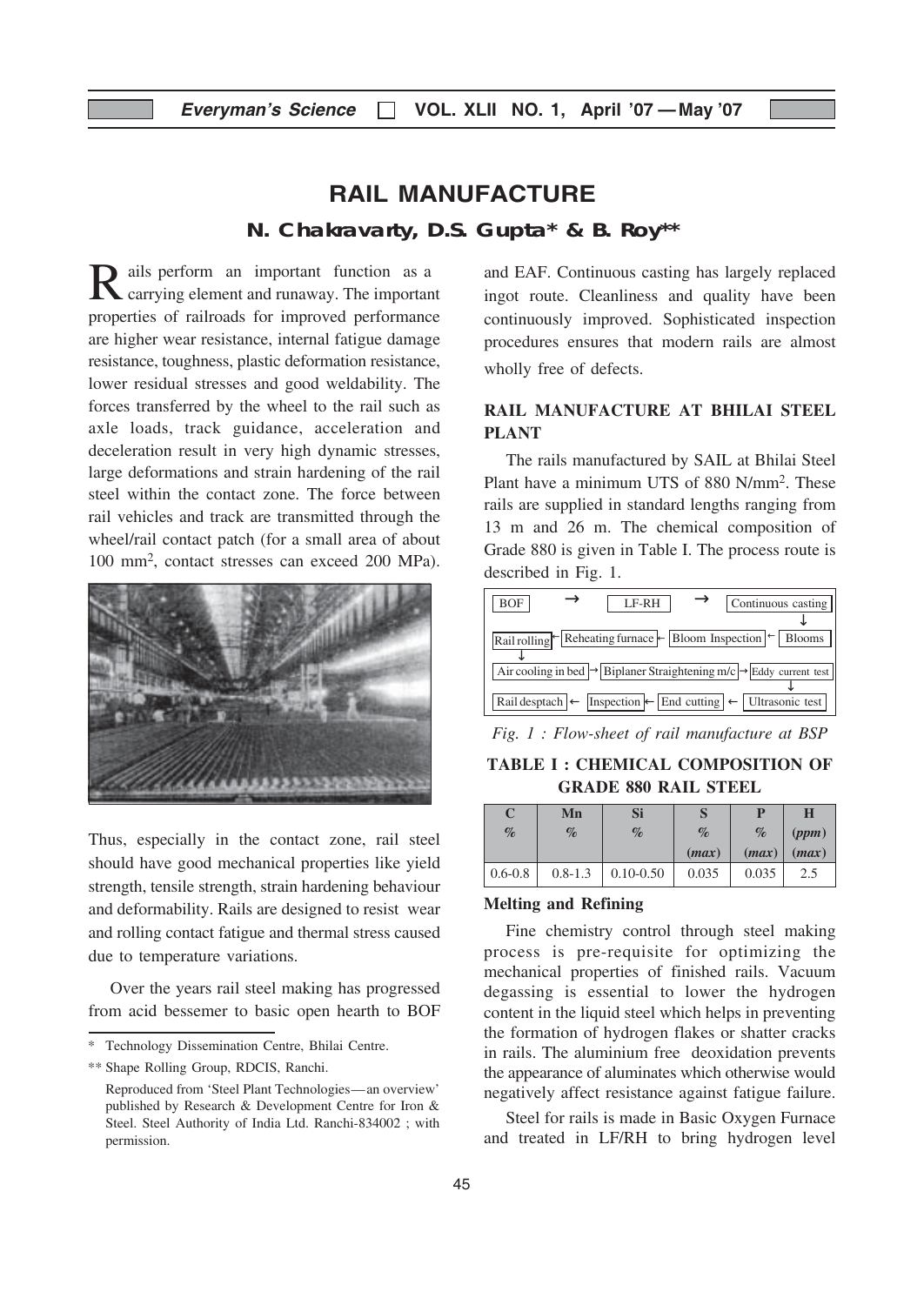below 2.5 ppm, and obtain desired chemistry and temperature of liquid steel.

#### CASTING

Rail steel is cast into blooms in continuous casting machine. During casting, care is taken to control the impurities by complete shrouding of the metal stream, use of special mould powder and submerged entry nozzles. Rails of superior quality, free from any metallurgical or surface defect can be produced from continuously cast blooms.

#### REHEATING AND ROLLING

Rails are hot rolled to final dimension in several stages starting from a bloom of rectangular crosssection proceeding to a final shape with crosssectional area of about  $1/12<sup>th</sup>$  of original. The blooms are reheated in a pusher type reheating furnace and then rolled in the mill through roughing, intermediate and finishing stands. Rolling is completed above 950°C, a range in which the rail steel is well within the low-strength, high ductility, self-annealing austenitic phase.

Rolling pass scheme is adopted in such a way that the head table and foot of rail is more hot worked to get better surface quality and internal soundness.

The intermediate and finishing stands have special roll cooling system for minimum roll wear to achieve greater dimensional accuracy and better surface quality of rails.

Rail steels normally contain 0.68-0.75% C to produce a fully pearlitic microstructure for ensuring desired hardness, wear resistance and strength.

The length of as rolled rails is about 83 m for 52kg/m and 67 m for 60 kg/m rails. The 'as rolled rail' is cut to about 13.35 m or 26.5 m length at hot saws. Then on-line hot stamping of rails is done as per specifications.

#### COOLING

After hot stamping, rails are passively air cooled on cooling beds.

The rails are either lifted by magnet cranes at about 400-500°C and kept in stock for cooling or

transported to another cooling bed for air cooling. After rails are cooled to less than 60°C they are processed at finishing operations like straightening, testing, end cutting, inspection and shipping.

Due to non-uniform shape of rails cross-section, the cooling rate in the rail is also non-uniform. As a result, internal stresses are induced which causes deformation thay may finally lead to a curved rail deformation in the longitudinal direction. The deformation occurring during cooling lead to a state of residual stresses in the rail that influences its mechanical behaviour in service. Straightening process, wherein the rails are passed through a series of rollers (roller straightening) which causes the rail to deform plastically through bending and contact, also result in development of high longitudinal residual stresses.

Residual stresses in rails can be of tensile as well as compressive type. Tensile stress along the axis of rolling accelerates the fatigue crack growth rate contributing to the fatigue failure of rails. Compressive residual stresses are favourable for better fatigue properties of rails in service.

#### TESTING

A number of tests are carried out to ensure that the rail conforms to the product specifications. Online eddy current testing and ultrasonic testing are done to detect surface and internal defects respectively. Falling weight test, tensile and hardness tests, impact and macro examination, surface condition and section dimensions, straightness etc. are carried out at Bhilai Steel Plant whereas residual stress, fracture toughness and fatigue strength are carried out at RDCIS. For ensuring desired quality control inclusion rating and volume fraction, oxygen and nitrogen analysis are also regularly carried out.

The straightness at the ends is checked by means of 1.5 m scale straight edge. The deviation from straight edge in vertical direction should be between  $+ 0.5$  mm and  $- 0.0$  mm and the deviation in the horizontal should not exceed 0.7 mm.

Several methods are available to determine the residual stresses viz. blind hole strain gauge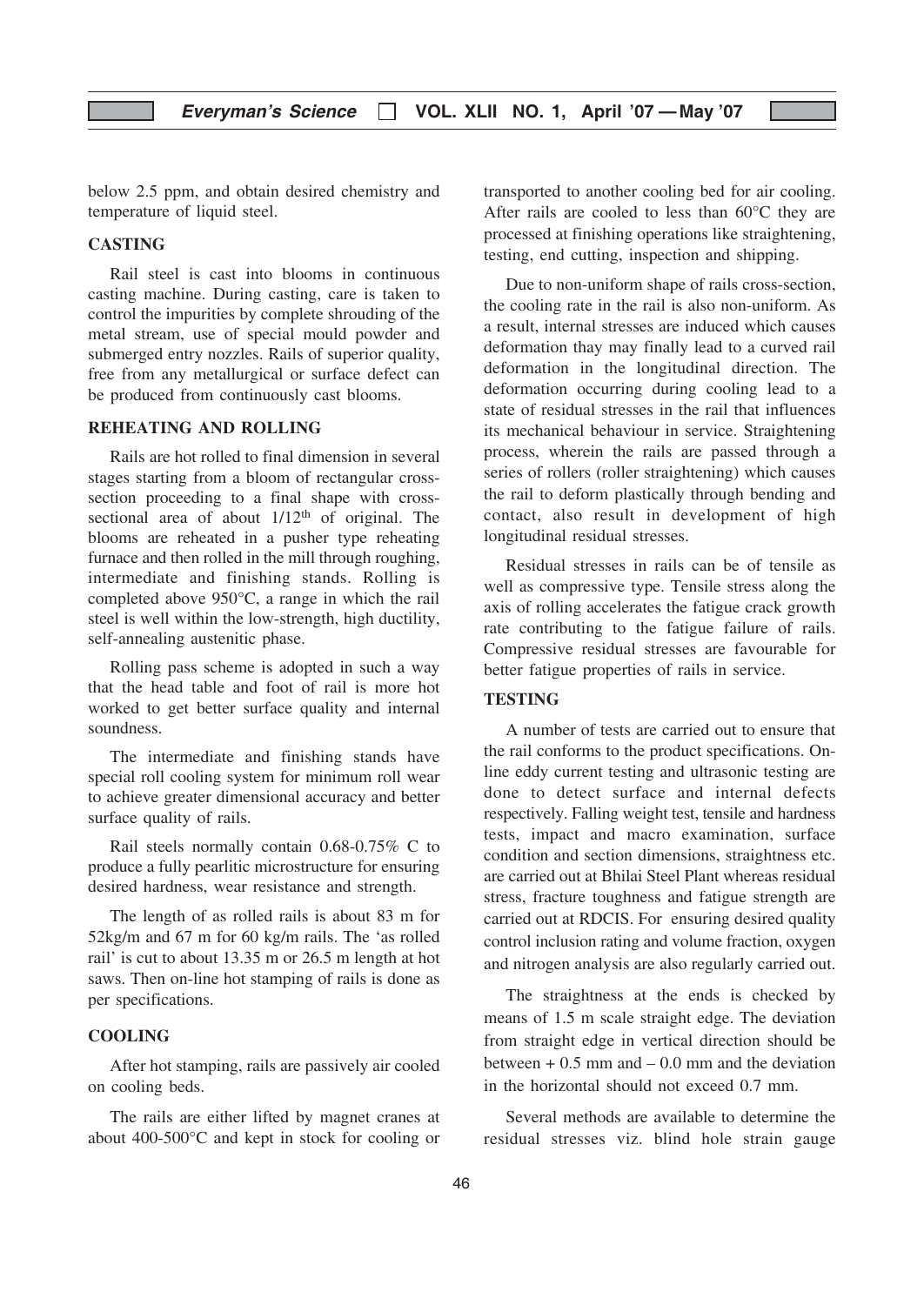technique, sectioning technique, magnetic Barkhausen noise analysis, X-ray, ultrasonics, laser speckle interferometry etc. RDCIS has adopted 'transverse template cutting method' for residual stress measurement. In this method, one meter rail sample is collected from the rail. This method involves measurement of strains through electric strain gauges pasted on the surface of the rails across the profile (Fig. 2).

The reading of strain at the corresponding locations is converted to stress by multiplying with Young's modulus of elasticity for steel.



Fig. 2 : Location of strain gauges for residual stress measurement

#### DEVELOPMENTAL TRENDS

#### Process Improvements :

- Use of computerized production, planning and control system for shorter throughput times, reduced stock levels and higher yields. The system can handle the planning of orders as well as control in the rolling, finishing and loading of the products.
- Rolling of longer rails (upto 120 m).
- Contact-less measurement of the vertical geometry of the wheel running area by means of laser measuring probes.
- Automatic ultrasonic testing device for the detection of internal defects such as pin holes, segregations, flakes and macroscopic inclusions within the head, web and foot area of the rail over its total length.
- On-line dimension and straightness measuring system.

#### HEAD HARDENED RAILS :

Steady increase in average car loading, annual tonnage and concentration of traffic on main lines has placed ever greater performance demands on the rails. Technology has been developed to produce fine-grained pearlitic microstructure in the heads of on-line heat treated rails. As a result, hardness to a depth of 12-25 mm in the head of plain carbon steel rail has progressed from 250 HB (Brinell hardness) in the 1960s to 300-320 HB in the 1990s. Premium alloy rails are now heat treated to head hardness in the range of 340-370 HB. On heavy freight lines, these improvements have roughly doubled the rail lives.

Special processes have been developed for head hardening of rails. The rails are lifted at the run out table of the rolling mill and are dipped head down into a coolant at a certain specified immersion depth.

Another process is hardening of rails by a high-speed stream of water to produce thick hardened layer and to cover the zone of possible contact-fatigue failure. This hardening (by a highspeed stream of water) forms a particular curve for internal stresses with favourable effect on cyclic endurance and water resistance of the steel. The corrosion fatigue resistance for the flange also increased. High strength DHH (Deep Head Hardened) rails are developed with high resistance to internal fatigue defects. Wear has been remarkably reduced through the introduction of heat treatment to impart high strength by forming a fine pearlite structure.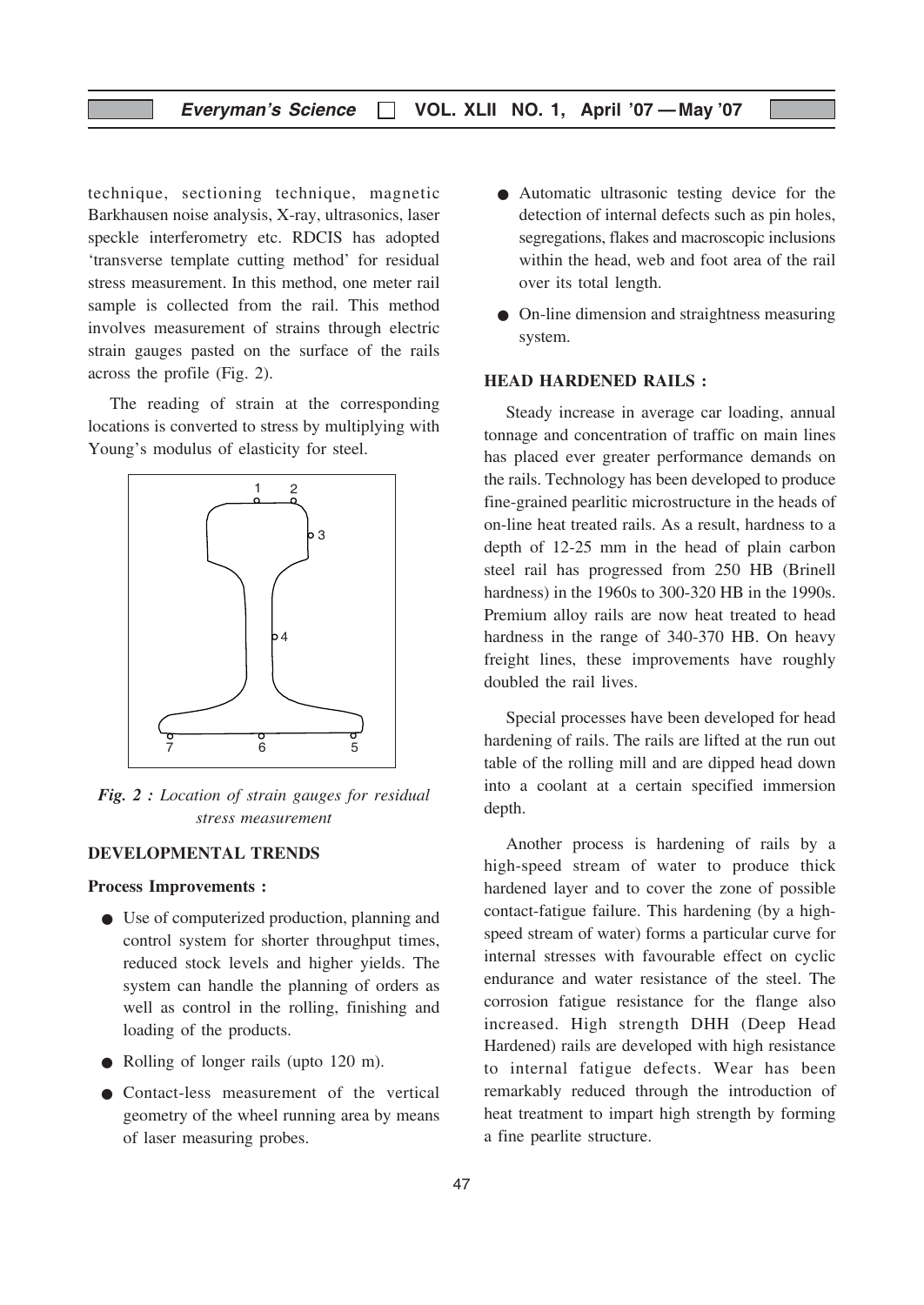#### Bainitic Steels for Rails :

The current rail steel microstructure is pearlite. Pearlitic steels, it seems, have been pushed through their limit with regard to mechanical properties. Bainitic steel is being considered as potential rail steel for future. Steel rails having a lower bainite microstructure are desirable for improved wear and fatigue resistance and greater impact toughness. Bainitic steels show a tensile strength of 1400 MPa. These rails are characterized by a high level of hardness, high toughness and the requisite weldability and can give as high as eight fold increase in service life compared with pearlite rails of 880 MPa minimum tensile strength. High-strength bainitic steel rails provide excellent rolling-contact fatigue resistance.

The composition of the bainitic steel is 0.15–0.45% C, 0.15–2% silicon, 0.3–2% manganese, 0.5–3% chromium and any one of the following elements : molybdenum, nickel, copper, niobium, vanadium, titanium and boron. The hot rolled rail is subjected to an accelerated cooling from the austenite region to a temperature of 500- 800°C, at a rate of 1-10°C/s and then further cooling the rail to a lower temperature by natural or controlled cooling. The rail has a hardness of Hv 300-400 (Vickers hardness) in the centre of the rail head surface of the head and >Hv 350 in the gauge corner.

#### Micro-alloyed Rail Steels :

Micro-alloyed steel rails can give superior service performance. Micro-alloying of steel with niobium and titanium improves the strength characteristics of hot rolled and heat treated rails mainly due to reduction of inter-lammelae spacing of pearlite and to a less extent due to preciption hardening. The basic structural characteristics responsible for the changing of the impact toughness is the cementite lamellae thickness. The rails made of steel with niobium shows the most favourable properties and the best service durability.

#### Corrosion Resistant 90 UTS Rails :

A large section of rail layout is along coastal area and thus subjected to marine/saline atmosphere which corrodes the rails fast. Therefore, corrosion resistant rails have been developed to enhance life of rails under such operating conditions.

#### GLOSSARY

Fatigue Resistance : The resistance of the material to fracture when subjected to repeated (cyclic) stresses during use.

## FACILITIES FOR RAIL MANUFACTURE AT BSP ● BOF, LF, RH, VAD, bloom casting ● 3 Pusher type reheating furnaces ● One 2 hi reversing roughing stand ● Two 3 hi intermediate stands

- One 2 hi finishing stand
- Six hot saws
- On-line computerised hot stamping
- Cooling beds
- One bi-planar rail roller straightening machine
- One on-line eddy current tester
- One on-line ultrasonic testing machine
- Six finishing groups with cold cutting carbide saws and gag press for straightening ends
- Additional finishing bay for increased production of rails.
- New finishing facility for long rails upto 260 m under installation.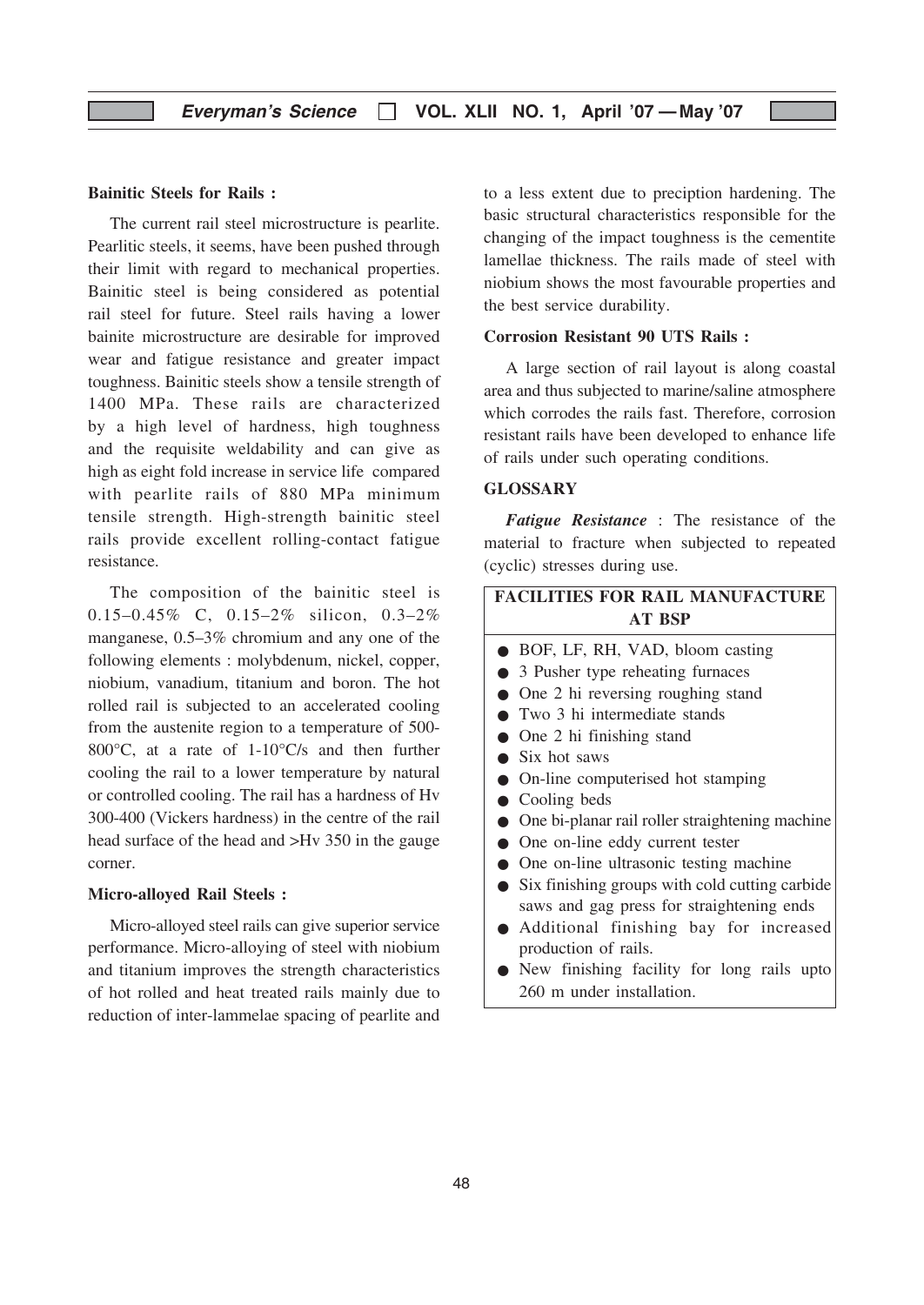### SHORT COMMUNICATION

# WHY SNAKES HAVE FORKED TONGUES

#### **D. Balasubramanian\***

rom time immemorial, snakes have fascinated mankind. They evoke a mixture of fear, revulsion and fascination but not trust. Mythology around the world elaborates this point rather eloquently. The Bible says that it was serpent that led to the loss of innocence of Adam and Eve in the Garden of Eden after having sung the glory of the forbidden fruit. It was a serpent Kaliya that Lord Krishna had to subdue and again, it was a snake that had to be used by the Gods to churn out the poison that Lord Shiva had to ultimately hold till his neck turned blue. Even later day legends and stories do not hold the snake in esteem. The American Indians had an expression for the duplicity of the colonial white men, when they said : "White men speak with forked tongue". Why forked tongue? It literally meant speaking with two tongues or saying two disparate things at the same time; it thus characterizes two-timing and deceit.

Why a forked tongue? I now ask this question from a biological point of view rather than a mythological one. The answer to this question has eluded man for millenia but a tentative answer has just been given about 5 years ago. Dr. Kurt, of the Department of Ecology and Evolutionary Biology at the University of Connecticut, has hypothesized that the forked tongue acts as a dual sensory mechanism or a double sampling device. It helps to pick up molecules trailed off by other snakes or by

prey. Molecules so sampled and picked up are then delivered to a pair of sensory organs, called Jacobson's organs, on the top of the oral cavity of the snake. In other words, tongue-flicking is a necessary exercise that lets the snake know who passed ahead of it on the ground and in which direction he passed.

When we think of that tongue, we see it essentially as a test sensor or a gustatory organ. Indeed, Aristotle appears to have said that the forked tongue of the snake should offer it a twofold pleasure from savours, their gustatory sensation being as it were doubled.

Now, we know that the snake's tongue is also used as a tactile organ much like our fingers or skin. This would be of particular advantage and importance to a reptile like the snake, which has to protect itself from constant injury during its motion through the use of the scales on its skin. Perhaps the only time the skin comes in direct contact with the ground is when the snake sheds its old skin every season. But even there, the new scales are pretty much in place before the old skin is shed. The tongue should really be for other purposes because it is constantly being spread out, rapidly produced, oscillated and retracted into the mouth. It is about sixty years ago that Dr I Broman suggested that the snake samples odour molecules from the ground, picks them up at the tongue-tips and delivers them on to the sensors at the roof of the mouth, termed the vomeronasal organs (VNO) or the Jacobson's organs. This feature is not unique in snakes alone but is also common to other scaly

<sup>\*</sup> L. V. Prasad Eye Institute, LV Prasad Marg, Banjara Hills, Hyderabad 500034, e-mail : dbala@lubly:itph.net. Article published earlier in The Hindu, Reproduced with permission.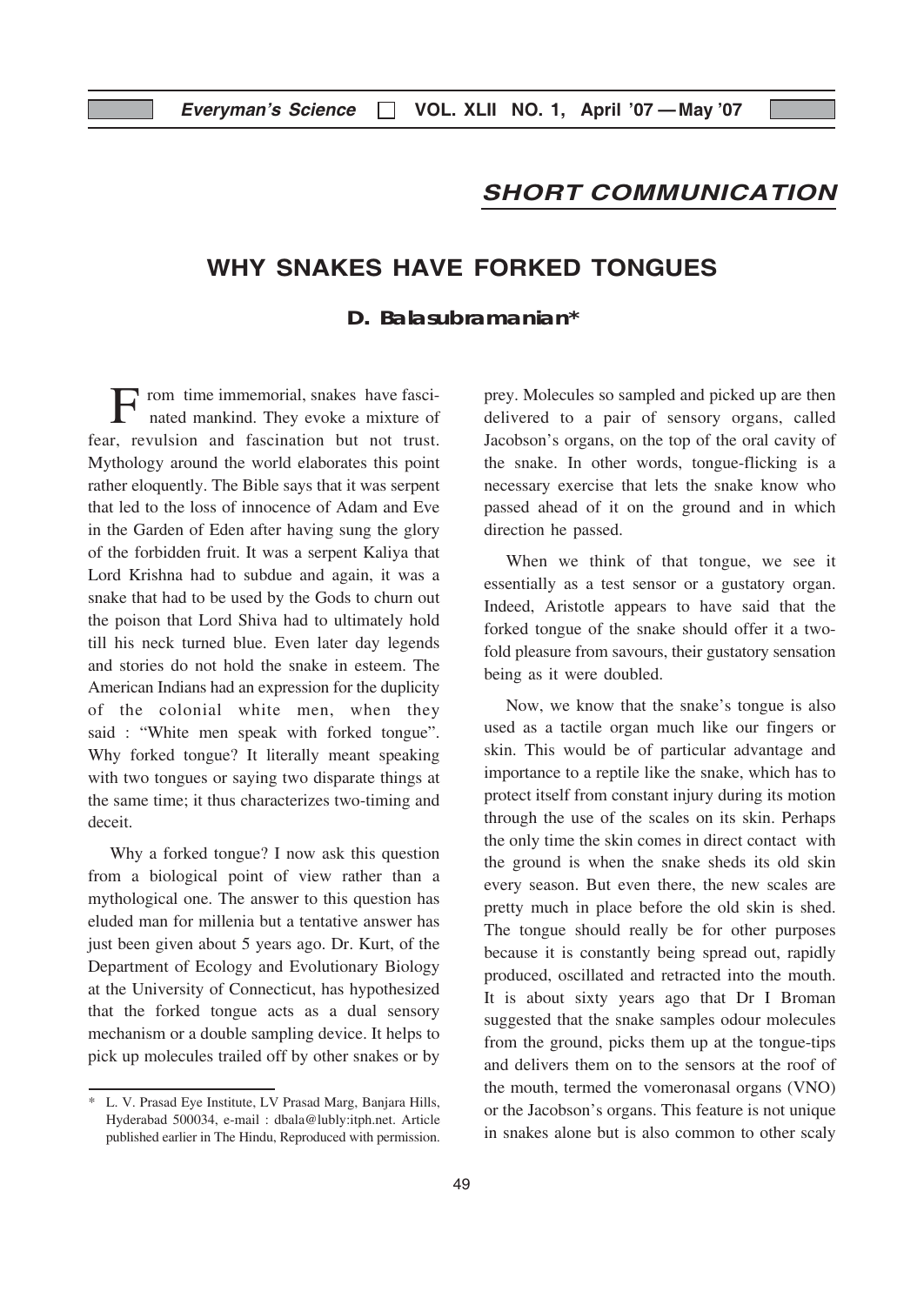reptiles of the genus squamatae which includes lizards, geckos and iguanas. All these have their tongues split to smaller or larger extents but, of course, the deepest fork occurs in the varanid family of snakes.

Why is it that some reptiles have an unbroken tongue and some have such deep forks in them? The answer to this puzzle seems to lie in the way these animals direct their movements towards the source or the stimulus. Biologists have called these directed movements as taxis : movement towards light is called phototaxis, exhibited by certain plants, some moths and similar insects; ants move towards specific odour chemicals through the movement appropriately called chemotaxis. Even in these directed movements there are two types. Certain animals do this as a function of time and pick up stimulus on two successive time periods on two different points. This comparison of successive stimulus intensities is referred to as klinotaxis. The ever-busy ants that keep on moving on a path do so by chemotaxis and, moving this way, they keep dropping chemicals they pick up along the trail that they hurry on.

The alternate mode is referred to as tropotaxis, where the animal measures the difference in the chemical concentration on, say, two sides of its body at the same time. This would require two sensors rather than one. And as the animal moves towards the stimulus, it has to constantly use its sensors on either side of its body, following two trails as it were. Imagine a snake slithering towards a rat-hole. How does it differentiate a rathole from any other similar structure? Or, how does it know it the rat-hole is deserted or there are rats inside? Visual information is not sufficient. It needs to have further information about occupancy or vacancy. This is provided by the odour molecules that the rat leaves behind when it hurried into its hole. These odour molecules tend to stay on the ground for several hours. If there were a chemosensory device that measures the

concentration of these molecules, it would tell us exactly which path the rat took.

For a snake or a lizard to use chemosensory tropotaxis it must be able to sense the stimulus on two points. Dr Schwenk points out that this requirement is met admirably by the forked tongue. The greater the separation of the two tines of the tongue, the greater the sampling range. In many species, the distance between the two ends of the tongue is much larger than the width of the head or the snake itself. It would thus be possible for the snake or the lizard to stalk a prey that passed by sometime ago and judge pretty well the trail the prey took and what size the prey might have been, and other such important details.

One can now see the advantage of the forked tongue. It helps in tropotaxis–an animal with a normal tongue can retrace the movements of a prey, but it will have to move its head and body in a sequential manner to sample disparate points along the ground. On the other hand, if it has a forked tongue, a single flick of the tongue would be sufficient to assess the gradient of the chemical concentration. As Dr Schwenk says, a forked tongue functions as an edge detector to delimit the chemical zone of the prey and follow it with minimal deviations. The mechanism is instantaneous, while a lot more effort would be required by the snake if it did not have a forked tongue.

Using this hypothesis, Schwenk compared the extent of the forking of the tongue with their ability to follow scent trails. Those with double forked tongues such as snakes and varianid lizards seem to be highly proficient trail followers. Iguanas and geckos, who have only slightly notched tongues, do not follow scent trails as well.

What would happen if we pick up and cut off one of the forks of the tongue? It would then become equivalent to a gecko. It will not be able to follow scent trails, but can still pick up particles from the ground and deliver them to the VNO.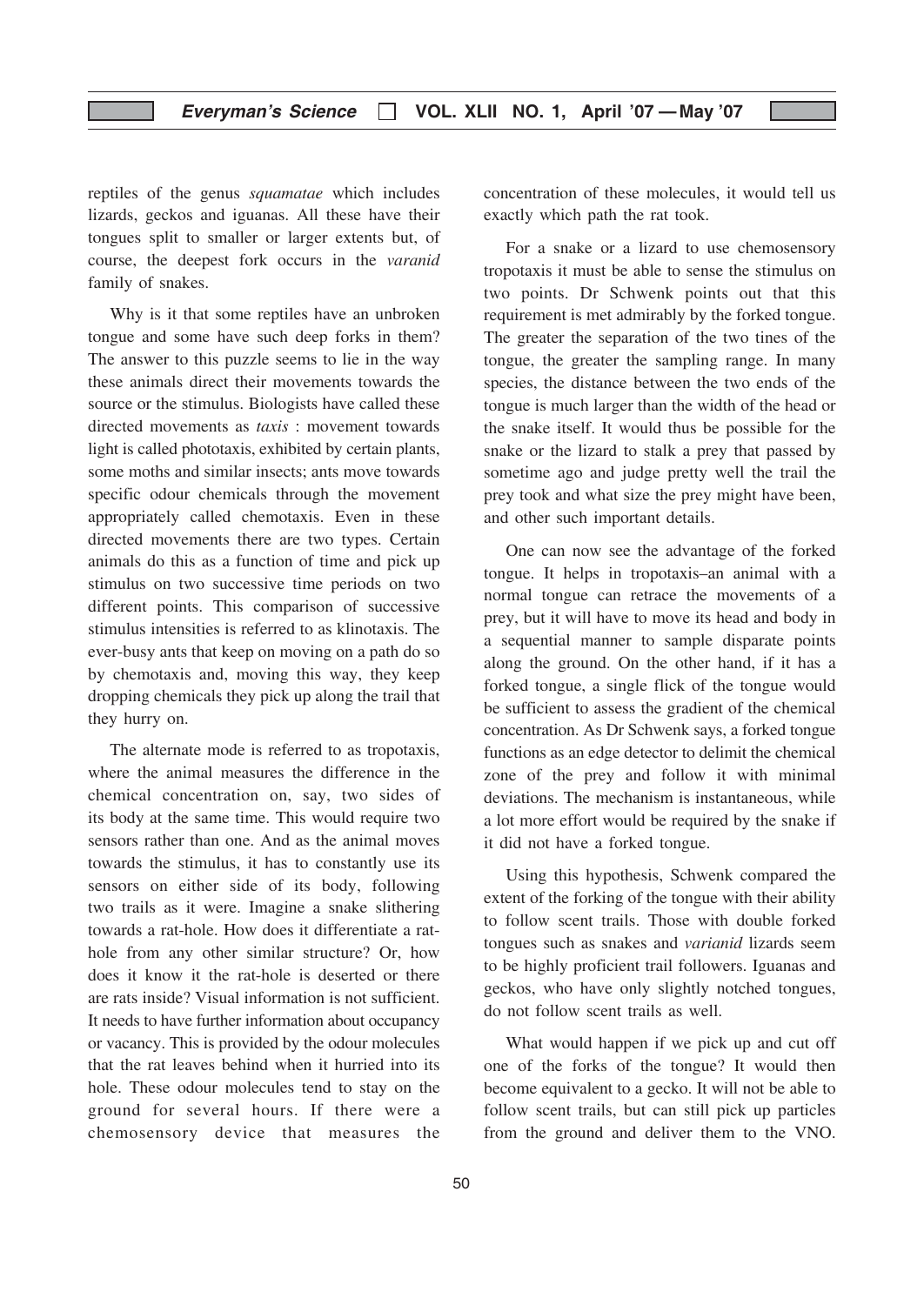Indeed, this experiment was done 60 years ago by a scientist called Dr. Kahmann. Later on, Waters experimented by blocking one of the VNOs and leaving the other open. Snakes treated this way were unable to trail, but instead turned in a circle towards the unblocked side. In other words, the removal of the fork or blocking one of the VNOs deprives the animal of the ability to tropotaxic and makes it a chemotaxic animal.

One could also believe that the forked tongue would help in foraging for food rather than waiting for the food to come to it. It would help to follow the trail efficiently to its source. Analysis of the squamatae vindicates this point as well. The iguana waits for food to come to it, while snakes seek out the prey.

One would thus imagine that the snake literally speaks with its forked tongue, which it uses as a double antenna or as a double sensor and differentiates between the signals of the two. It is this difference that lets the snake know the size and shape of the prey and helps in tracking it. Strange but truly fascinating are the ways of evolution.

# ANSWERS TO "DOYOU KNOW ?"

#### A1. The Bat!

- A2. A sonic boom occurs when an aircraft crosses the sound barrier i.e. the speed exceeds the velocity of sound (about 6660 miles per hour at 10,000 feet above ground level). The aeroplane produces air pressure waves that pile up in front. The waves from highly compressed regions called shock waves create the boom.
- A3. South Africa. Cape Town in the seat of the Government, Bloemfontein, the seat of Judiciary whereas Protoria is the seat of Beurocracy. This was done in 1910 during the formation of the Union of South Africa to appease regional sensibilities.

A4. 2003.

- A5. A medicinal spring, water of which is curative of many ailments.
- A6. Approximately 35 million.
- A7. The sperm whale. This can stay underwater upto two hours and drive down to the depths of upto 3000 metres in ocean water.
- A8. Yes. The South American snake, Anaconda which grows up to 10 m. does so routinely.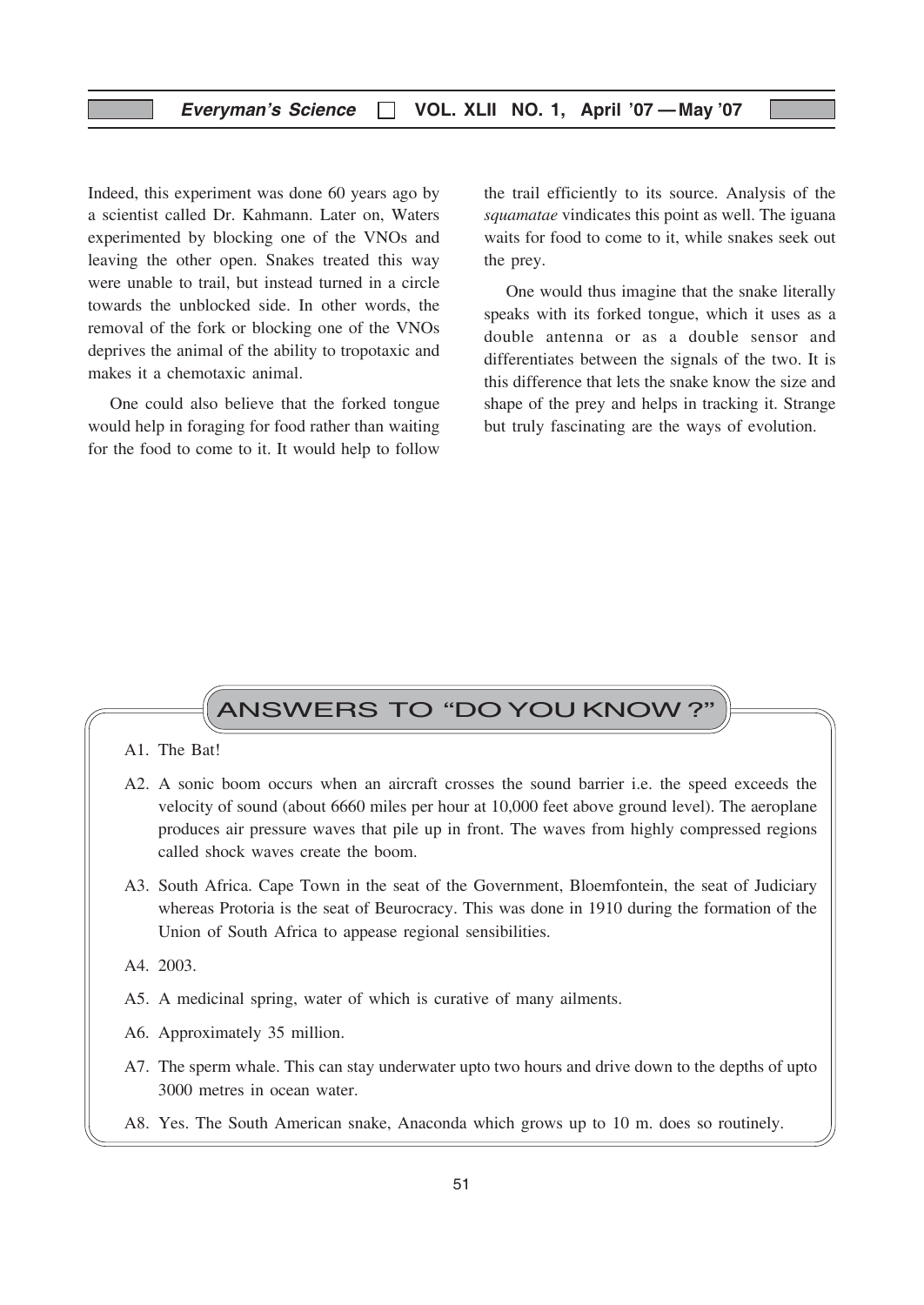# KNOW THY INSTITUTIONS



#### NATIONAL AIDS RESEARCH INSTITUTE, PUNE (N.A.R.I.)

In the early nineties it became evident that HIV infection was spreading widely in India and the national efforts for control of HIV infection needed to be backed by quality research. It was also realized that AIDS, being a multifaceted disease, needed multi-disciplinary research, epidemiology, field based trials and social and behavioral research. An Institute devoted exclusively to HIV/AIDS that could undertake research of such a diversity and magnitude was established to meet this requirement.

National AIDS Research Institute [NARI] was established in October 1992 in Bhosari, Pune on a seven acre plot. The Institute has progressively expended its activities in various aspects of research on HIV and AIDS through infra-structural development, capactity building & research programmes. The present infrastructure includes the Institute housed in a 28204 sq. mtr space, residential accomandation for the staff, a power plant to ensure uninterrupted power supply and an incinerator for safe disposal of bio-waste.

The Institute's research activies are guided by a Scientific Advisory Committee which includes eminent scientists from varied disciplines. All research projects are reviewed & approved by the Ethics Committee which also ensures that research is conducted with highest ethical standards. Establishment of a Community Advisory Board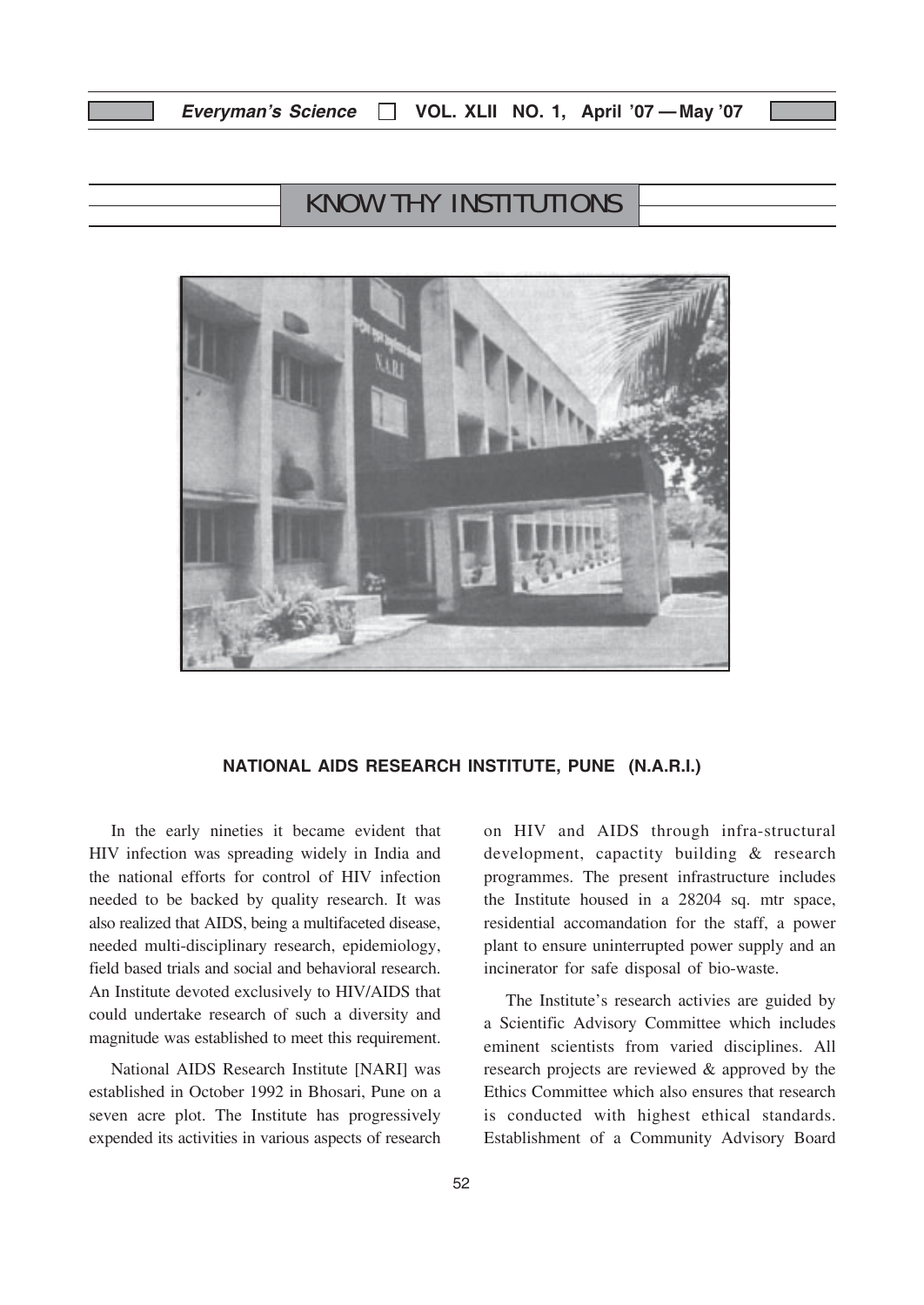which acts as an interface between the community and the researchers is a pioneering effort by NARI.

The Goal of the Institute is to achieve control of HIV spread and to provided care to HIV infected population (Care, Treatment & Vaccine). The vision is to build a research capability of distinction to face the challenge of growing HIV/AIDS in India. The Mission is to establish research initiatives that have an interface with intervention and policy developement to prevent and control the spread of the HIV/AIDS epidemic.

#### Objective of the Institute is Epidemiological and preventive research

• Research on the determinants and dynamics of HIV infection.

● Planning, development and prevention and control strategies including field based prevention & intervention research to reduce transmission of HIV.

#### Behavioral & Social Sciences

● Research on behavioral patterns associated with HIV, social relevance and impact of the infection on society.

● Provision of counseling services.

#### Developmental research

● Characterization of HIV, studies on genetic diversity of Indian strains and immune response to HIV.

● Research on candidate vaccines, diagnostics and drugs.

#### Patient care and management

● Clinical research and threapeutic trials including management of opportunistic infections and other HIV associated diseases and studies on anti-retroviral drugs for management of HIV disease in India.

#### National resource

● Generation of database to spear head research on HIV/AIDS in India.

● Virus bank.

#### Capacity Building

To undertake training programs, provide consultancy services and participate in national programmes.

#### Scientific Achievements of the Institute are

● Cohort of HIV Seronegative Persons : NARI established a cohort of patients attending STD Clinics and through their long term follow up collected very important information on the factors that are associated with the spread of HIV, the rate at which HIV infection is increasing in this group (Incidence) and role of associated disease such as Herpes simplex virus 2, syphillis etc.

● NARI conducted India's first HIV vaccine trial. Phase one trial of HIV-1 subtype C based Adeno Associated Virus vector based vaccine will be completed very soon. State of the art facilities have been established to carry out vaccine trials in the future also.

● Clinical Trial Unit : NARI has established a capacity to carry out clinical trials for anti-HIV drugs under international regulatory requirements. The center also provides treatment to HIV infected persons through National ARV roll out programme.

● Studies on Women Controlled Methods for Preventions of HIV : A facility to conduct studies in vaginal microbicides and female condom has been established. A number of Phase I and II studies, including one for an indigenous preparation, Praneem, have been carried out.

● Virus Bank : NARI has established a repository of HIV virus strains isolated from different parts of the country and have been characterized for phenotype. This is a National Resource available for Indian scientists.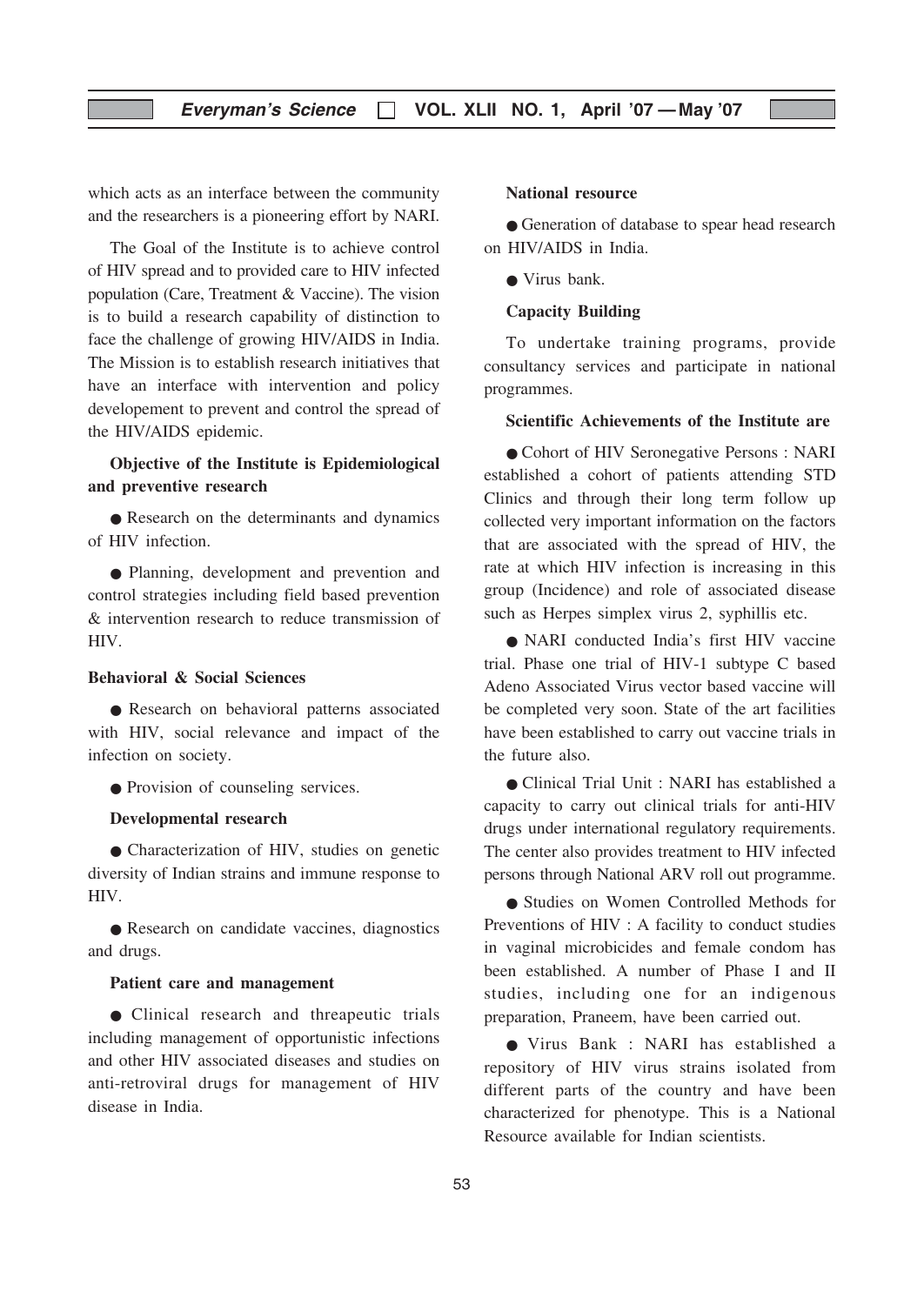#### Everyman's Science  $\Box$  VOL. XLII NO. 1, April '07 — May '07

● Starting in 1992, NARI has established a facility with trained manpower, state of the art laboratories, well equipped clinics and effective community outreach. This has resulted in an impressive array of research papers during last decade and generation of funds through extramural projects.

● Contribution to National Programme : NARI has close inks with National AIDS Control Organization it has played major roles in training the trainers programme for counselors, feasibility study for prevention of Mother to Child Transmission of HIV and AIDS, External Quality Assurance Programme for HIV testing and CD4 counts. It has recognized as a Chair for Technical Resource group for Research Development in HIV and AIDS. It is a regional centre for Sentinel surveillance in Western India.

In addition to research efforts NARI has also contributed in various ways to create awareness on HIV and AIDS. The outreach activities include :

- Radio talks
- $\bullet$  Exhibitions
- Group meetings

● Networking with NGO's and resource building

● Talks / Awareness programmes for students, women, industrial workers and slum dwellers.

● Awareness programmes through media aids

such as publication of books, information pamphlets, posters.

#### Scientific Communications

● By the end of year 2006, over 133 scientific papers have been published by NARI Scientists in National and International journals.

● Chair for Technical Resource Group (TRG) on Research and Development constituted by NACO : The TRG has brought out a joint consultative document on priorities for R & D on HIV and AIDS and document on recommendations for prophylaxis against Opportunistic Infections and post-exposure prophylaxis.

● National reference Centre for HIV testing : NARI is one of the 12 National Reference Centers identified by NACO for HIV testing in the country. NARI is supporting HIV testing and inplementing the National External Quality Assurance program for three states namely Maharashtra, Goa and Gujarat.

For more information please contact :

#### **Director**

National AIDS Research Institute

73, G-block, MIDC, Bhosari, Pune 411026, India, P.O. Box No. 1895

Telephone Nos. : 91-020-2712 1342 91-020-2712 1343

91-020-2712 1280

91-020-2712 1072

Fax No : 91-020-2712 1071

E-mail address : nari@pn3.vsnl.net.in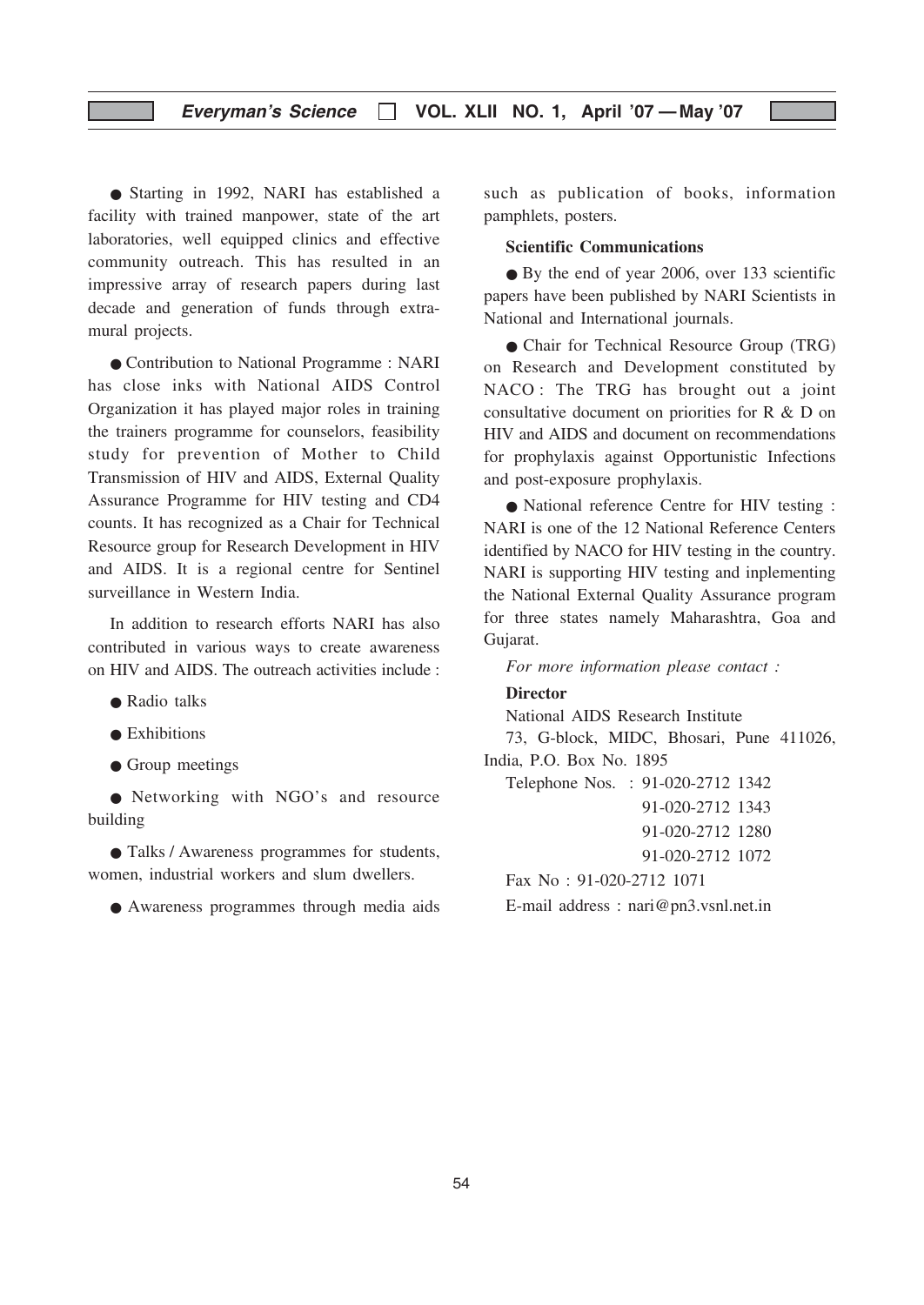# Conferences / Meetings / Symposia / Seminars

| <b>Date</b>             | <b>Topic</b>                                                                                                                                                                                        | <b>Contact</b>                                                                                                                                                      |
|-------------------------|-----------------------------------------------------------------------------------------------------------------------------------------------------------------------------------------------------|---------------------------------------------------------------------------------------------------------------------------------------------------------------------|
| 16-17 June<br>2007      | 5th Infra Educa-2007-an &<br>Global Summit, New Delhi.                                                                                                                                              | Friendz Exhibitions I-11, Lajpat<br>Nagar-II, New Delhi-110024<br>E-mail: info@friendzexhibition.com                                                                |
| 3 August<br>2007        | Symposium on<br><b>Natural Products: Past, Present and</b><br>Future (NPPPF-2007), Kolkata                                                                                                          | Dr. S. B. Mahato<br>B6/6, Iswar Chandra Niwas<br>68/1, Bagmari Road,<br>Kolkata-700 054<br>E-mail: sbmahato2002@yahoo.com                                           |
| 6-8 September<br>2007   | Conference on Theory and<br><b>Practice of Operational Research</b><br>in Information Technology &<br>Supply Chain Management, Madurai                                                              | Dr. M. Mathirajan<br>Department of<br>Management Studies, Indian Institute of<br>Science Bangalore 560 012<br>E-mail: msdmathi@mgmt.iisc.ernet.in                   |
| 13-15 September<br>2007 | National Seminar on Applied Geology<br>in Engineering-Environmental Sciences,<br>Dwarka, New Delhi                                                                                                  | Prof. P. S. Saklani<br>Netaji Subhas Institute of Technology<br>New Delhi 110045                                                                                    |
| 19-20 September<br>2007 | National Symposium on Geochemistry<br>of Energy Resources and Precious<br>Metals, Hyderabad                                                                                                         | Prof. K. S. Prakash Rao<br>P. B. No. 706, Osmania University,<br>1-2-7/1 ROJA<br>Kakatiyanagar,<br>Habsiguda, Hyderabad - 500 007<br>E-mail: ksprao1939@yahoo.co.in |
| 6-7 October<br>2007     | <b>XXVII Annual Conference of Society of</b><br>Toxicology, India (STOX) &<br><b>International Workshop on Toxicology</b><br>towards Diplomate of American<br>Board of Toxicology (DABT), Bangalore | Dr. K. Jayakumar<br>Department of Pharmacology &<br>Toxicology Veterinary College<br>Bangalore-560 024<br>E-mail: stox2007@rediffmail.com                           |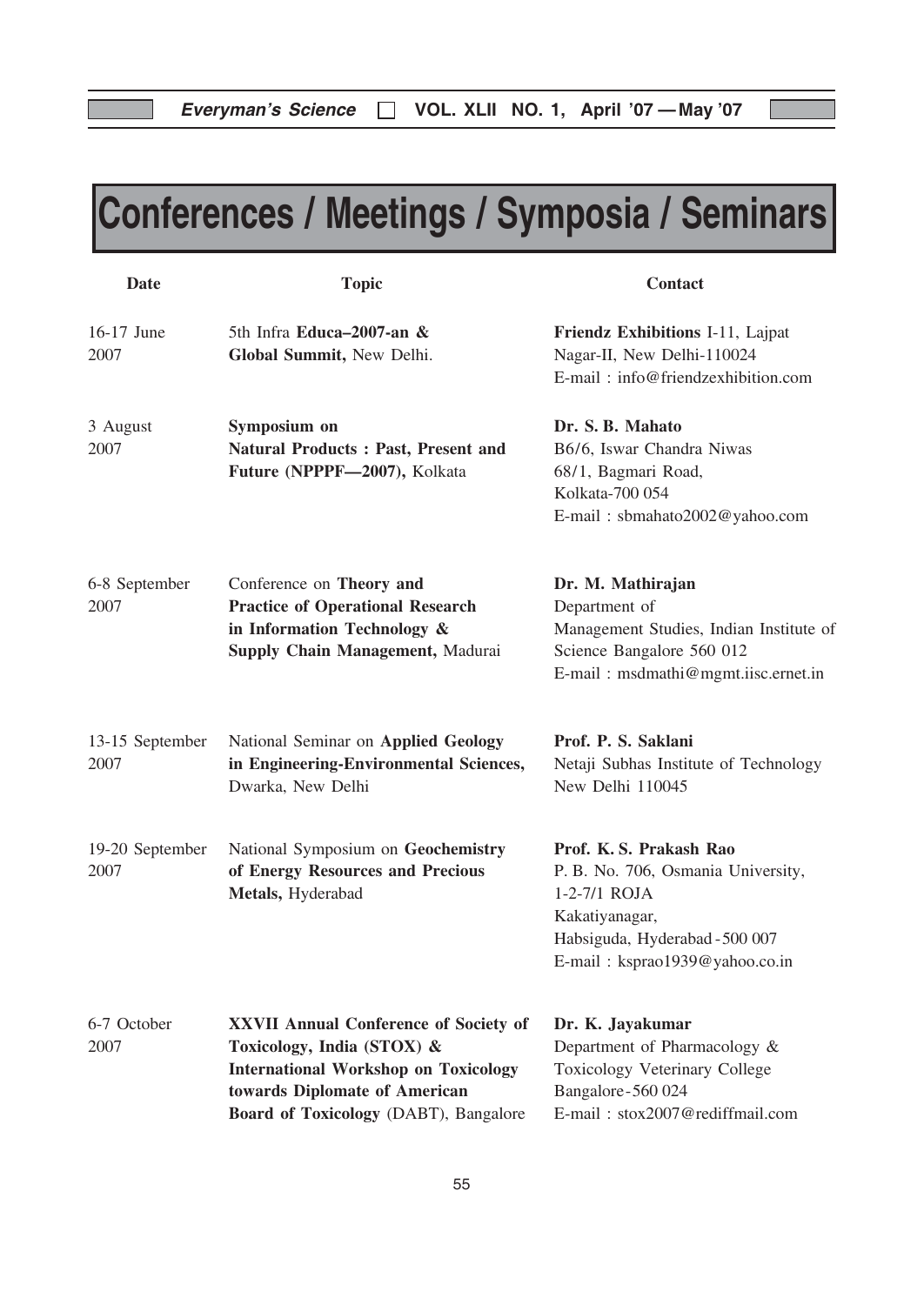| <b>Date</b>               | <b>Topic</b>                                                                                                                                        | <b>Contact</b>                                                                                                                                                                           |
|---------------------------|-----------------------------------------------------------------------------------------------------------------------------------------------------|------------------------------------------------------------------------------------------------------------------------------------------------------------------------------------------|
| 15-18 October<br>2007     | <b>ASME India Oil and Gas Pipeline</b><br><b>Conference, Initiatives New Delhi</b>                                                                  | <b>Gauri Nath</b><br>Program Manager, Strategic<br>ASME International, 3 Park Avenue<br>New York, NY 10016<br>E-mail: nathg@asme.org                                                     |
| 18-20 October<br>2007     | 6th International LOWRAD Conference<br>The Effects of Low and Very Low<br>Doses of ionizing Radiation on the<br>Human Health and Biotope, Budapest, | G. Safrany<br><b>National Research</b><br>Institute for Radiobiology and<br>Radiohygiene<br>1221 Budapest, Anna 5., Hungary<br>E-mail: lowrad2007@hp.osski.hu                            |
| 22-25 November<br>2007    | International Symposium on<br><b>Advances in Neurosciences and</b><br>Silver Jubilee Conference of Indian<br>Academy of Neurosciences, Varanasi     | Prof. M. K. Thakur<br>Department of Zoology<br>Banaras Hindu University<br>Varanasi - 221 005<br>E-mail: mktian2007@gmail.com                                                            |
| $30$ Nov $-2$ Dec<br>2007 | National Symposium on Problems<br>of Anaemia in India: Genetics &<br>Environment, Kolkata                                                           | Dr. Geeta Talukder<br>Ramakrishna Mission Seva<br>Prathistahn, Vivekananda Institute of<br>Medical Sciences, 99 Sarat Bose Road,<br>Kolkata-700 026<br>E-mail: geetatalukdar@hotmail.com |
| 7-9 February<br>2008      | <b>Molecular and Clinical Aspects</b><br>of Gonadal and Nongonadal Actions<br>of Gonadotrophins, Delhi                                              | Dr. P. K. Chaturvedi<br>Dept of Reproductive Biology<br>All India Institute of Medical Sciences<br>New Delhi-110 029<br>E-mail: gonadotropin2008@gmail.com                               |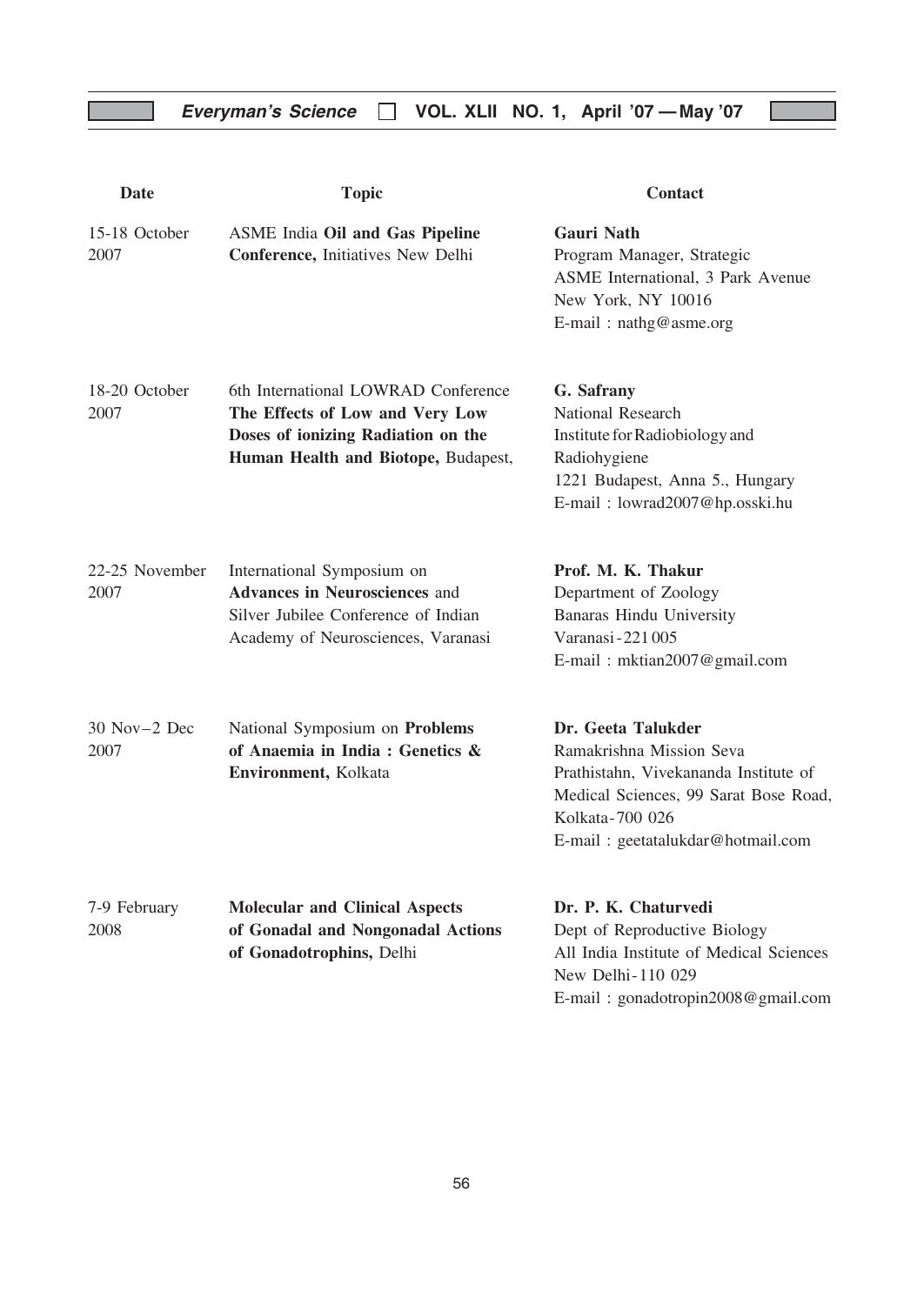Everyman's Science  $\Box$  VOL. XLII NO. 1, April '07 — May '07

# **S & T ACROSS THE WORLD**

#### HEAVY ION COLLIDER

Brookhaven National Laboratory in USA is in the forefront of research to understand the basic structure of matter. Its Relativistic Heavy Ion Collider is helping determine what the universe may have looked like in the first few moments of its creation. Findings to date have led to compelling questions in the field of quantum chromodynamics, the theory that describes the interactions of the smallest known components of the atomic nucleus.

Similarly, the proposed National Synchrotron Light Source (NSLS)II, one of the US Department of Enenrgy's 20-year plan is an advanced third generation medium-energy electron storage ring that will produce X-rays 10,000 times brighter than the current Synchrotron Light Source. The unprecedented brightness of NSLSII will lead to many advanced capabilities in a wide range of scientific disciplines, including materials, nanoscience, life sciences and chemistry, geoscience etc.

Then there is Brookhaven's Centre for Functional Nanomaterials, one of the five nanotechnology centres that have been approved by the US Department of Energy. This will provide researchers with state-of-the-art capabilities to fabricate and study nanoscale materials.

Brookhaven's cutting edge brain imaging work on obesity, addiction and ageing is based on the use of physical tools like magnetic resonance imaging (MRI) and positron emission tomography (PET), which have benefitted people world wide.

(Brookhaven National Lab, Nov 30, 2006)

#### ENERGY EFFICIENCY IN BUILDINGS

With its team of internationally recognised scientists, Australia's CSIRO is actively studying ventilation, heating and cooling systems to help improve thermal comfort and energy efficiency in buildings, tunnels and car parks.

CSIRO applies advanced computer modelling technology to improve building design in two broad areas, viz :

- Its thermal technologies and energy efficient building design tools assist architects to demostrate the efficiency of a building design to clients for significant reduction in future heating and cooling costs, which include a combination of modelling expertise and CSIRO software created to suit Australia's unique needs.
- Its ventilation modelling and technologies include several analysis tools that help architects and engineers assess the performance of natural and mixed-mode ventilation of residential, commercial and industrial buildings.

CSIRO has developed a number of new products for implementing their objectives which include Energy Express for Architects software for calculating operating energy consumption ; Nat HERS and Accurate for rating heating and cooling energy efficiency in new buildings, and CHEMIX an integrated multizone thermal and natural ventilation program.

(CSIRO, Nov 30, 2006)

#### MERCURY IN FOOD CHAIN

Mercury is highly volatile, insoluble in water, and hard to capture from flue gas. It is spewed into the atompshere by coal fired power plants and persists there before it oxidizes, thus entering the food chain with harmful effects.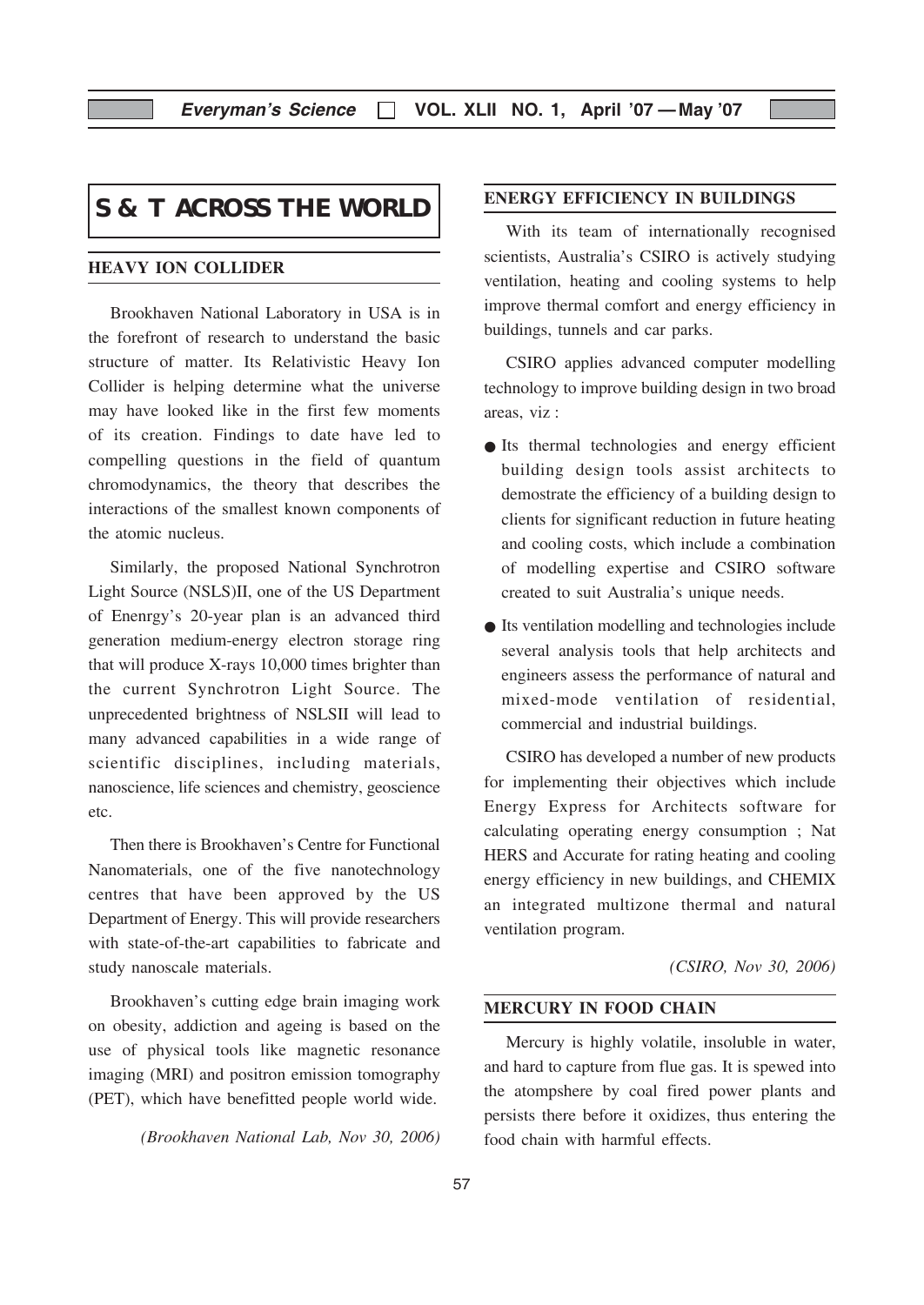Scientists in the University of Berkeley, Colifornia, USA, have developed a potentially cheap and efficient way of removing mercury from coalfired power plant emissions. The technique involves injecting a specially formulated gas into the mercury laden flue gas of the coal fired power plant, where it converts the elemental mercury into oxidized mercury which is then more easily captured by the existing pollution control process, thereby curbing contamination of the food chain.

(Science@Berkley Lab, Nov 30, 2006)

#### PRESERVING FERTILITY

Cancer is a dreaded disease, and young women may risk losing their ovarian function and fertility after treatment for cancer.

The Center for Reproductive Research at the North-West University, Chicago, USA has launched a new expeimental programme whereby a cancer partient's ovary is removed and frozen for possible future use. The long term goal is to be able to

extract and mature eggs from cryopreserved (frozen) ovarian tissues to initiate pregnancies, once the cancer treatment has been completed.

Eligible participants will have one ovary surgically removed at the University Hospital in an outpatient procedure known as laparoscopy before starting cancer treatment. 80% of the ovary will be preserved for the patient's future use, while 20% will be used by researchers to explore ways to extract and develop immature eggs.

According to the researcheras, this breakthrough may permit not only the potential preservation of fertility options for female cancer patients, but may also be applied to normal in vitro fertilization patients. This procedure when fully developed could change radically the way infertility is viewed, reduce and eliminate embryo storage, and provide better options for women who do not respond to hormonal therapy.

(EurekAlert, Nov 30, 2006)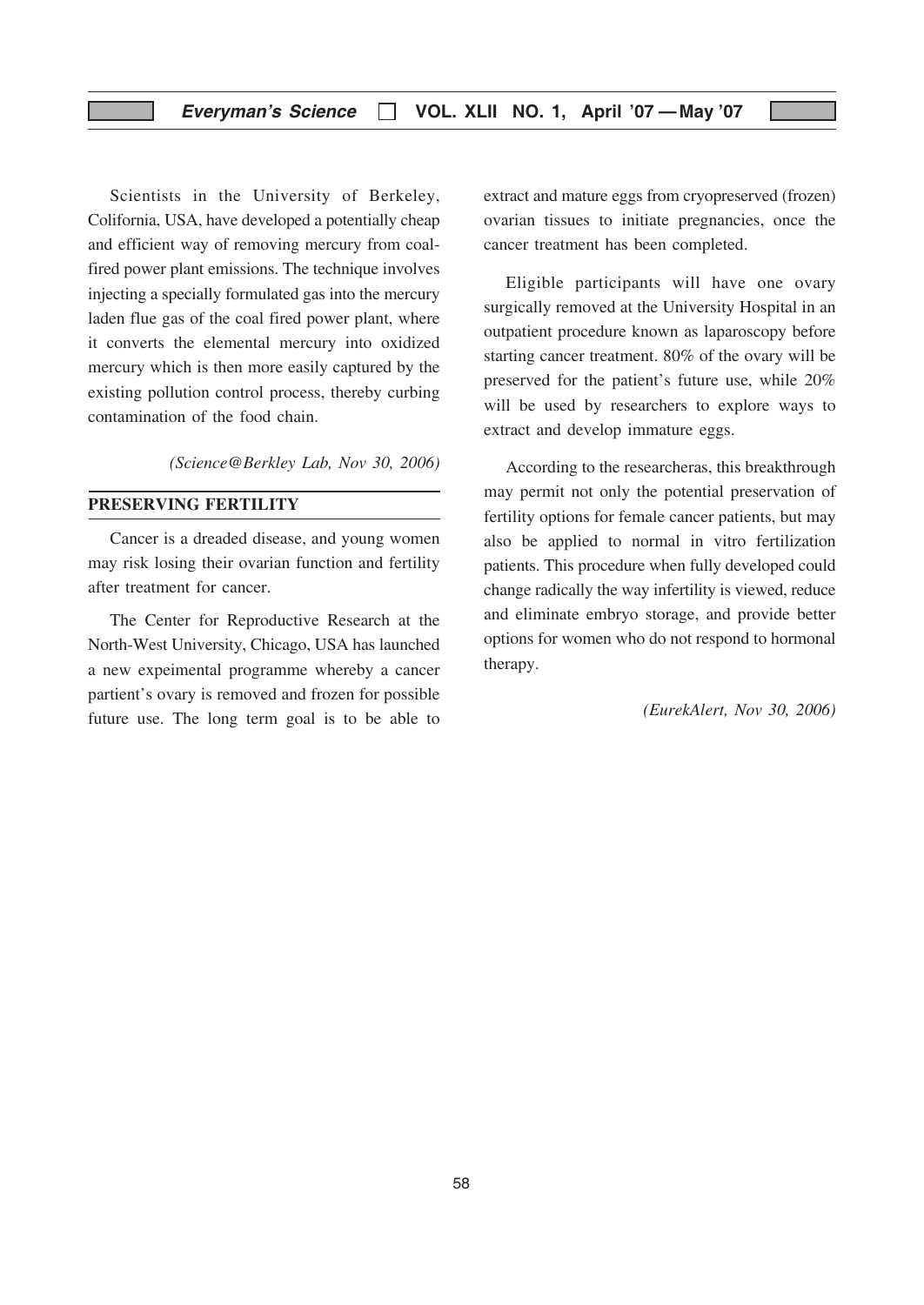

भारतीय विज्ञान कांग्रेस संस्था

 $14$ , उ० विरेश गुह स्ट्रीट, कोलकाता  $700017$ , भारत

THE INDIAN SCIENCE CONGRESS ASSOCIATION

14, Dr. Biresh Guha Street, Kolkata-700 017, INDIA

|         | Telegram : SCICONG : CALCUTTA          | Fax: $91-33-2287-2551$     |
|---------|----------------------------------------|----------------------------|
|         | Telephone : (033) 2287-4530, 2281-5323 | E-mail: $iscacal@vsnl.net$ |
| Website | : http://sciencecongress.org           | iscacal_2004@yahoo.com     |
|         | http://sciencecongress.nic.in          |                            |

| rax | $\left[ \frac{91-33-2281-2331}{20} \right]$ |
|-----|---------------------------------------------|
|     | E-mail : $iscacal@vsnl.net$                 |
|     | iscacal_ $2004@$ yahoo.com                  |

#### Terms of Membership and Privileges of Members :

Membership of the Association is open to persons with *Graduate or equivalent academic qualification* and interested in the advancement of science in India.

1. Member : A person willing to be enrolled as new Member has to pay an annualsubscription of Rs. 200/ along with an admission fee of Rs. 50/- (for foreign\* U.S. \$70) only. The annual subscription of a Member shall become due on the 1st April of each year. Anyone who fails to pay the subscription on or before the 15th July in any year shall lose the right of voting and / or holding any office of the Association for that year. A Member failing to pay the annual subscription by the end of March of the following year shall cease to be a Member.

Members may contribute papers for presentation at the Science Congress. They will receive, free of cost, reprint of the Proceedings to Session of any one section of their interest and also the bi-monthly journal of the Association "Everyman's Science".

- 2. Sessional Member : Sessional members are those who join the Association for the Session only. A Sessional Member has to pay a subscription of Rs. 250/- (for foreign U.S. \$60) only.
- 3. Student Member : A person studying at the under-graduate level may be enrolled as a Student Member provided his/her application be duly certified by the Principal/Head of the Department. A Student Member shall have the right to submit papers for presentation at the Session of the Congress of which he/she is a member, provided such papers be communicated through a Member, or an Honorary Member of the Association. He/she shall not have the right to vote or to hold any office. A Student Member shall not be eligible to participate in the Business meetings of the Sections and the General Body.
- 4. Life Member : A Member may compound all future annual subscriptions by paying a single sum of Rs. 2000/- (for foreign U.S. \$ 500) only. Any person who has been continuously a member for 10 years or more, shall be allowed a reduction in the compounding fee of Rs. 50/- for every year of such membership, provided that the compounding fee shall not be less than Rs. 1,200/- (for foreign U.S. \$ 12.50 and U.S \$ 300 respectively). A Life Member shall have all the privileges of a member during his/her lifetime.

<sup>\*</sup>Admission fee of Rs. 50/- is needed only for becoming a new annual member and not for sessional member / life member / Institutional member / student member / donor.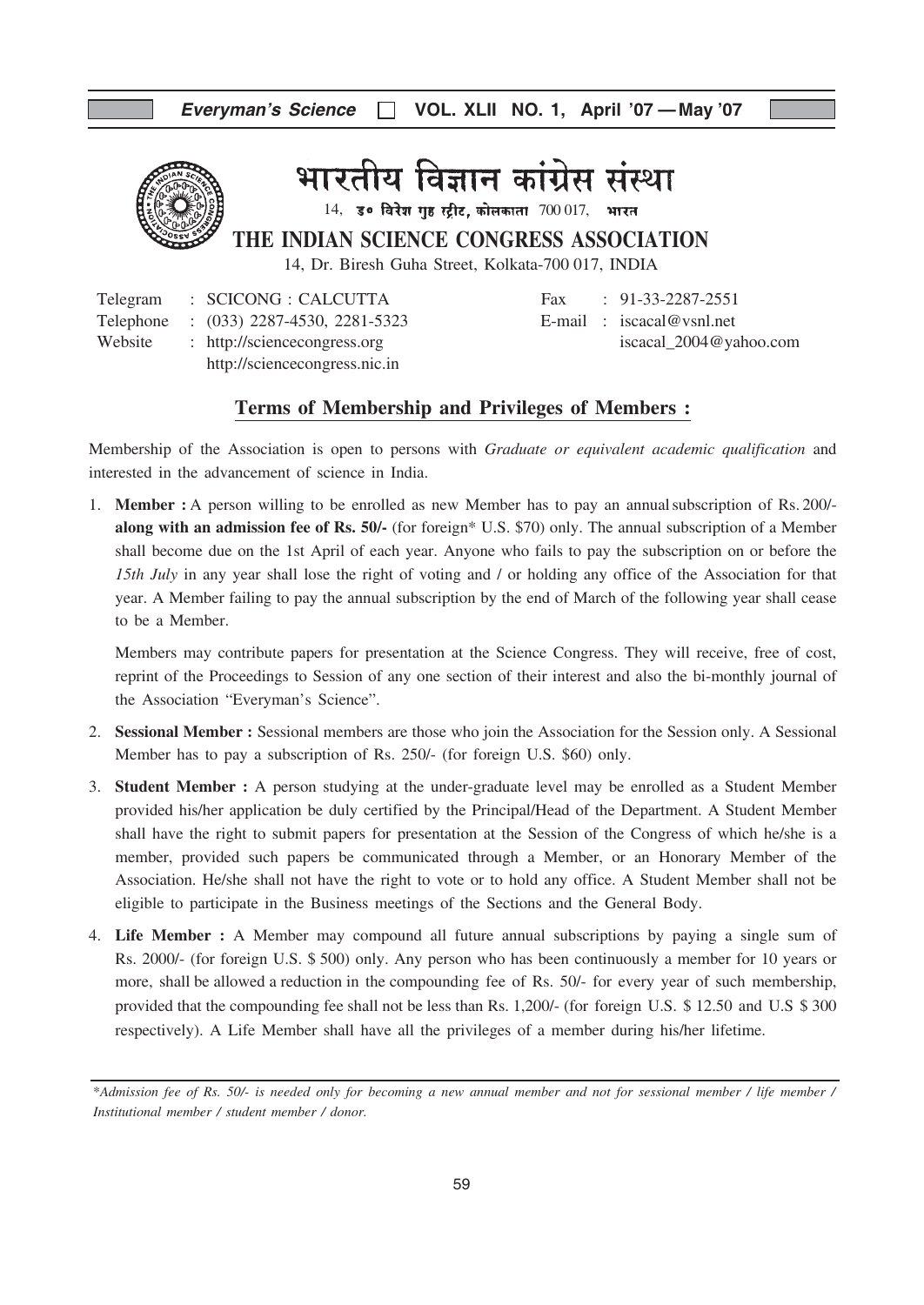#### Everyman's Science □ VOL. XLII NO. 1, April '07 - May '07

- 5. Institutional Member : An Institution paying a subscription of Rs. 5,000/- (for foreign U.S. \$ 2,500) only, can become an Institutional Member of the Association. It shall be eligible to nominate one person as its representative to attend Annual Session of the Science Congress. An Institutional Member shall be eligible to receive, free of cost, a copy of the complete set of Proceedings of the Annual Science Congress Session as also a copy of the Association's journal "Everyman's Science".
- 6. Donor : Any person paying a lump sum of Rs. 10,000/- (for foreign U.S. \$5000) only, can become a Donor of the Assocaiation. An **INDIVIDUAL DONOR** shall have all the rights and privileges of a member during his/her lifetime. An Institution paying a lump of Rs. 50,000/- (for foreign U.S. \$25,000) only, can become **INSTITUTIONAL DONOR** of the Association, which shall have the right to nominate one person as its representative to attend Annual Session of the Science Congress. An Institutional / Individual Donor shall be eligible to receive, free of cost, a copy of the complete set of Proceedings of the Annual Science Congress as also the Association's journal "Everyman's Science".
- A) Presentation of Papers : A copy of complete paper accompanied by an abstract in triplicate not exceeding one hundred words and not containing any diagram or formula, must reach the Sectional President General Secretary (Hqrs) Latest by September 15, each year.
- B) Members of all categories are entitled to railway Concession of return ticket by the same route with such conditions as may be laid down by the Railway Board for travel to attend the Science Congress Session provided that their travelling expenses are not borne, even partly, by the Government (Central or State), Statutory Authority or an University or a City Corporation.
- C) Members of all categories are entitled to reading facilities between 10.00 a.m. to 5.30 p.m. on all weekdays (except Saturdays & Sundays) in the library of the Association.
- D) Members of all categories may use Guest House facilities, Lecture Hall hiring at the rates fixed by the Association from time to time.
- Note : All Money Orders, Bank Drafts etc. should be drawn in favour of "Treasurer, The Indian Science" Congress Association". Members are requested to mention their Card No. while making any correspondence to ISCA office.

<sup>\* (</sup>A Foreign Member means one who is normally resident outside India.)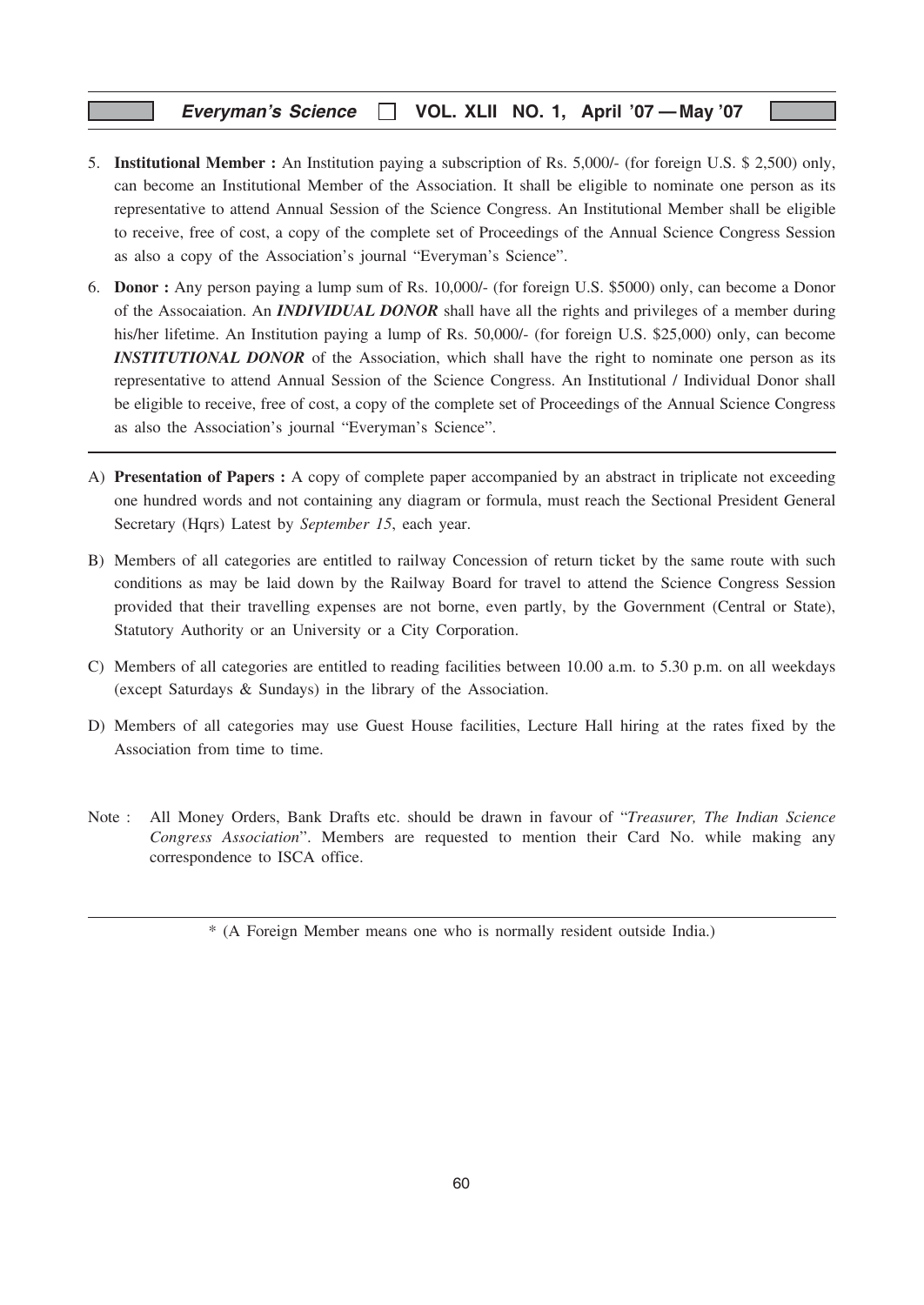| Everyman's Science [   VOL. XLII NO. 1, April '07 - May '07 |  |  |  |  |  |
|-------------------------------------------------------------|--|--|--|--|--|
|-------------------------------------------------------------|--|--|--|--|--|

# भारतीय विज्ञान कांग्रेस संस्था

 $14$ , उ० विरेश गृह स्ट्रीट, कोलकाता  $700017$ , भारत

THE INDIAN SCIENCE CONGRESS ASSOCIATION

14, Dr. Biresh Guha Street, Kolkata-700 017, INDIA

Telegram : SCICONG : CALCUTTA Fax : 91-33-2287-2551 Telephone : 2287-4530, 2281-5323 E-mail : iscacal@vsnl.net Website : http://sciencecongress.nic.in iscacal\_2004@yahoo.com

#### APPLICATION FORM FOR MEMBERSHIP

To

The General Secretary The Indian Science Congress Association 14, Dr. Biresh Guha Street, Kolkata-700 017

Stamp Size Photograph

Dear Sir,

I like to be enrolled as a Member / Life Member / Donor / Sessional Member / Student Member / of The Indian Science Congress Association.

I am sending herewith an amount of Rs. ............... in payment of my subscription by Bank Draft / Money Order / Cash for Membership / Life Membership Subscription / from the year 1st April 200 ...... to 31st March 200 ......

I am interested in the following section (Please tick any one).

#### **SECTIONS**

- 1. Agriculture and Forestry Sciences
- 2. Animal, Veterinary and Fishery Sciences
- 3. Anthropological and Behavioural Sciences (including Archaeology and Psychology & Educational Sciences)
- 4. Chemical Sciences
- 5. Earth System Sciences
- 6. Engineering Sciences
- 7. Environmental Sciences
- 8. Information and Communication Science & Technology (including Computer Sciences)
- 9. Materials Science.
- 10. Mathematical Sciences (including Statistics)
- 11. Medical Sciences (including Physiology)
- 12. New Biology (including Bio-Chemistry, Biophysics & Molecular Biology and Biotechnology)
- 13. Physical Sciences
- 14. Plant Sciences

(Please type or fillup in Block Letters)

| Name (in block letters) :                               |                |                   |                    |
|---------------------------------------------------------|----------------|-------------------|--------------------|
|                                                         | <b>SURNAME</b> | <b>FIRST NAME</b> | <b>MIDDLE NAME</b> |
| Academic Qualifications :<br>(Evidence to be submitted) |                |                   |                    |
| Designation :                                           |                |                   |                    |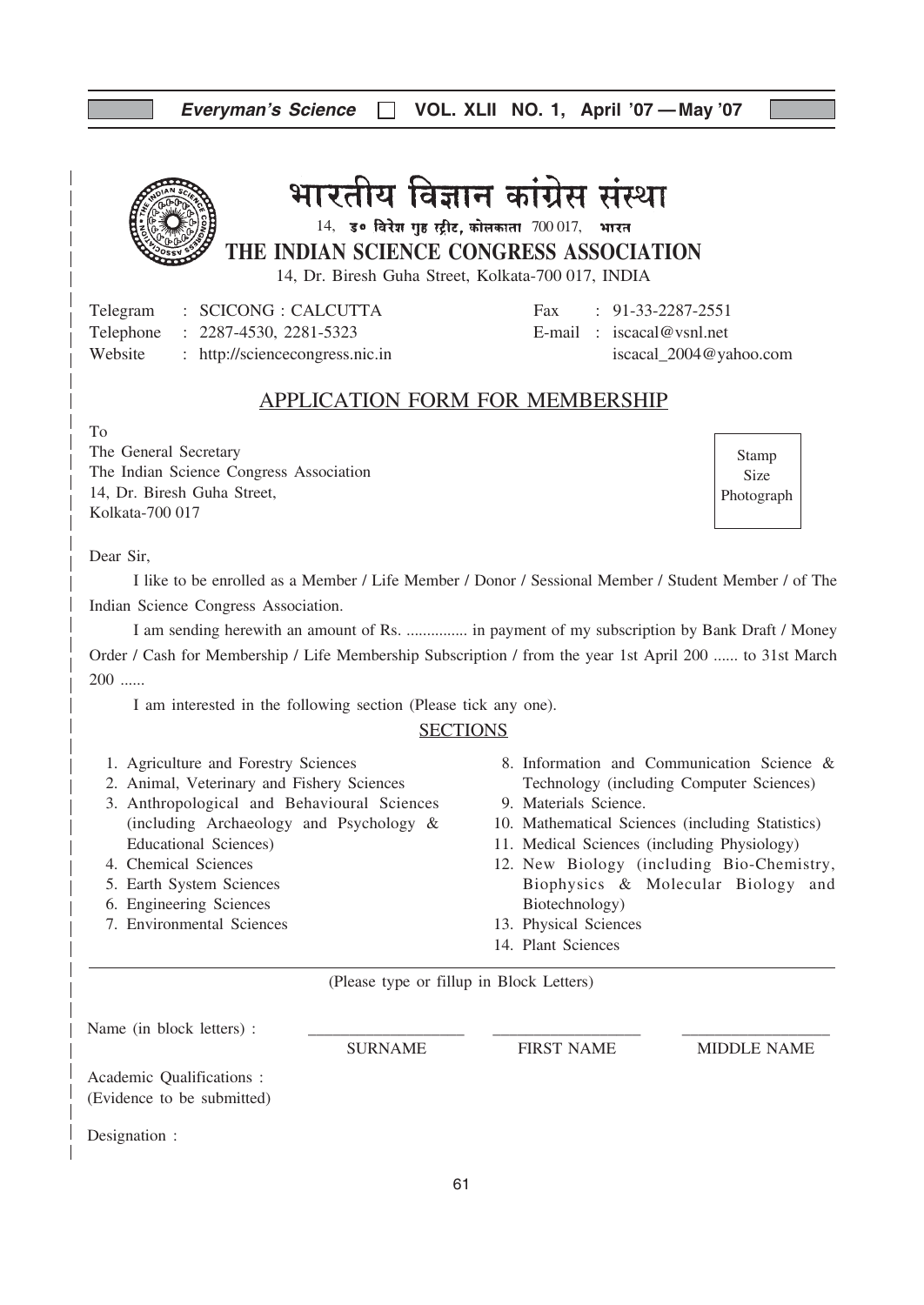Address for Communication : (including State, City/Town and Pin code)

Phone No. & e-mail

Permanent Address :

Yours faithfully

Date : Signature  $\sum_{n=1}^{\infty}$  Signature

- As per resolution of Executive Committee in its meeting held on October 10, 2004 application for membership of ISCA in 'Care of' of some other person is generally discouraged. However, if in the application form "care of" address is given then there should be also signature of the person in whose name "care of" is given.
- Admission fee of Rs. 50/- is needed only for becoming a new annual member and not for sessional member / life member / Institutional member / student member / donor.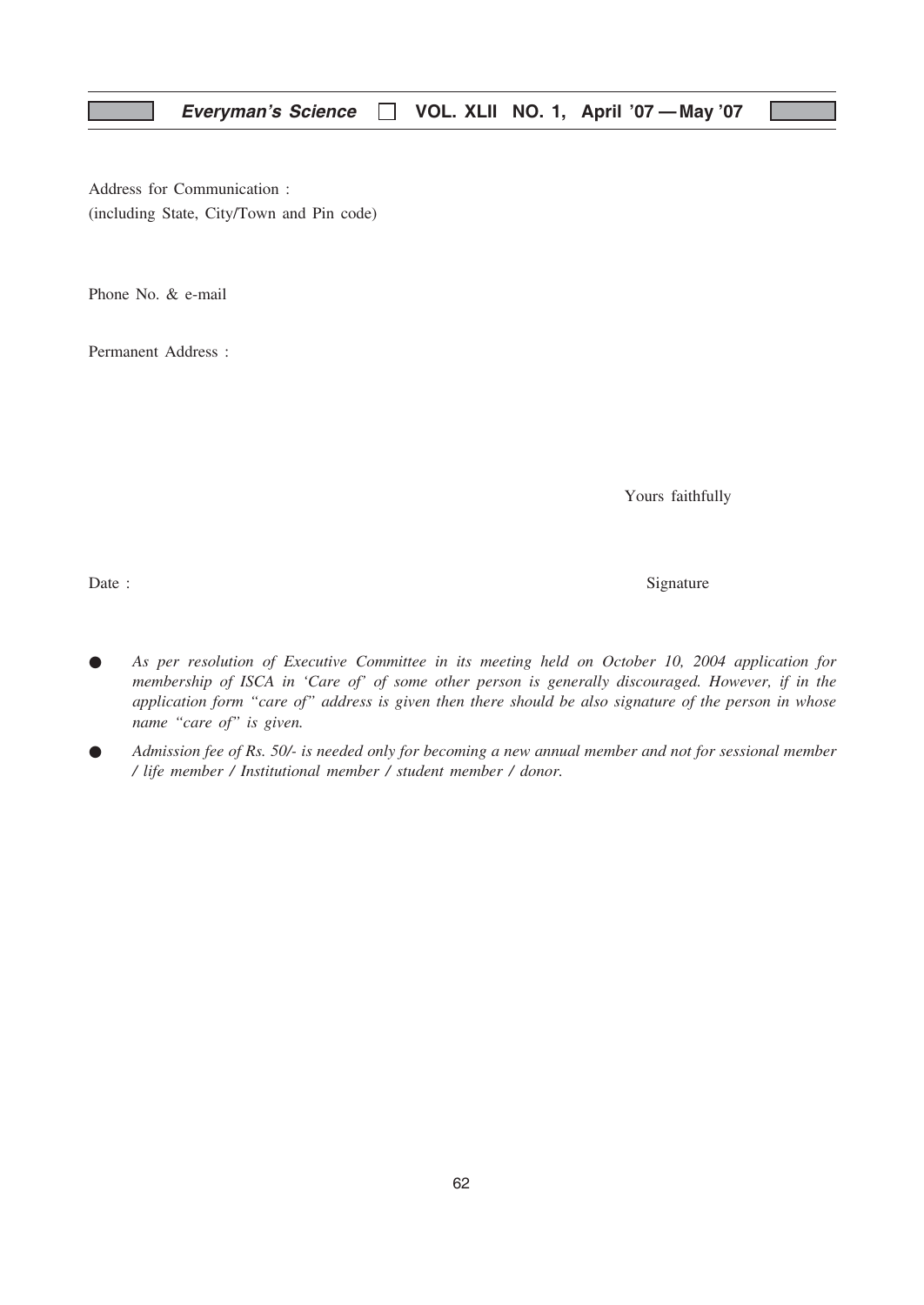Everyman's Science □ VOL. XLII NO. 1, April '07 - May '07

# PUBLICATIONS OF INDIAN SCIENCE CONGRESS ASSOCIATION

| 1.  | A Short History of the Indian Science Congress Association                  |                     |                                              |   | Rs.     | $10/-$    |
|-----|-----------------------------------------------------------------------------|---------------------|----------------------------------------------|---|---------|-----------|
| 2.  | A decade (1963-1972) of Indian Science Congress Association in India        |                     |                                              |   |         | $10/-$    |
| 3.  | Science and Integrated Rural Development                                    |                     |                                              |   |         | $10/-$    |
| 4.  | Survey, Conservation and Utilisation of Resources                           |                     |                                              |   | Rs.     | $10/-$    |
| 5.  | Science and Technology in India During the Coming Decades                   |                     |                                              |   | Rs.     | $15/-$    |
| 6.  | Impact of the Development of Science and Technology on Environment          |                     |                                              |   | Rs.     | $150/-$   |
| 7.  | Basic Research as an Integral Component of Self Reliant Base of Science     |                     |                                              |   |         |           |
|     | and Technology                                                              |                     |                                              |   | Rs.     | $90/-$    |
|     | 8. Man and the Ocean                                                        |                     |                                              |   | Rs.     | $140/-$   |
| 9.  | <b>High Altitute Studies</b>                                                |                     |                                              |   | Rs.     | $75/-$    |
| 10. | Indira Gandhi on Science, Technology and Self Reliance                      |                     |                                              |   | Rs.     | $100/-$   |
| 11. | Environmental Priorities in India and Sustainable Development               |                     |                                              |   | Rs.     | $25/-$    |
| 12. | Resources and Human Well Being: Inputs from Science and Technology          |                     |                                              |   | Rs.     | $25/-$    |
| 13. | Scientific Research in India Progress in Earth Sciences                     |                     |                                              |   |         | $120/-$   |
| 14. | Frontiers of Science and Technology, the Indian Context vol I               |                     |                                              |   |         | $50/-$    |
| 15. | Frontiers of Science and Technology, the Indian Context vol II              |                     |                                              |   | Rs.     | $175/-$   |
| 16. | Natural Disaster Management : the West Bengal Scenario                      |                     |                                              |   |         | $45/-$    |
| 17. | A Tribute to Prof P C Mahalanobis                                           |                     |                                              |   | Rs.     | $35/-$    |
|     | 18. Platinum Jubilee lecutures                                              | 1994-1995,          | 1995-97<br>1997-98                           | & | 1998-99 |           |
|     | Part I-Physical Sciences                                                    | $100/-$             | $150/-$                                      |   | $165/-$ |           |
|     | Part II—Biological Sciences                                                 | $90/-$              | $175/-$                                      |   | $225/-$ |           |
|     | Part III—Engineering & Earth Sciences                                       | $70/-$              | $128/-$                                      |   | $240/-$ |           |
|     | Part IV-Social Sciences                                                     | $50/-$              | $85/-$                                       |   | $130/-$ |           |
|     | 19. Platinum Jubilee lectures, Biological Science (1999-2000) & (2000-2001) |                     |                                              |   |         | Rs. 250/- |
|     | 20. PROCEEDINGS of Annual Science Congress—(Part, I, II, III, IV)           |                     |                                              |   |         | Rs. 300/- |
|     | 21. Selected Lectures (2002-2003) & (2003-2004)                             |                     |                                              |   |         | Rs. 320/- |
|     | 22. EVERYMAN'S SCIENCE Published Bimonthly                                  |                     |                                              |   |         |           |
|     | Individual-50/-                                                             | Institutional-200/- |                                              |   |         |           |
|     | For Orders, Write To :<br>The Indian Science Congress Association,          |                     |                                              |   |         |           |
|     | 14, Dr. Biresh Guha Street, Kolkata-700 017                                 |                     |                                              |   |         |           |
|     |                                                                             |                     | Fax: 033-2287-2551. E-mail: iscacal@vsnl.net |   |         |           |
|     |                                                                             |                     |                                              |   |         |           |
|     | *Members are entitled to 33.33% discount on the above prices                |                     |                                              |   |         |           |